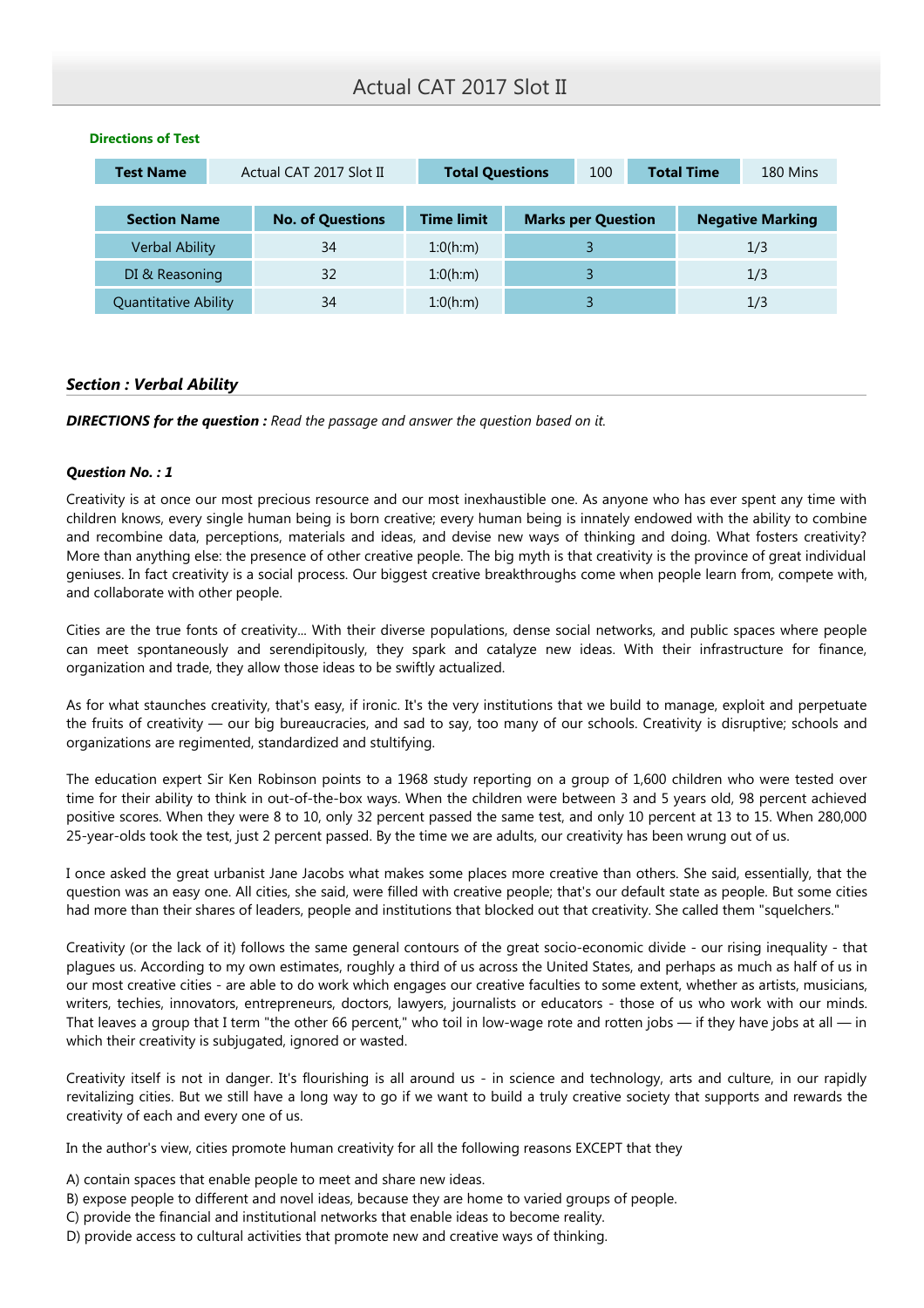# Question No. : 2

The author uses 'ironic' in the third paragraph to point out that

- A) people need social contact rather than isolation to nurture their creativity
- B) institutions created to promote creativity eventually stifle it
- C) the larger the creative population in a city, the more likely it is to be stifled
- D) large bureaucracies and institutions are the inevitable outcome of successful cities

### Question No. : 3

The central idea of this passage is that

A) social interaction is necessary to nurture creativity B) creativity and ideas are gradually declining in all societies C) the creativity divide is widening in societies in line with socio-economic trends

D) more people should work in jobs that engage their creative faculties

### Question No. : 4

Jane Jacobs believed that cities that are more creative

A) have to struggle to retain their creativity B) have to 'squelch' unproductive people and promote creative ones C) have leaders and institutions that do not block creativity D) typically do not start off as creative hubs

## Question No. : 5

The 1968 study is used here to show that

A) as they get older, children usually learn to be more creative

B) schooling today does not encourage creative thinking in children

C) the more children learn, the less creative they become D) technology today prevents children from being creative.

## Question No. : 6

The author's conclusions about the most 'creative cities' in the US (paragraph 6) are based on his assumption that

A) people who work with their hands are not doing creative work.

B) more than half the population works in non-creative jobs.

C) only artists, musicians., writers., and so on should be valued in a society.

D) most cities ignore or waste the creativity of low-wage workers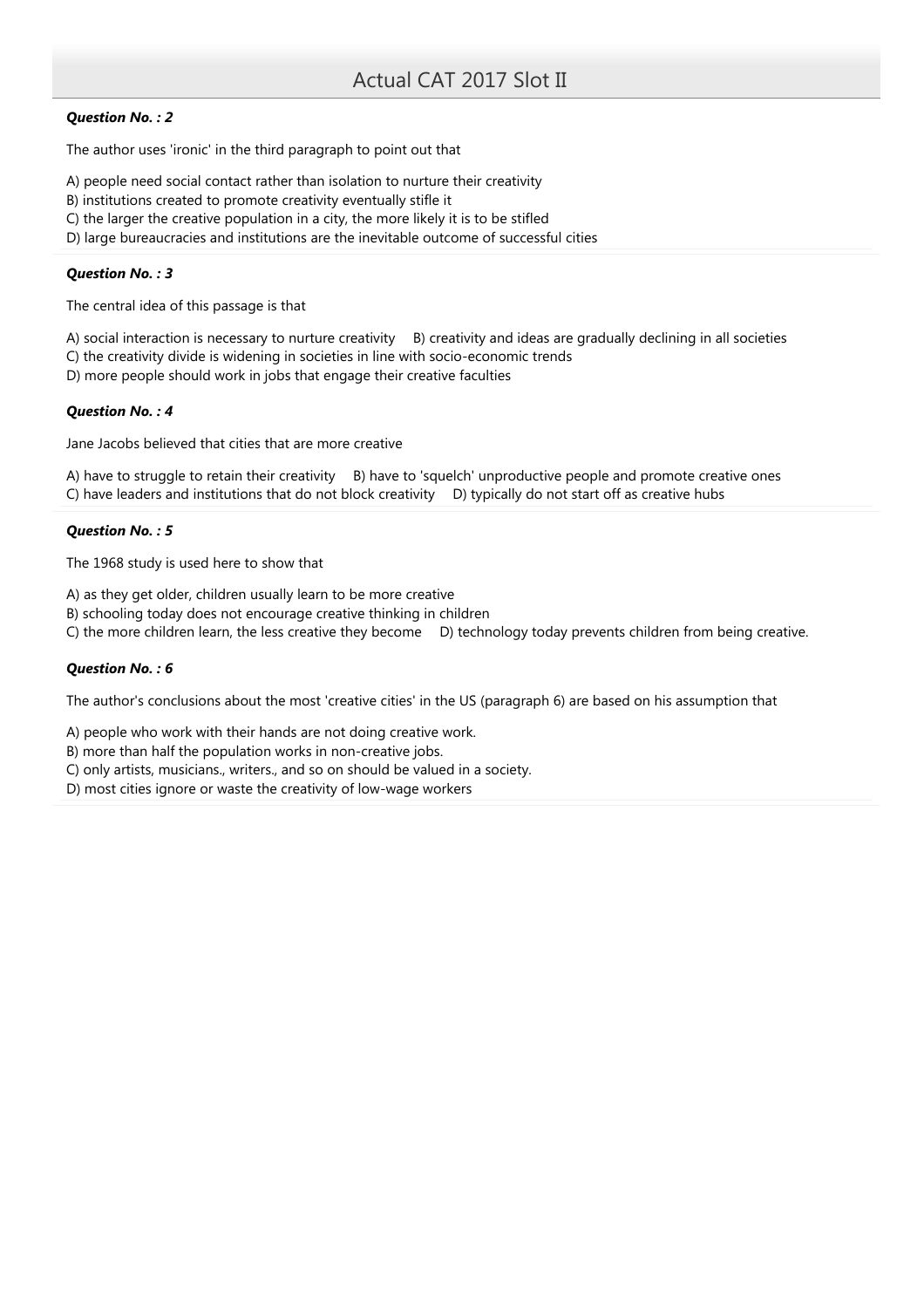### **DIRECTIONS for the question :** Read the passage and answer the question based on it.

### Question No. : 7

During the frigid season...it's often necessary to nestle under a blanket to try to stay warm. The temperature difference between the blanket and the air outside is so palpable that we often have trouble leaving our warm refuge. Many plants and animals similarly hunker down, relying on snow cover for safety from winter's harsh conditions. The small area between the snowpack and the ground, called the subnivium...might be the most important ecosystem that you have never heard of.

The subnivium is so well-insulated and stable that its temperature holds steady at around 32 degree Fahrenheit (0 degree Celsius). Although that might still sound cold, a constant temperature of 32 degree Fahrenheit can often be 30 to 40 degrees warmer than the air temperature during the peak of winter. Because of this large temperature difference, a wide variety of species...depend on the subnivium for winter protection.

For many organisms living in temperate and Arctic regions, the difference between being under the snow or outside it is a matter of life and death. Consequently, disruptions to the subnivium brought about by climate change will affect everything from population dynamics to nutrient cycling through the ecosystem.

The formation and stability of the subnivium requires more than a few flurries. Winter ecologists have suggested that eight inches of snow is necessary to develop a stable layer of insulation. Depth is not the only factor, however. More accurately, the stability of the subnivium depends on the interaction between snow depth and snow density. Imagine being under a stack of blankets that are all flattened and pressed together. When compressed, the blankets essentially form one compacted layer. In contrast, when they are lightly placed on top of one another, their insulative capacity increases because the air pockets between them trap heat. Greater depths of low-density snow are therefore better at insulating the ground.

Both depth and density of snow are sensitive to temperature. Scientists are now beginning to explore how climate change will affect the subnivium, as well as the species that depend on it. At first glance, warmer winters seem beneficial for species that have difficulty surviving subzero temperatures; however, as with most ecological phenomena, the consequences are not so straightforward. Research has shown that the snow season (the period when snow is more likely than rain) has become shorter since 1970. When rain falls on snow, it increases the density of the snow and reduces its insulative capacity. Therefore, even though winters are expected to become warmer overall from future climate change, the subnivium will tend to become colder and more variable with less protection from the above-ground temperatures.

The effects of a colder subnivium are complex...For example, shrubs such as crowberry and alpine a2alea that grow along the forest floor tend to block the wind and so retain higher depths of snow around them. This captured snow helps to keep soils insulated and in turn increases plant decomposition and nutrient release. In field experiments, researchers removed a portion of the snow cover to investigate the importance of the subnivium's insulation. They found that soil frost in the snow-free area resulted in damage to plant roots and sometimes even the death of the plant.

The purpose of this passage is to

- A) introduce readers to a relatively unknown ecosystem: the subnivium
- B) explain how the subnivium works to provide shelter and food to several species.
- C) outline the effects of climate change on the subnivium.
- D) draw an analogy between the effect of blankets on humans and of snow cover on species living in the subnivium.

### Question No. : 8

All of the following statements are true EXCEPT

- A) Snow depth and snow density both influence the stability of the subnivium.
- B) Climate change has some positive effects on the subnivium.
- C) The subnivium maintains a steady temperature that can be 30 to 40 degrees warmer than the winter air temperature.
- D) Researchers have established the adverse effects of dwindling snow cover on the subnivium.

## Question No. : 9

Based on this extract, the author would support which one of the following actions?

- A) The use of snow machines in .winter to ensure snow cover of at least eight inches.
- B) Government action to curb climate change. C) Adding nutrients to the soil in winter.
- D) Planting more shrubs in areas of short snow season.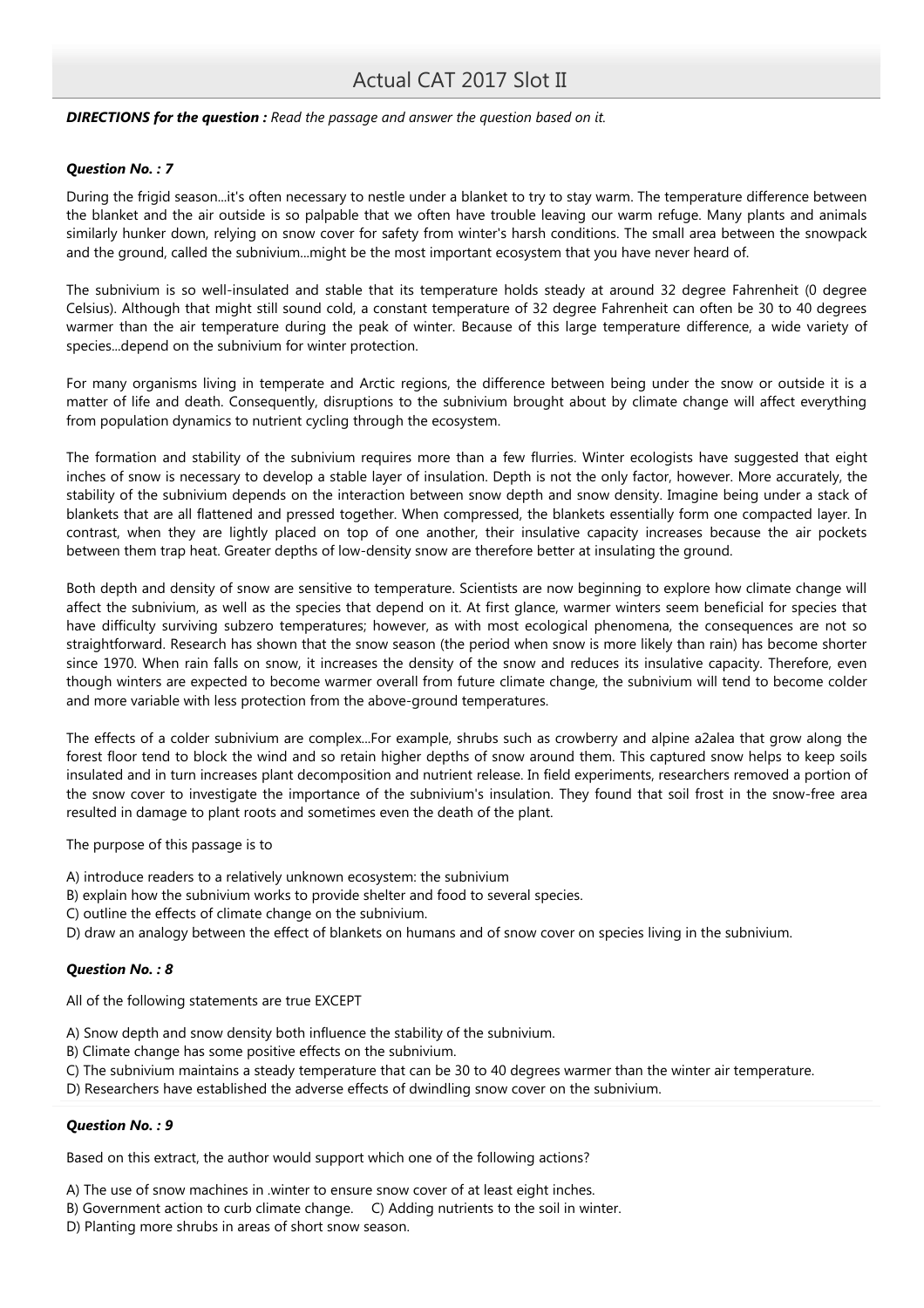## Question No. : 10

In paragraph 6, the author provides the examples of crowberry and alpine azalea to demonstrate that

- A) Despite frigid temperatures, several species survive in temperate and Arctic regions.
- B) Due to frigid temperatures in the temperate and Arctic regions., plant species that survive tend to be shrubs rather than trees.
- C) The crowberry and alpine azalea are abundant in temperate and Arctic regions.
- D) The stability of the subnivium depends on several interrelated factors, including shrubs on the forest floor.

# Question No. : 11

Which one of the following statements can be inferred from the passage?

A) In an ecosystem, altering any one element has a ripple effect on all others.

- B) Climate change affects temperate and Artie regions more than equatorial or arid ones.
- C) A compact layer of wool is warmer than a similarly compact layer of goose down.
- D) The loss of the subnivium, while tragic, will affect only temperate and Artie regions.

# Question No. : 12

In paragraph 1, the author uses blankets as a device to

A) evoke the bitter cold of winter in the minds of readers. B) explain how blankets work to keep us warm.

C) draw an analogy between blankets and the snowpack.

D) alert readers to the fatal effects of excessive exposure to the cold.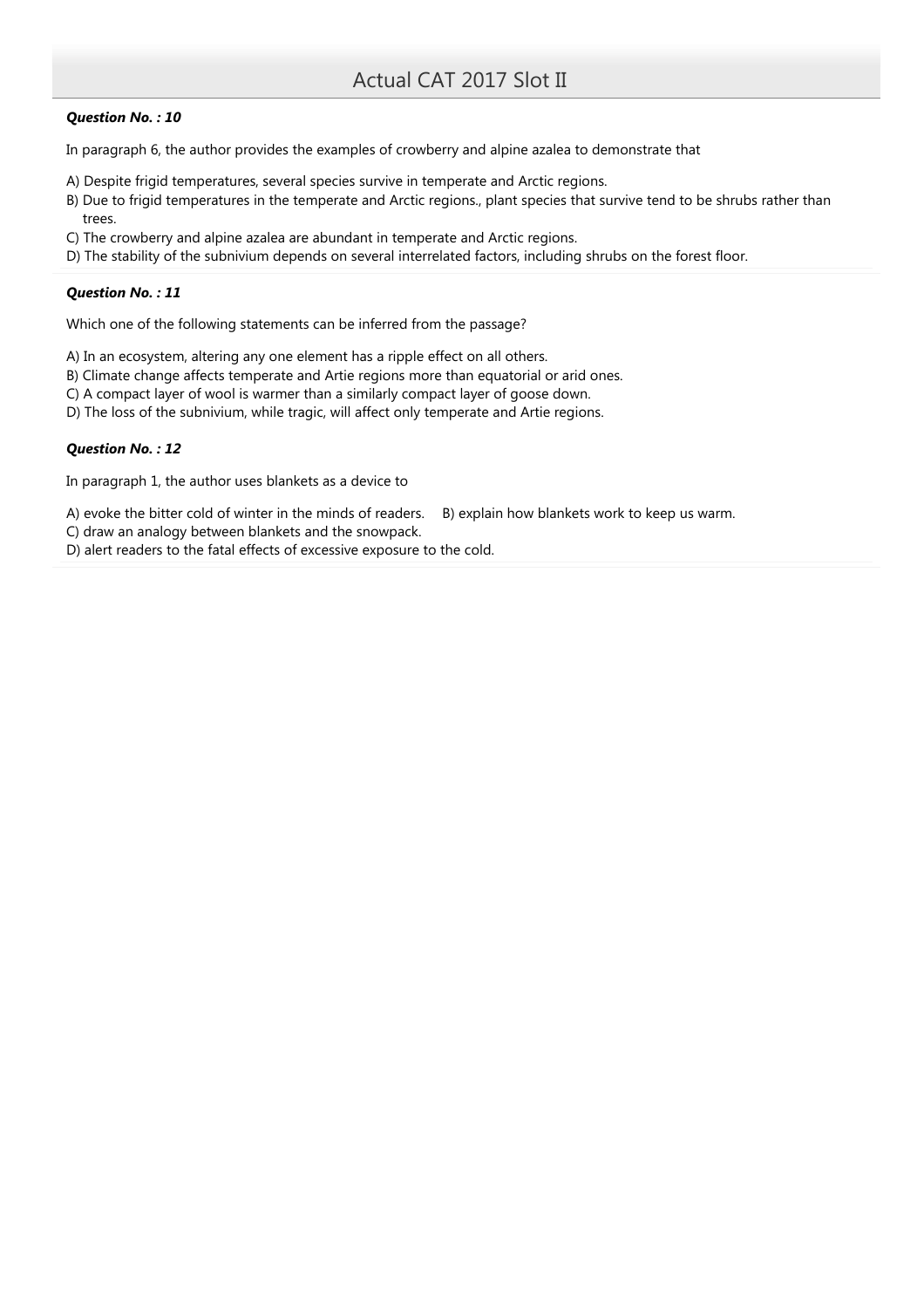## **DIRECTIONS for the question :** Read the passage and answer the question based on it.

### Question No. : 13

The end of the age of the internal combustion engine is in sight. There are small signs everywhere: the shift to hybrid vehicles is already under way among manufacturers. Volvo has announced it will make no purely petrol-engined cars after 2019...and Tesla has just started selling its first electric car aimed squarely at the middle classes: the Tesla 3 sells for \$35,000 in the US, and 400,000 people have put down a small, refundable deposit towards one. Several thousand have already taken delivery, and the company hopes to sell half a million more next year. This is a remarkable figure for a machine with a fairly short range and a very limited number of specialised charging stations.

Some of it reflects the remarkable abilities of Elon Musk, the company's founder, as a salesman, engineer, and a man able to get the most out his factory workers and the governments he deals with...Mr Musk is selling a dream that the world wants to believe in.

This last may be the most important factor in the story. The private car is...a device of immense practical help and economic significance, but at the same time a theatre for myths of unattainable self-fulfilment. The one thing you will never see in a car advertisement is traffic, even though that is the element in which drivers spend their lives. Every single driver in a traffic jam is trying to escape from it, yet it is the inevitable consequence of mass car ownership.

The sleek and swift electric car is at one level merely the most contemporary fantasy of autonomy and power. But it might also disrupt our exterior landscapes nearly as much as the fossil fuel-engined car did in the last century. Electrical cars would of course pollute far less than fossil fuel-driven ones; instead of oil reserves, the rarest materials for batteries would make undeserving despots and their dynasties fantastically rich. Petrol stations would disappear. The air in cities would once more be breathable and their streets as quiet as those of Venice. This isn't an unmixed good. Cars that were as silent as bicycles would still be as dangerous as they are now to anyone they hit without audible warning.

The dream goes further than that. The electric cars of the future will be so thoroughly equipped with sensors and reaction mechanisms that they will never hit anyone. Just as brakes don't let you skid today, the steering wheel of tomorrow will swerve you away from danger before you have even noticed it...

This is where the fantasy of autonomy comes full circle. The logical outcome of cars which need no driver is that they will become cars which need no owner either. Instead, they will work as taxis do, summoned at will but only for the journeys we actually need. This the future towards which Uber...is working. The ultimate development of the private car will be to reinvent public transport. Traffic jams will be abolished only when the private car becomes a public utility. What then will happen to our fantasies of independence? We'll all have to take to electrically powered bicycles.

Which of the following statements best reflects the author's argument?

- A) Hybrid and electric vehicles signal the end of the age of internal combustion engines.
- B) Elon Musk is a remarkably gifted salesman. C) The private car represents an unattainable myth of independence.
- D) The future Uber car will be environmentally friendlier than even the Tesla.

## Question No. : 14

The author points out all of the following about electric cars EXCEPT

A) Their reliance on rare materials for batteries will support despotic rule. B) They will reduce air and noise pollution.

C) They will not decrease the number of traffic jams.

D) They will ultimately undermine rather than further driver autonomy.

## Question No. : 15

According to the author, the main reason for Tesla's remarkable sales is that

A) in the long run, the Tesla is more cost effective than fossil fuel-driven cars.

- B) the US government has announced a tax subsidy for Tesla buyers.
- C) the company is rapidly upscaling the number of specialised charging stations for customer convenience.
- D) people believe in the autonomy represented by private cars.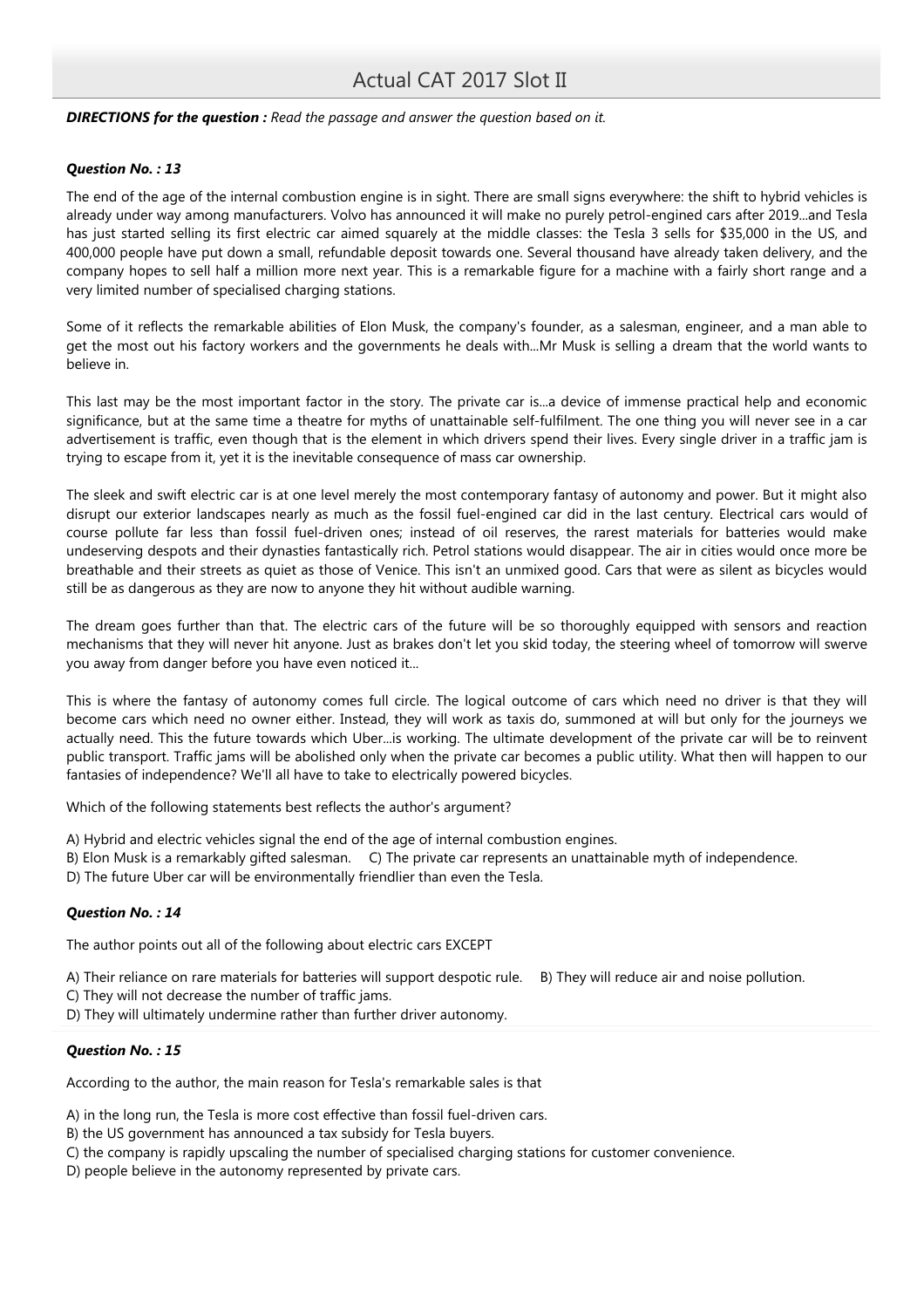# Question No. : 16

The author comes to the conclusion that

A) car drivers will no longer own cars but will have to use public transport.

- B) cars will be controlled by technology that is more efficient than car drivers.
- C) car drivers dream of autonomy but the future may be public transport.
- D) electrically powered bicycles are the only way to achieve autonomy in transportation.

## Question No. : 17

In paragraphs 5 and 6, the author provides the example of Uber to argue that

A) in the future, electric cars will be equipped with mechanisms that prevent collisions.

B) in the future, traffic jams will not exist.

- C) in the future, the private car will be transformed into a form of public transport.
- D) in the future, Uber rides will outstrip Tesla sales.

## Question No. : 18

In paragraph 6, the author mentions electrically powered bicycles to argue that

A) if Elon Musk were a true visionary, he would invest funds in developing electric bicycles.

B) our fantasies of autonomy might unexpectedly require us to consider electric bicycles.

C) in terms of environmental friendliness and safety, electric bicycles rather than electric cars are the future.

D) electric buses are the best form of public transport.

## **DIRECTIONS for the question :** Read the passage and answer the question based on it.

## Question No. : 19

Typewriters are the epitome of a technology that has been comprehensively rendered obsolete by the digital age. The ink comes off the ribbon, they weigh a ton, and second thoughts are a disaster. But they are also personal, portable and, above all, private. Type a document and lock it away and more or less the only way anyone else can get it is if you give it to them. That is why the Russians have decided to go back to typewriters in some government offices, and why in the US, some departments have never abandoned them. Yet it is not just their resistance to algorithms and secret surveillance that keeps typewriter production lines - well one, at least - in business (the last British one closed a year ago). Nor is it only the nostalgic appeal of the metal body and the stout well-defined keys that make them popular on eBay. A typewriter demands something particular: attentiveness. By the time the paper is loaded, the ribbon tightened, the carriage returned, the spacing and the margins set, there's a big premium on hitting the right key. That means sorting out ideas, pulling together a kind of order and organising details before actually striking off. There can be no thinking on screen with a typewriter. Nor are there any easy distractions. No online shopping. No urgent emails. No Twitter. No need even for electricity - perfect for writing in a remote hideaway. The thinking process is accompanied by the encouraging clack of keys, and the ratchet of the carriage return. Ping!

Which one of the following best describes what the passage is trying to do?

- A) It describes why people continue to use typewriters even in the digital age.
- B) It argues that typewriters will continue to be used even though they are an obsolete technology.
- C) It highlights the personal benefits of using typewriters.uture.
- D) It shows that computers offer fewer options than typewriters.

## Question No. : 20

According to the passage, some governments still use typewriters because:

A) they do not want to abandon old technologies that may be useful in the future.

B) they want to ensure that typewriter production lines remain in business. C) they like the nostalgic appeal of typewriter.

D) they can control who reads the document.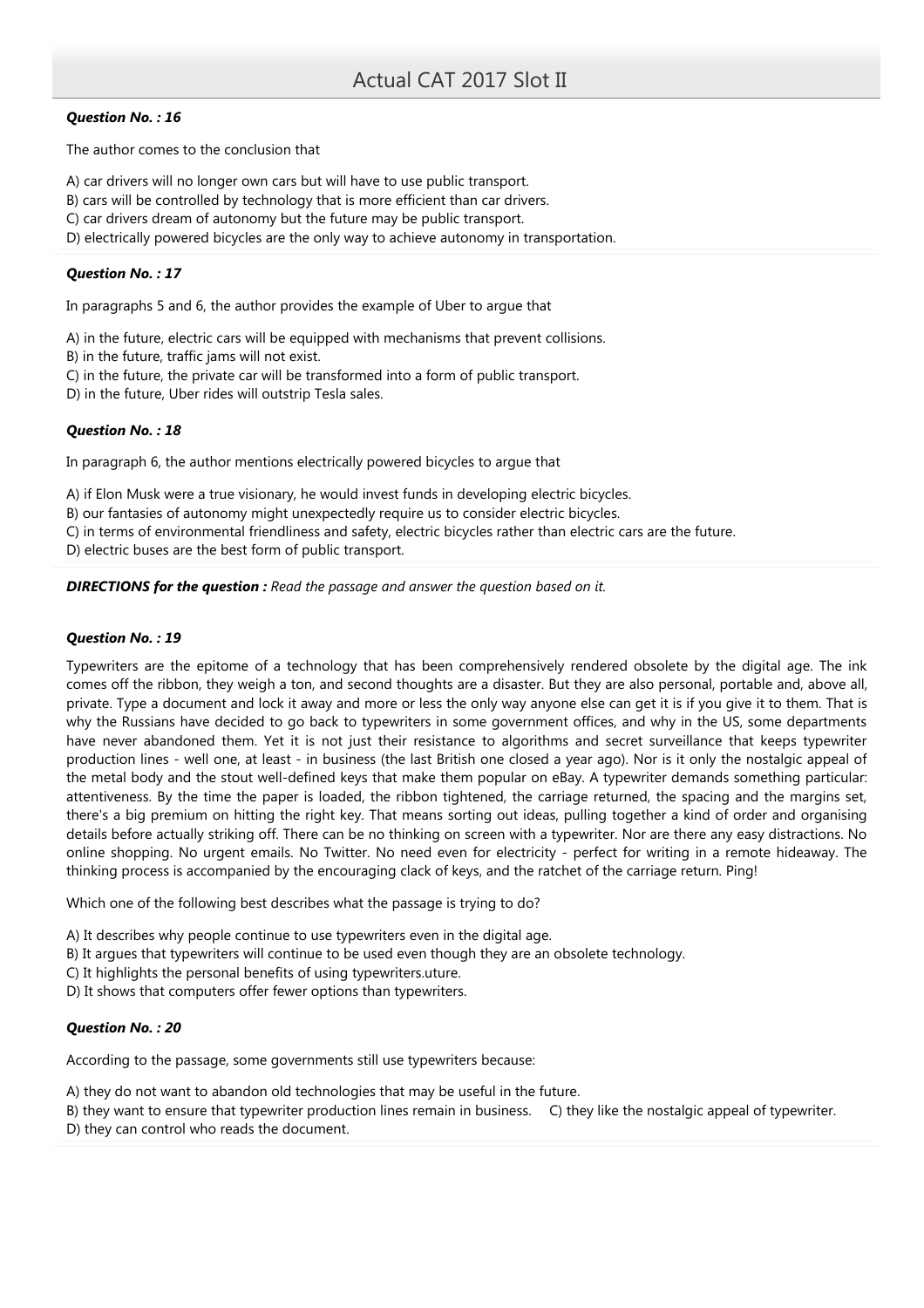## Question No. : 21

The writer praises typewriters for all the following reasons EXCEPT

A) Unlike computers, they can only be used for typing. B) You cannot revise what you have typed on a typewriter. C) Typewriters are noisier than computers. D) Typewriters are messier to use than computers.

**DIRECTIONS for the question :** Read the passage and answer the question based on it.

### Question No. : 22

Despite their fierce reputation. Vikings may not have always been the plunderers and pillagers popular culture imagines them to be. In fact, they got their start trading in northern European markets, researchers suggest.

Combs carved from animal antlers, as well as comb manufacturing waste and raw antler material has turned up at three archaeological sites in Denmark, including a medieval marketplace in the city of Ribe. A team of researchers from Denmark and the U.K. hoped to identify the species of animal to which the antlers once belonged by analyzing collagen proteins in the samples and comparing them across the animal kingdom, Laura Geggel reports for LiveScience. Somewhat surprisingly, molecular analysis of the artifacts revealed that some combs and other material had been carved from reindeer antlers.... Given that reindeer (Rangifer tarandus) don't live in Denmark, the researchers posit that it arrived on Viking ships from Norway. Antler craftsmanship, in the form of decorative combs, was part of Viking culture. Such combs served as symbols of good health, Geggel writes. The fact that the animals shed their antlers also made them easy to collect from the large herds that inhabited Norway.

Since the artifacts were found in marketplace areas at each site it's more likely that the Norsemen came to trade rather than pillage. Most of the artifacts also date to the 780s, but some are as old as 725. That predates the beginning of Viking raids on Great Britain by about 70 years. (Traditionally, the so-called "Viking Age" began with these raids in 793 and ended with the Norman conquest of Great Britain in 1066.) Archaeologists had suspected that the Vikings had experience with long maritime voyages [that] might have preceded their raiding days. Beyond Norway, these combs would have been a popular industry in Scandinavia as well. It's possible that the antler combs represent a larger trade network, where the Norsemen supplied raw material to craftsmen in Denmark and elsewhere.

The primary purpose of the passage is:

A) to explain the presence of reindeer antler combs in Denmark.

- B) to contradict the widely-accepted beginning date for the Viking Age in Britain, and propose an alternate one.
- C) to challenge the popular perception of Vikings as raiders by using evidence that suggests their early trade relations with Europe.
- D) to argue that besides being violent pillagers, Vikings were also skilled craftsmen and efficient traders.

### Question No. : 23

The evidence - "Most of the artifacts also date to the 780s, but some are as old as 725" - has been used in the passage to argue that:

A) the beginning date of the Viking Age should be changed from 793 to 725. B) the Viking raids started as early as 725.

C) some of the antler artifacts found in Denmark and Great Britain could have come from candinavia.

D) the Vikings' trade relations with Europe pre-dates the Viking raids.

## Question No. : 24

All of the following hold true for Vikings EXCEPT

A) Vikings brought reindeer from Norway to Denmark for trade purposes.

B) Before becoming the raiders of northern Europe, Vikings had trade relations with European nations.

C) Antler combs, regarded by the Vikings as a symbol of good health, were part of the Viking culture.

D) Vikings, once upon a. time, had trade relations with Denmark and Scandinavia.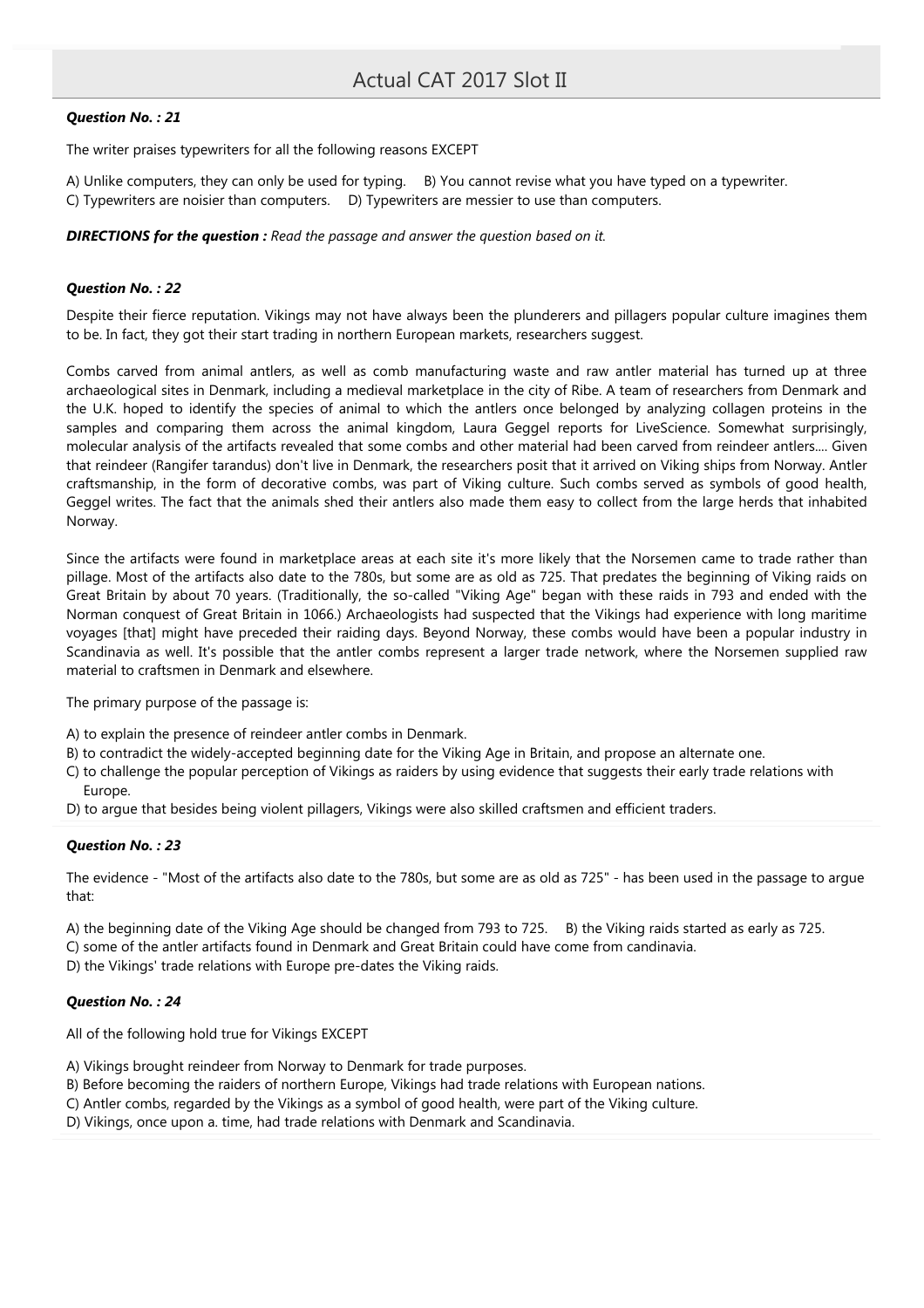## **DIRECTIONS for the question:** Identify the most appropriate summary for the paragraph.

## Question No. : 25

North American walnut sphinx moth caterpillars (Amorpha juglandis) look like easy meals for birds, but they have a trick up their sleeves—they produce whistles that sound like bird alarm calls, scaring potential predators away. At first, scientists suspected birds were simply startled by the loud noise. But a new study suggests a more sophisticated mechanism: the caterpillar's whistle appears to mimic a bird alarm call, sending avian predators scrambling for cover. When pecked by a bird, the caterpillars whistle by compressing their bodies like an accordion and forcing air out through specialized holes in their sides. The whistles are impressively loud - they have been measured at over 80 dB from 5 cm away from the caterpillar considering they are made by a two-inch long insect.

- A) North American walnut sphinx moth caterpillars will whistle periodically to ward off predator birds they have a specialized vocal tract that helps them whistle.
- B) North American walnut sphinx moth caterpillars can whistle very1 loudly; the loudness of their whistles is shocking as they are very small insects.
- C) North American walnut sphinx moth caterpillars, in a case of acoustic deception, produce whistles that mimic bird alarm calls to defend themselves.
- D) North American walnut sphinx moth caterpillars, in a case of deception and camouflage, produce whistles that mimic bird alarm calls to defend themselves.

## **DIRECTIONS for the question:** Identify the most appropriate summary for the paragraph.

## Question No. : 26

Both Socrates and Bacon were very good at asking useful questions. In fact, Socrates is largely credited with corning up with a way of asking questions, 'the Socratic method/ which itself is at the core of the 'scientific method, 'popularised by Bacon. The Socratic method disproves arguments by finding exceptions to them, and can therefore lead your opponent to a point where they admit something that contradicts their original position. In common with Socrates, Bacon stressed it was as important to disprove a theory as it was to prove one - and real-world observation and experimentation were key to achieving both aims. Bacon also saw science as a collaborative affair, with scientists working together, challenging each other.

A) Both Socrates and Bacon advocated clever questioning of the opponents to disprove their arguments and theories.

B) Both Socrates and Bacon advocated challenging arguments and theories by observation and experimentation.

C) Both Socrates and Bacon advocated confirming arguments and theories by finding exceptions.

D) Both Socrates and Bacon advocated examining arguments and theories from both sides to prove them.

**DIRECTIONS for the question:** Identify the most appropriate summary for the paragraph.

## Question No. : 27

A fundamental property of language is that it is slippery and messy and more liquid than solid, a gelatinous mass that changes shape to fit. As Wittgenstein would remind us, "usage has no sharp boundary." Oftentimes, the only way to determine the meaning of a word is to examine how it is used. This insight is often described as the "meaning is use" doctrine. There are differences between the "meaning is use" doctrine and a dictionary-first theory of meaning. "The dictionary's careful fixing of words to definitions, like butterflies pinned under glass, can suggest that this is how language works. The definitions can seem to ensure and fix the meaning of words, just as the gold standard can back a country's currency." What Wittgenstein found in the circulation of ordinary language, however, was a free-floating currency of meaning. The value of each word arises out of the exchange. The lexicographer abstracts a meaning from that exchange, which is then set within the conventions of the dictionary definition.

- A) Dictionary definitions are like 'gold standards' artificial, theoretical and dogmatic. Actual meaning of words is their freeexchange value.
- B) Language is already slippery; given this, accounting for 'meaning in use' will only exasperate the problem. That is why lexicographers 'fix' meanings
- C) Meaning is dynamic; definitions are static. The 'meaning in use' theory helps us understand that definitions of words are culled from their meaning in exchange and use and not vice versa.
- D) The meaning of words in dictionaries is clear, fixed and less dangerous and ambiguous than the meaning that arises when words are exchanged between people.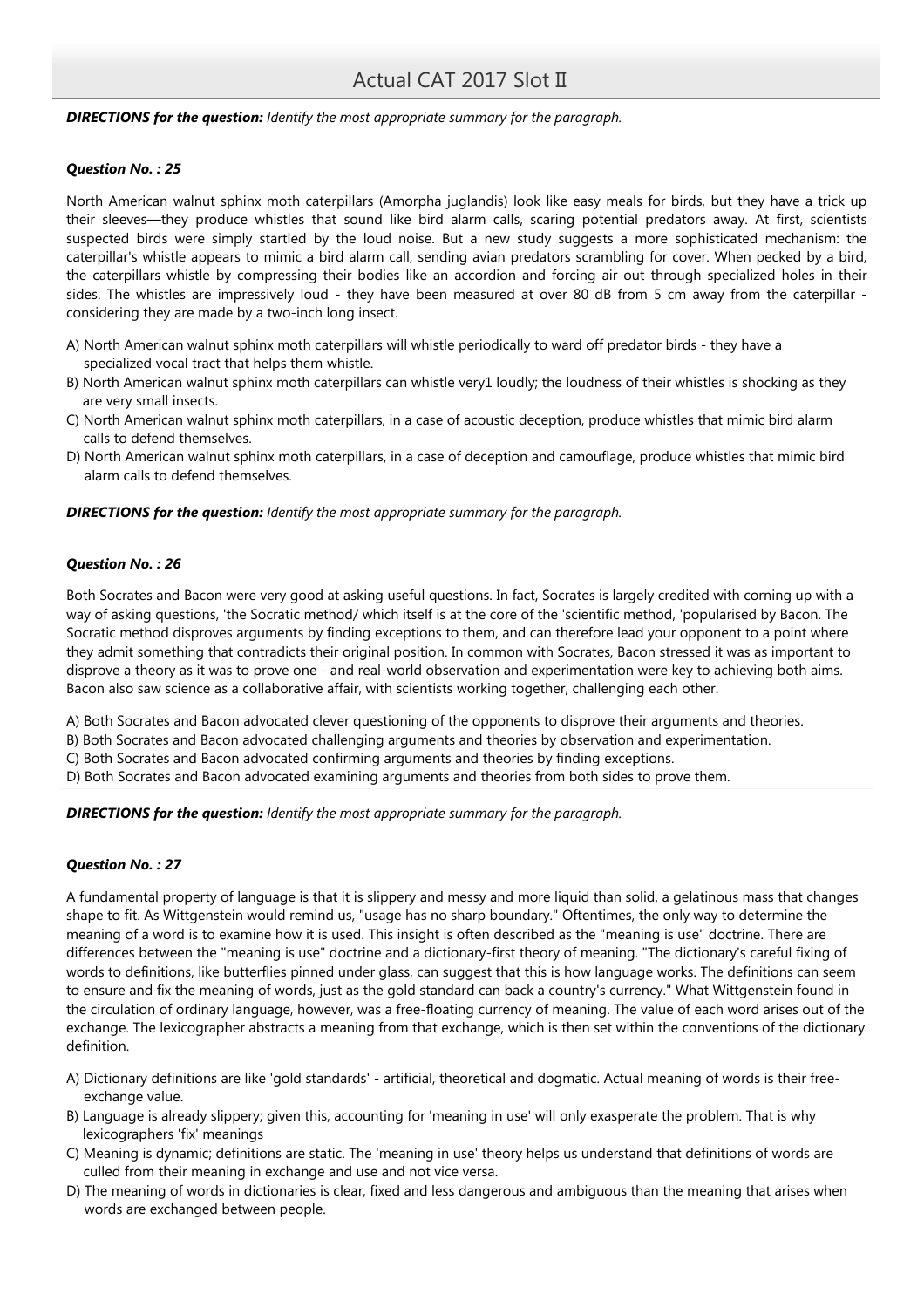**DIRECTIONS for the question:** The five sentences (labelled 1,2,3,4, and 5) given in this question, when properly sequenced, form a coherent paragraph. Decide on the proper order for the sentence and key in this sequence of five numbers as your answer.

## Question No. : 28

1. The implications of retelling of Indian stories, hence, takes on new meaning in a modern India.

2. The stories we tell reflect the world around us.

3. We cannot help but retell the stories that we value - after all, they are never quite right for us - in our time.

4. And even if we manage to get them quite right, they are only right for us - other people living around us will have different reasons for telling similar stories.

5. As soon as we capture a story, the world we were trying to capture has changed.

# A) 25341 B) C) D)

**DIRECTIONS for the question:** The five sentences (labelled 1,2,3,4, and 5) given in this question, when properly sequenced, form a coherent paragraph. Decide on the proper order for the sentence and key in this sequence of five numbers as your answer.

## Question No. : 29

1.Before plants can take life from atmosphere, nitrogen must undergo transformations similar to ones that food undergoes in our digestive machinery.

2. In its aerial form nitrogen is insoluble, unusable and is in need of transformation.

3. Lightning starts the series of chemical reactions that need to happen to nitrogen, ultimately helping it nourish our earth.

4. Nitrogen - an essential food for plants - is an abundant resource, with about 22 million tons of it floating over each square mile of earth.

5. One of the most dramatic examples in nature of ill wind that blows goodness is lightning.

A) 53421 B) C) D)

**DIRECTION for the question:** The six sentences (labelled 1,2,3,4,5 and 6) given in this question, when properly sequenced, form a coherent paragraph. Decide on the proper order for the sentence and key in this sequence of six numbers as your answer.

## Question No. : 30

1.This has huge implications for the health care system as it operates today, where depleted resources and time lead to patients rotating in and out of doctor's offices, oftentimes receiving minimal care or concern (what is commonly referred to as "bed side manner") from doctors.

2. The placebo effect is when an individual's medical condition or pain shows signs of improvement based on a fake intervention that has been presented to them as a real one and used to be regularly dismissed by researchers as a psychological effect.

3. The placebo effect is not solely based on believing in treatment, however, as the clinical setting in which treatments are administered is also paramount.

4. That the mind has the power to trigger biochemical changes because the individual believes that a given drug or intervention will be effective could empower chronic patients through the notion of our bodies' capacity for self-healing.

5. Placebo effects are now studied not just as foils for "real" interventions but as a potential portal into the self-healing powers of the body.

A) 25431 B) C) D)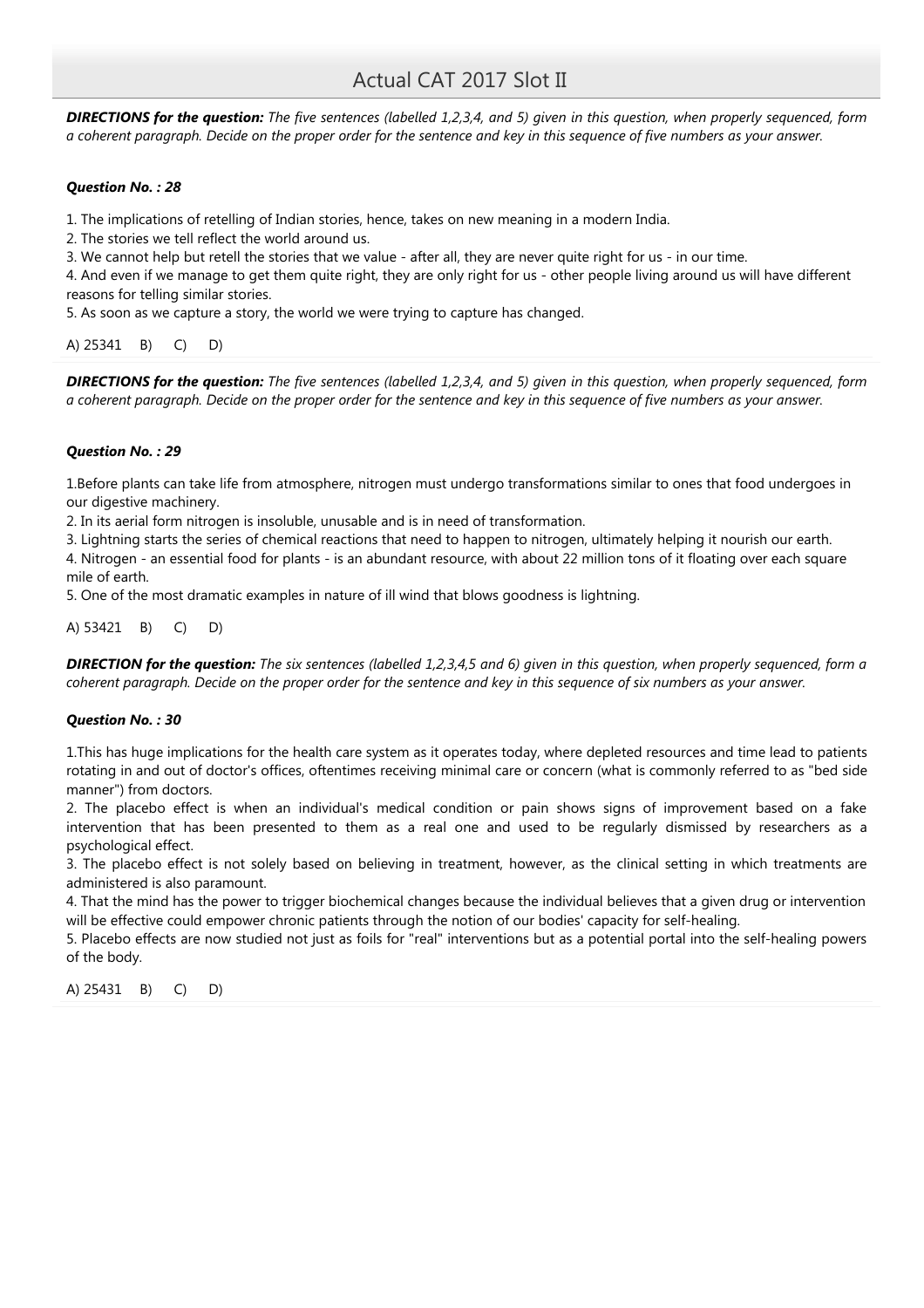**DIRECTIONS for the question:** The five sentences (labelled 1,2,3,4, and 5) given in this question, when properly sequenced, form a coherent paragraph. Decide on the proper order for the sentence and key in this sequence of five numbers as your answer.

# Question No. : 31

1. Johnson treated English very practically, as a living language, with many different shades of meaning and adopted his definitions on the principle of English common law - according to precedent.

2. Masking a profound inner torment, Johnson found solace in compiling the words of a language that was, in its coarse complexity and comprehensive genius, the precise analogue of his character.

3. Samuel Johnson was a pioneer who raised common sense to heights of genius, and a man of robust popular instincts whose watchwords were clarity, precision and simplicity.

4. The 18th century English reader, in the new world of global trade and global warfare, needed a dictionary with authoritative acts of definition of words of a language that was becoming seeded throughout the first British empire by a vigorous and practical champion.

5. The Johnson who challenged Bishop Berkeley's solipsist theory of the nonexistence of matter by kicking a large stone ("I refute it thus") is the same Johnson for whom language must have a daily practical use.

# A) 43512 B) C) D)

**DIRECTIONS for the question:** Five sentences related to a topic are given below. Four of them can be put together to form a meaningful and coherent short paragraph. Identify the odd one out. Choose its number as your answer and key it in.

# Question No. : 32

1. Although we are born with the gift of language, research shows that we are surprisingly unskilled when it comes to communicating with others.

2. We must carefully orchestrate our speech if we want to achieve our goals and bring our dreams to fruition.

3. We often choose our words without thought, oblivious of the emotional effects they can have on others.

4. We talk more than we need to, ignoring the effect we are having on those listening to us.

5. We listen poorly, without realizing it, and we often fail to pay attention to the subtle meanings conveyed by facial expressions, body gestures, and the tone and cadence of our voice.

A) 2 B) C) D)

**DIRECTIONS for the question:** Five sentences related to a topic are given below. Four of them can be put together to form a meaningful and coherent short paragraph. Identify the odd one out. Choose its number as your answer and key it in.

## Question No. : 33

1. Over the past fortnight, one of its finest champions managed to pull off a similar impression.

2. Wimbledon's greatest illusion is the sense of timelessness it evokes.

3. At 35 years and 342 days, Roger Federer became the oldest man to win the singles title in the Open Era - a full 14 years after he first claimed the title as a scruffy, pony-tailed upstart.

4. Once he had survived the opening week, the second week witnessed the range of a rested Federer's genius.

5. Given that his method isn't reliant on explosive athleticism or muscular ball-striking, both vulnerable to decay, there is cause to believe that Federer will continue to enchant for a while longer.

 $(A)$  4 B) C) D)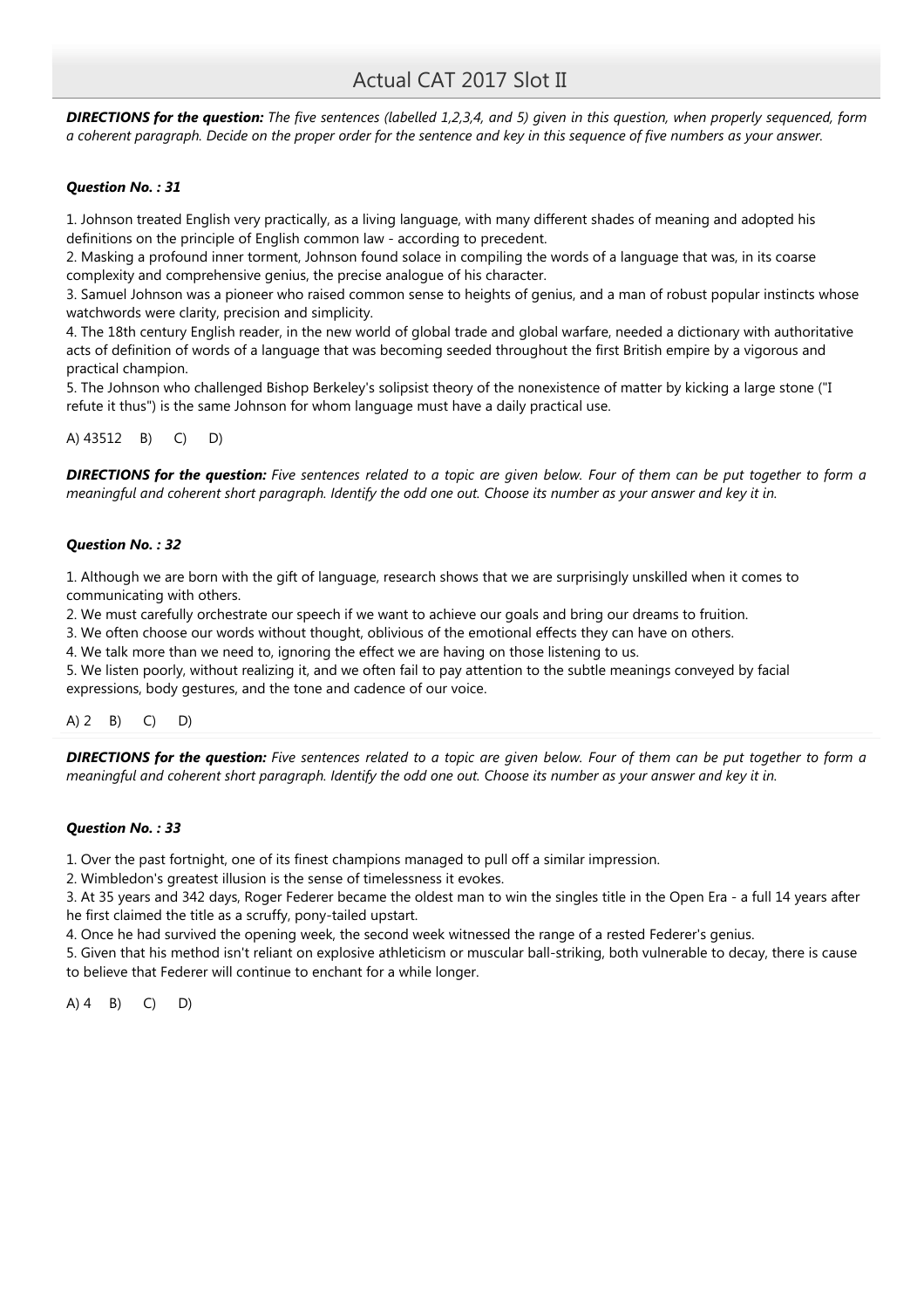**DIRECTIONS for the question:** Five sentences related to a topic are given below. Four of them can be put together to form a meaningful and coherent short paragraph. Identify the odd one out. Choose its number as your answer and key it in.

### Question No. : 34

1. Those geometric symbols and aerodynamic swooshes are more than just skin deep.

2. The Commonwealth Bank logo - a yellow diamond, with a black chunk sliced out in one corner - is so recognisable that the bank doesn't even use its full name in its advertising.

3. It's not just logos with hidden shapes; sometimes brands will have meanings or stories within them that are deliberately vague or lost in time, urging you to delve deeper to solve the riddle.

4. Graphic designers embed cryptic references because it adds a story to the brand; they want people to spend more time with a brand and have that idea that they are an insider if they can understand the hidden message.

5. But the Comm Bank logo has more to it than meets the eye, as squirrelled away in that diamond is the Southern Cross constellation.

A) 1 B) C) D)

### Section : DI & Reasoning

**DIRECTIONS for the question:** Study the following information carefully and answer the given question.

### Question No. : 35

Funky Pizzaria was required to supply pizzas to three different parties. The total number of pizzas it had to deliver was 800, 70% of which were to be delivered to Party 3 and the rest equally divided between Party 1 and Party 2.

Pizzas could be of Thin Crust (T) or Deep Dish (D) variety and come in either Normal Cheese (NC) or Extra Cheese (EC) versions. Hence, there are four types of pizzas: T-NC, T-EC, D-NC and D-EC. Partial information about proportions of T and NC pizzas ordered by the three parties is given below:

|              | Thin Crust (T) | <b>Normal Cheese</b><br>(NC) |
|--------------|----------------|------------------------------|
| Party 1      | 0.6            |                              |
| Party 2      | 0.55           | 0.3                          |
| Party 3      |                | 0.65                         |
| <b>Total</b> | 0.375          | 0.52                         |

How many Thin Crust pizzas were to be delivered to Party 3?

A) 398 B) 162 C) 196 D) 364

### Question No. : 36

How many Normal Cheese pizzas were required to be delivered to Party 1?

A) 104 B) 84 C) 16 D) 196

### Question No. : 37

For Party 2, if 50% of the Normal Cheese pizzas were of Thin Crust variety, what was the difference between the numbers of T-EC and D-EC pizzas to be delivered to Party 2?

A) 18 B) 12 C) 30 D) 24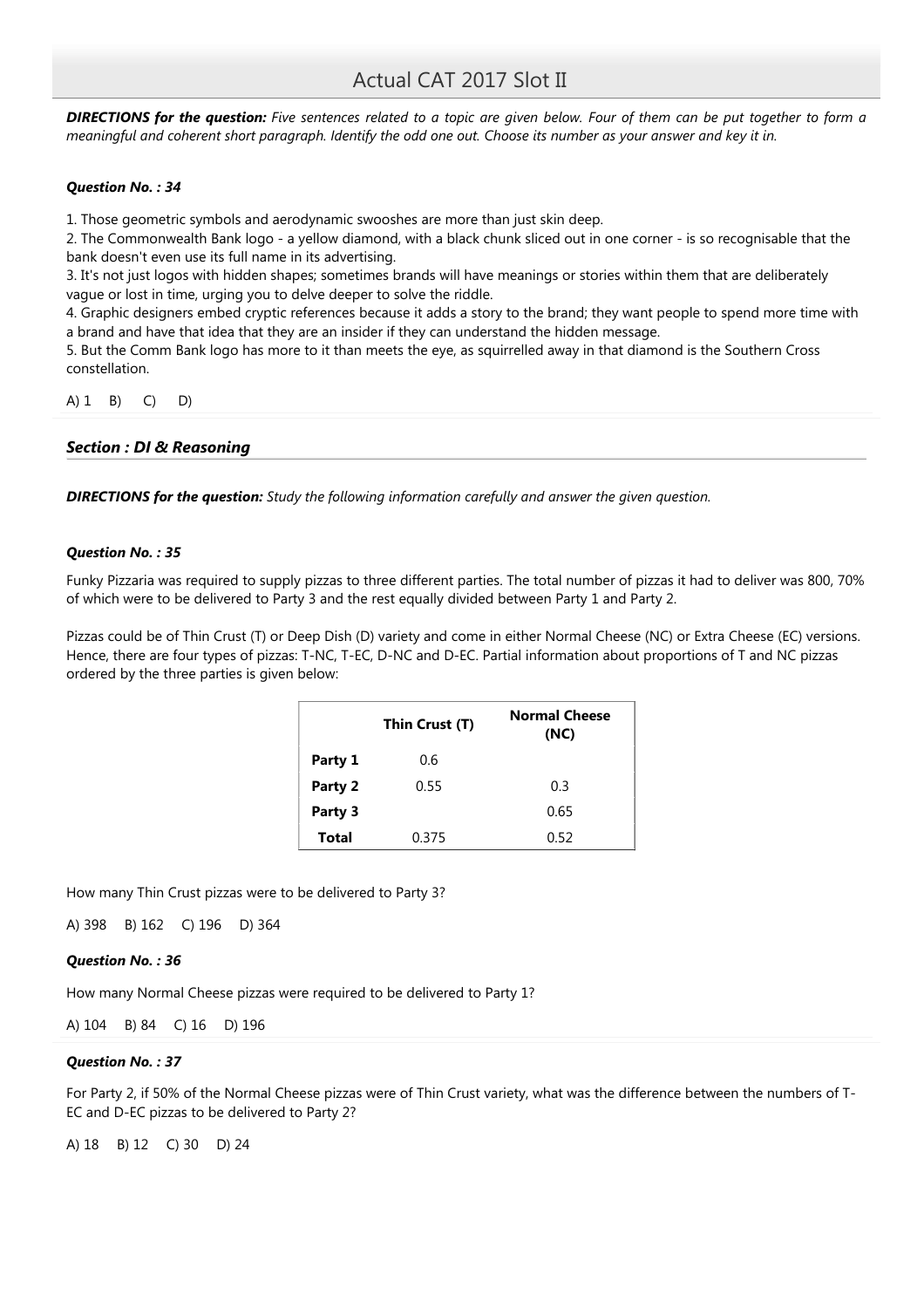### Question No. : 38

Suppose that a T-NC pizza cost as much as a D-NC pizza, but 3/5th of the price of a D-EC pizza. A D-EC pizza costs Rs. 50 more than a T-EC pizza, and the latter costs Rs. 500.

If 25% of the Normal Cheese pizzas delivered to Party 1 were of Deep Dish variety, what was the total bill for Party 1?

A) Rs. 59480 B) Rs. 59840 C) Rs. 42520 D) Rs. 45240

**DIRECTIONS for the question:** Study the following information carefully and answer the given question.

### Question No. : 39

There were seven elective courses - El to E7 - running in a specific term in a college. Each of the 300 students enrolled had chosen just one elective from among these seven. However, before the start of the term, E7 was withdrawn as the instructor concerned had left the college. The students who had opted for E7 were allowed to join any of the remaining electives. Also, the students who had chosen other electives were given one chance to change their choice. The table below captures the movement of the students from one elective to another during this process. Movement from one elective to the same elective simply means no movement. Some numbers in the table got accidentally erased; however, it is known that these were either 0 or 1.

|                         |                |    |                |                | <b>To Elective</b> |                |                |
|-------------------------|----------------|----|----------------|----------------|--------------------|----------------|----------------|
|                         |                | El | E <sub>2</sub> | E <sub>3</sub> | E <sub>4</sub>     | E <sub>5</sub> | E <sub>6</sub> |
|                         | EI             | 9  | 5              | 10             | 1                  | 4              | 2              |
|                         | E <sub>2</sub> |    | 34             | 8              |                    | 2              | 2              |
|                         | E3             | 2  | 6              | 25             |                    |                | $\overline{2}$ |
| From<br><b>Elective</b> | E <sub>4</sub> |    | $\overline{3}$ | 2              | 14                 |                | 4              |
|                         | E5             |    | 5              |                |                    | 30             |                |
|                         | E6             |    | 7              | 3              |                    | 2              | 9              |
|                         | E7             | 4  | 16             | 30             | 5                  | 5              | 41             |

Further, the following are known:

1. Before the change process there were 6 more students in E1 than in E4, but after the reshuffle, the number of students in E4 was 3 more than that in E1.

2. The number of students in E2 increased by 30 after the change process.

3. Before the change process, E4 had 2 more students than E6, while E2 had 10 more students than E3.

How many elective courses among E1 to E6 had a decrease in their enrollments after the change process?

A) 4 B) 1 C) 2 D) 3

### Question No. : 40

After the change process, which of the following is the correct sequence of number of students in the six electives El to E6?

A) 19, 76, 79, 21, 45, 60 B) 19, 76, 78, 22, 45, 60 C) 18, 76, 79, 23, 43, 61 D) 18, 76, 79, 21, 45, 61

### Question No. : 41

After the change process, which course among El to E6 had the largest change in its enrollment as a percentage of its original enrollment?

A) El B) E2 C) E3 D) E6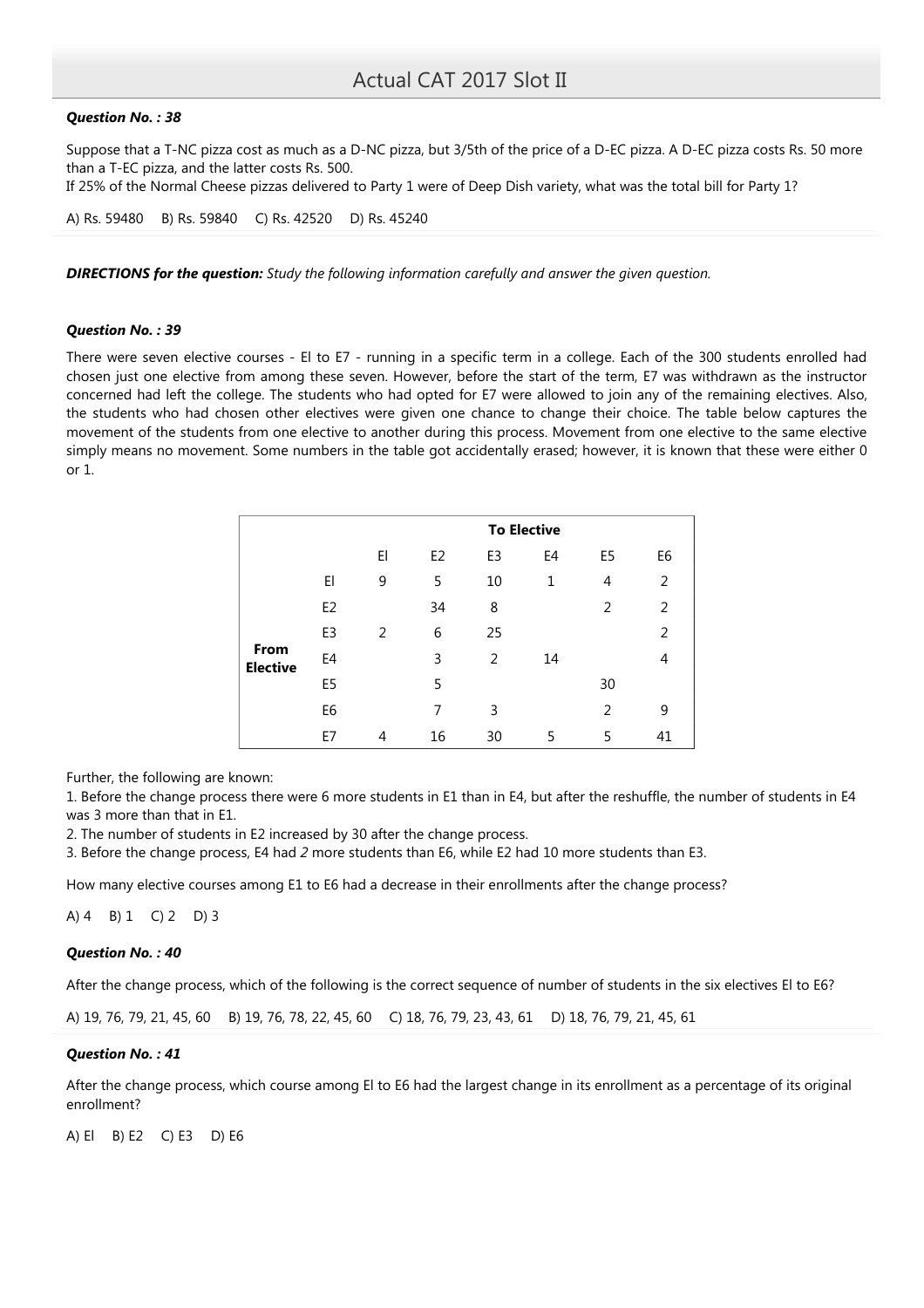### Question No. : 42

Later, the college imposed a condition that if after the change of electives, the enrollment in any elective (other than E7) dropped to less than 20 students, all the students who had left that course will be required to re-enroll for that elective.

Which of the following is a correct sequence of electives in decreasing order of their final enrollments?

A) E2, E3, E6, E5, El, E4 B) E3, E2, E6, E5, E4, El C) E2, E5, E3, El, E4, E6 D) E2, E3, E5, E6, El, E3

**DIRECTIONS for the question:** Study the following information carefully and answer the given question.

### Question No. : 43

An old woman had the following assets:

(a) Rs. 70 lakh in bank deposits (b) 1 house worth Rs. 50 lakh (c) 3 flats, each worth Rs. 30 lakh (d) Certain number of gold coins, each worth Rs. 1 lakh

She wanted to distribute her assets among her three children; Neeta, Seeta and Geeta. The house, any of the flats or any of the coins were not to be split. That is, the house went entirely to one child; a flat went to one child and similarly, a gold coin went to one child.

Among the three, Neeta received the least amount in bank deposits, while Geeta received the highest. The value of the assets was distributed equally among the children, as were the gold coins.

How much did Seeta receive in bank deposits (in lakhs of rupees)?

A) 30 B) 40 C) 20 D) 10

**DIRECTIONS for the question:** Study the following information carefully and answer the given question.

### Question No. : 44

An old woman had the following assets:

(a) Rs. 70 lakh in bank deposits

(b) 1 house worth Rs. 50 lakh

(c) 3 flats, each worth Rs. 30 lakh

(d) Certain number of gold coins, each worth Rs. 1 lakh

She wanted to distribute her assets among her three children; Neeta, Seeta and Geeta. The house, any of the flats or any of the coins were not to be split. That is, the house went entirely to one child; a flat went to one child and similarly, a gold coin went to one child.

Among the three, Neeta received the least amount in bank deposits, while Geeta received the highest. The value of the assets was distributed equally among the children, as were the gold coins.

How many flats did Neeta receive?

A) 2 B) C) D)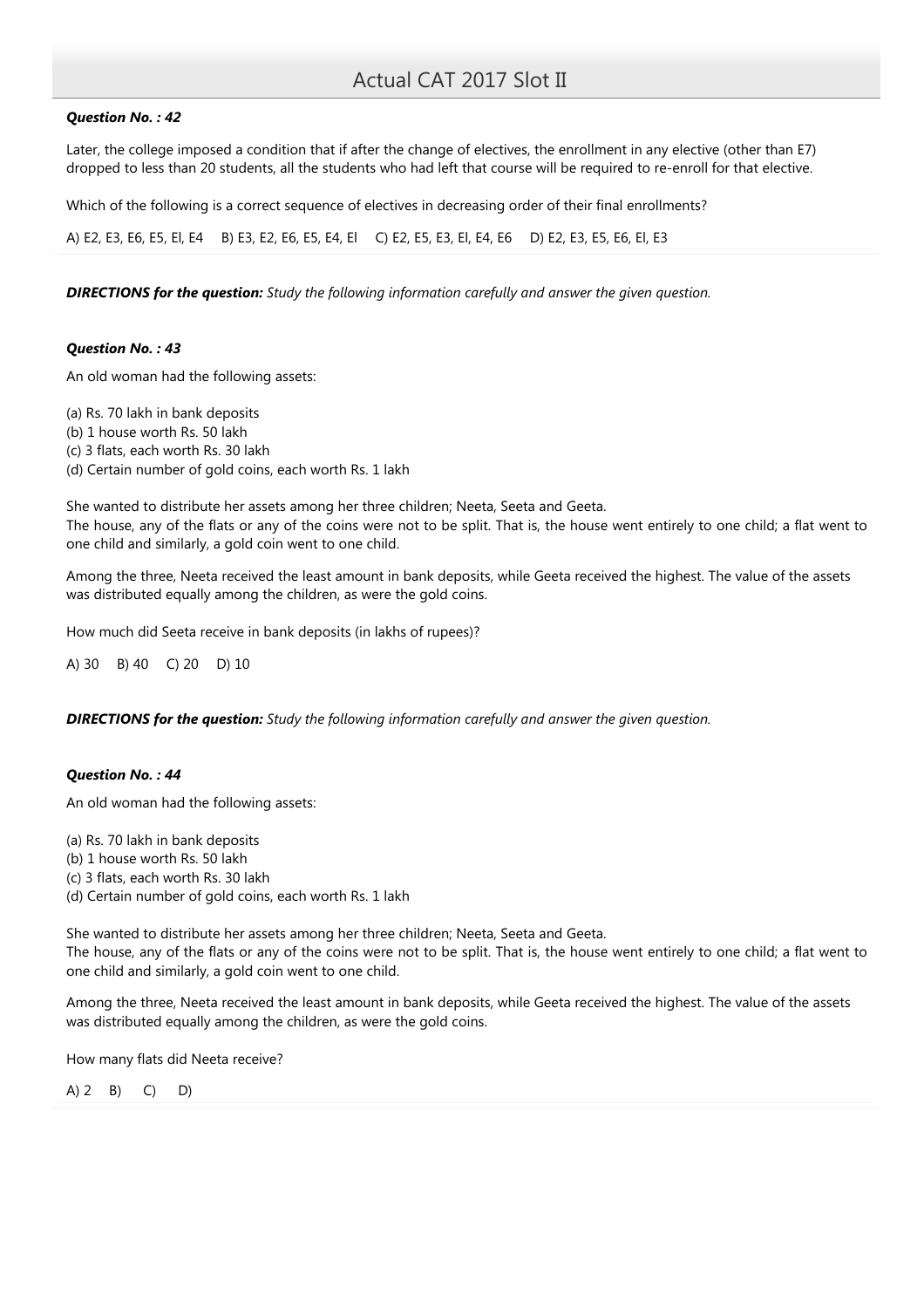**DIRECTIONS for the question:** Study the following information carefully and answer the given question.

### Question No. : 45

An old woman had the following assets:

(a) Rs. 70 lakh in bank deposits (b) 1 house worth Rs. 50 lakh (c) 3 flats, each worth Rs. 30 lakh

(d) Certain number of gold coins, each worth Rs. 1 lakh

She wanted to distribute her assets among her three children; Neeta, Seeta and Geeta. The house, any of the flats or any of the coins were not to be split. That is, the house went entirely to one child; a flat went to one child and similarly, a gold coin went to one child.

The value of the assets distributed among Neeta, Seeta and Geeta was in the ratio of 1:2:3, while the gold coins were distributed among them in the ratio of 2:3:4. One child got all three flats and she did not get the house. One child, other than Geeta, got Rs. 30 lakh in bank deposits.

How many gold coins did the old woman have?

A) 72 B) 90 C) 180 D) 216

**DIRECTIONS for the question:** Study the following information carefully and answer the given question.

## Question No. : 46

An old woman had the following assets:

(a) Rs. 70 lakh in bank deposits

- (b) 1 house worth Rs. 50 lakh
- (c) 3 flats, each worth Rs. 30 lakh
- (d) Certain number of gold coins, each worth Rs. 1 lakh

She wanted to distribute her assets among her three children; Neeta, Seeta and Geeta. The house, any of the flats or any of the coins were not to be split. That is, the house went entirely to one child; a flat went to one child and similarly, a gold coin went to one child.

The value of the assets distributed among Neeta, Seeta and Geeta was in the ratio of 1:2:3, while the gold coins were distributed among them in the ratio of 2:3:4. One child got all three flats and she did not get the house. One child, other than Geeta, got Rs. 30 lakh in bank deposits.

How much did Geeta get in bank deposits (in lakhs of rupees)?

A) 20 B) C) D)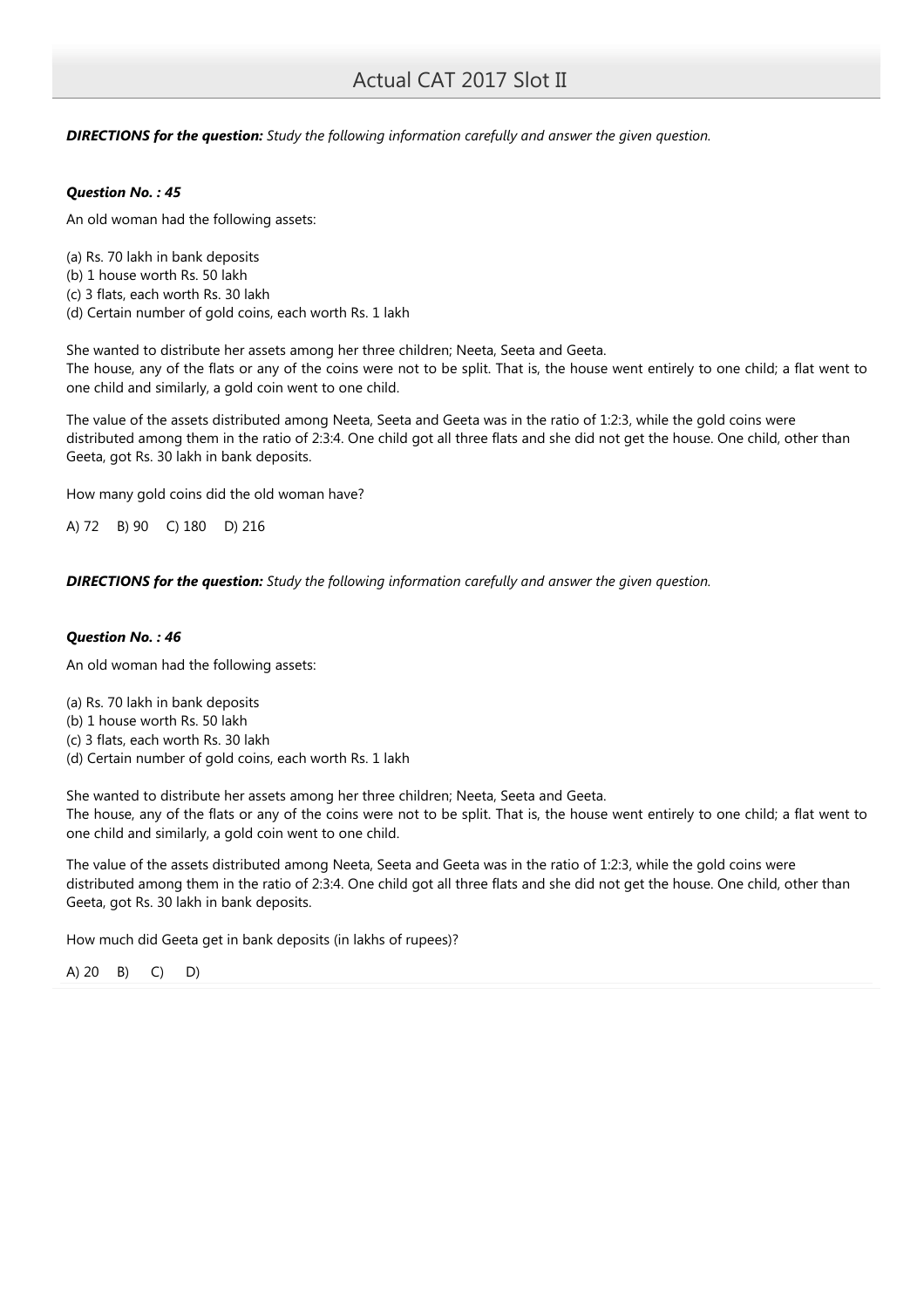**DIRECTIONS for the question:** Analyse the graph/s given below and answer the question that follows.

### Question No. : 47

At a management school, the oldest 10 dorms, numbered 1 to 10, need to be repaired urgently, The following diagram represents the estimated repair costs (in Rs. Crores) for the 10 dorms. For any dorm, the estimated repair cost (in Rs. Crores) is an integer. Repairs with estimated cost Rs. 1 or 2 Crores are considered light repairs, repairs with estimated cost Rs. 3 or 4 are considered moderate repairs and repairs with estimated cost Rs. 5 or 6 Crores are considered extensive repairs.



Further, the following are known:

1. Odd-numbered dorms do not need light repair; even-numbered dorms do not need moderate repair and dorms, whose numbers are divisible by 3, do not need extensive repair.

2. Dorms 4 to 9 all need different repair costs, with Dorm 7 needing the maximum and Dorm 8 needing the minimum

Which of the following is NOT necessarily true?

|  |  | A) Dorm 1 needs a moderate repair B) Dorm 5 repair will cost no more than Rs. 4 Crores |  |  |  |  |
|--|--|----------------------------------------------------------------------------------------|--|--|--|--|
|  |  |                                                                                        |  |  |  |  |

|  | C) Dorm 7 needs an extensive repair D) Dorm 10 repair will cost no more than Rs. 4 Crores |
|--|-------------------------------------------------------------------------------------------|
|--|-------------------------------------------------------------------------------------------|

### Question No. : 48

What is the total cost of repairing the odd-numbered dorms (in Rs. Crores)?

A) 19 B) C) D)

### Question No. : 49

Suppose further that: 1. 4 of the 10 dorms needing repair are women's dorms and need a total of Rs. 20 Crores for repair. 2. Only one of Dorms 1 to 5 is a women's dorm.

What is the cost for repairing Dorm 9 (in Rs. Crores)?

A) 3 B) C) D)

## Question No. : 50

Suppose further that:

1. 4 of the 10 dorms needing repair are women's dorms and need a total of Rs. 20 Crores for repair.

2. Only one of Dorms 1 to 5 is a women's dorm.

Which of the following is a women's dorm?

A) Dorm 2 B) Dorm 5 C) Dorm 8 D) Dorm 10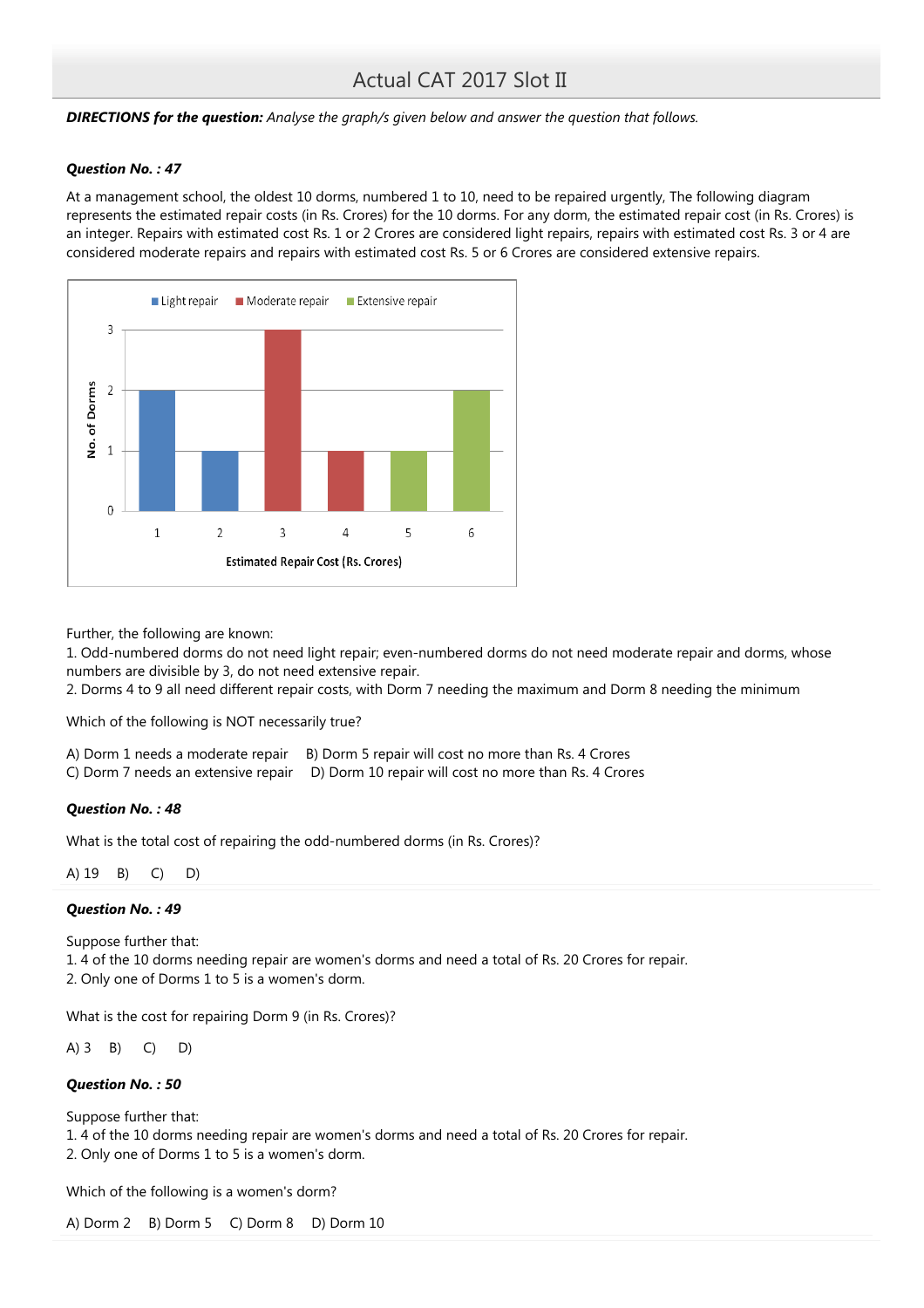### **DIRECTIONS for the question:** Read the information given below and answer the question that follows.

### Question No. : 51

A tea taster was assigned to rate teas from six different locations - Munnar, Wayanad, Ooty, Darjeeling, Assam and Himachal. These teas were placed in six cups, numbered 1 to 6, not necessarily in the same order. The tea taster was asked to rate these teas on the strength of their flavour on a scale of 1 to 10. He gave a unique integer rating to each tea. Some other information is given below:

- 1. Cup 6 contained tea from Himachal.
- 2. Tea from Ooty got the highest rating, but it was not in Cup 3.
- 3. The rating of tea in Cup 3 was double the rating of the tea in Cup 5.
- 4. Only two cups got ratings in even numbers.
- 5. Cup 2 got the minimum rating and this rating was an even number.
- 6. Tea in Cup 3 got a higher rating than that in Cup 1.
- 7. The rating of tea from Wayanad was more than the rating of tea from Munnar, but less than that from Assam.

What was the second highest rating given?

A) 7 B) C) D)

**DIRECTIONS for the question:** Read the information given below and answer the question that follows.

### Question No. : 52

A tea taster was assigned to rate teas from six different locations - Munnar, Wayanad, Ooty, Darjeeling, Assam and Himachal. These teas were placed in six cups, numbered 1 to 6, not necessarily in the same order. The tea taster was asked to rate these teas on the strength of their flavour on a scale of 1 to 10. He gave a unique integer rating to each tea. Some other information is given below:

- 1. Cup 6 contained tea from Himachal.
- 2. Tea from Ooty got the highest rating, but it was not in Cup 3.
- 3. The rating of tea in Cup 3 was double the rating of the tea in Cup 5.
- 4. Only two cups got ratings in even numbers.
- 5. Cup 2 got the minimum rating and this rating was an even number.
- 6. Tea in Cup 3 got a higher rating than that in Cup 1.
- 7. The rating of tea from Wayanad was more than the rating of tea from Munnar, but less than that from Assam.

What was the number of the cup that contained tea from Ooty?

A) 4 B) C) D)

**DIRECTIONS for the question:** Read the information given below and answer the question that follows.

### Question No. : 53

A tea taster was assigned to rate teas from six different locations - Munnar, Wayanad, Ooty, Darjeeling, Assam and Himachal. These teas were placed in six cups, numbered 1 to 6, not necessarily in the same order. The tea taster was asked to rate these teas on the strength of their flavour on a scale of 1 to 10. He gave a unique integer rating to each tea. Some other information is given below:

- 1. Cup 6 contained tea from Himachal.
- 2. Tea from Ooty got the highest rating, but it was not in Cup 3.
- 3. The rating of tea in Cup 3 was double the rating of the tea in Cup 5.
- 4. Only two cups got ratings in even numbers.
- 5. Cup 2 got the minimum rating and this rating was an even number.
- 6. Tea in Cup 3 got a higher rating than that in Cup 1.
- 7. The rating of tea from Wayanad was more than the rating of tea from Munnar, but less than that from Assam.

If the tea from Munnar did not get the minimum rating, what was the rating of the tea from Wayanad?

A) 3 B) 5 C) 1 D) 6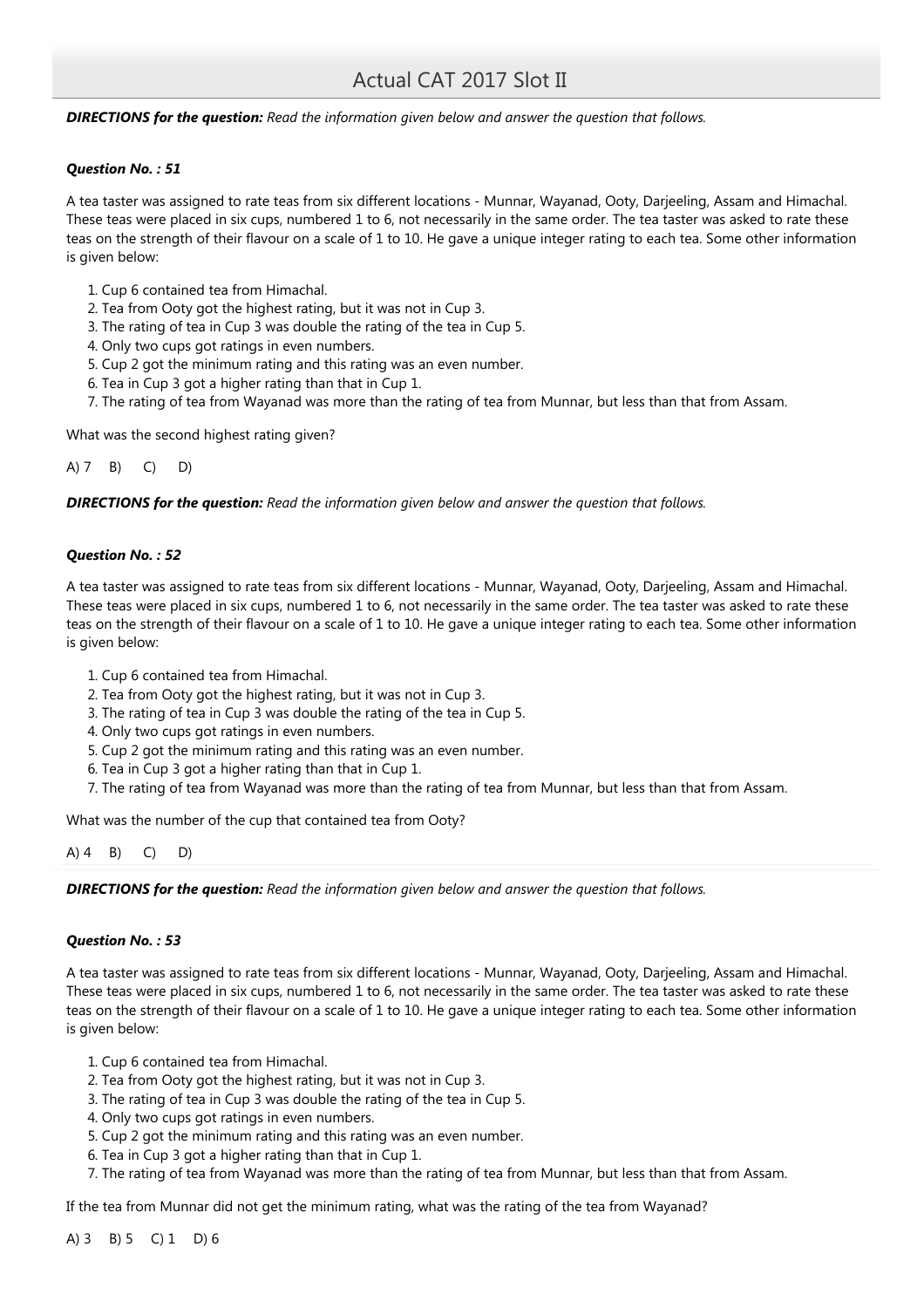### **DIRECTIONS for the question:** Read the information given below and answer the question that follows.

### Question No. : 54

A tea taster was assigned to rate teas from six different locations - Munnar, Wayanad, Ooty, Darjeeling, Assam and Himachal. These teas were placed in six cups, numbered 1 to 6, not necessarily in the same order. The tea taster was asked to rate these teas on the strength of their flavour on a scale of 1 to 10. He gave a unique integer rating to each tea. Some other information is given below:

- 1. Cup 6 contained tea from Himachal.
- 2. Tea from Ooty got the highest rating, but it was not in Cup 3.
- 3. The rating of tea in Cup 3 was double the rating of the tea in Cup 5.
- 4. Only two cups got ratings in even numbers.
- 5. Cup 2 got the minimum rating and this rating was an even number.
- 6. Tea in Cup 3 got a higher rating than that in Cup 1.
- 7. The rating of tea from Wayanad was more than the rating of tea from Munnar, but less than that from Assam.

If cups containing teas from Wayanad and Ooty had consecutive numbers, which of the following statements may be true?

A) Cup 5 contains tea from Assam B) Cup 1 contains tea from Darjeeling C) Tea from Wayanad has got a rating of 6 D) Tea from Darjeeling got the minimum rating

**DIRECTIONS for the question:** Read the information given below and answer the question that follows.

### Question No. : 55

In an 8 X 8 chessboard a queen placed anywhere can attack another piece if the piece is present in the same row, or in the same column or in any diagonal position in any possible 4 directions, provided there is no other piece in between in the path from the queen to that piece.

The columns are labelled a to h (left to right) and the rows are numbered 1 to 8 (bottom to top). The position of a piece is given by the combination of column and row labels. For example, position c5 means that the piece is in  $c<sup>th</sup>$  column and 5th row.

If the queen is at c5, and the other pieces at positions c2, gl, g3, g5 and a3, how many are under attack by the queen? There are no other pieces on the board.

A) 2 B) 3 C) 4 D) 5

**DIRECTIONS for the question:** Read the information given below and answer the question that follows.

### Question No. : 56

In an 8 X 8 chessboard a queen placed anywhere can attack another piece if the piece is present in the same row, or in the same column or in any diagonal position in any possible 4 directions, provided there is no other piece in between in the path from the queen to that piece.

The columns are labelled a to h (left to right) and the rows are numbered 1 to 8 (bottom to top). The position of a piece is given by the combination of column and row labels. For example, position c5 means that the piece is in c<sup>th</sup> column and 5th row.

If the other pieces are only at positions al, a3, b4, d7, h7 and h8, then which of the following positions of the queen results in the maximum number of pieces being under attack?

A) f8 B) a7 C) c1 D) d3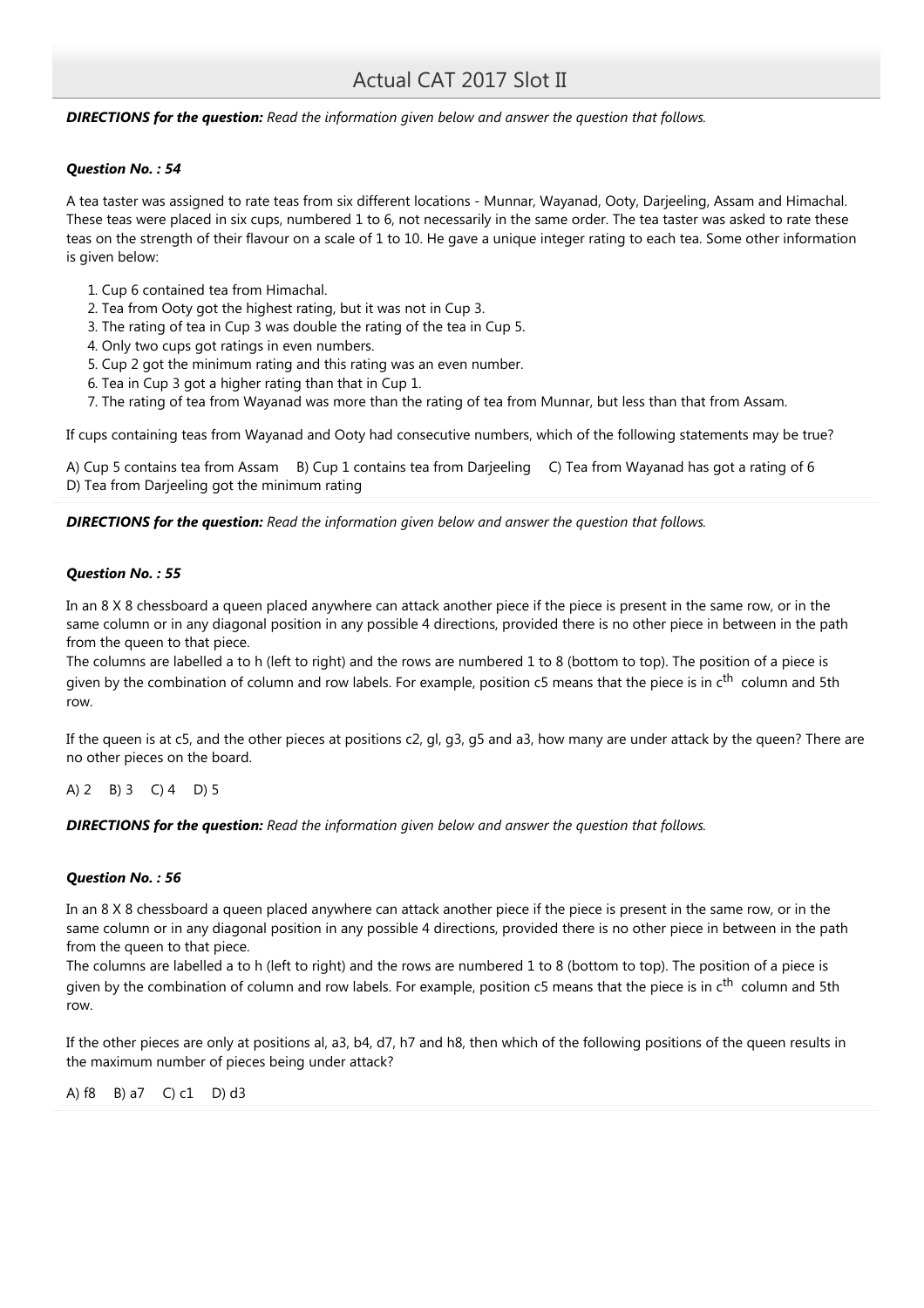**DIRECTIONS for the question:** Read the information given below and answer the question that follows.

### Question No. : 57

In an 8 X 8 chessboard a queen placed anywhere can attack another piece if the piece is present in the same row, or in the same column or in any diagonal position in any possible 4 directions, provided there is no other piece in between in the path from the queen to that piece.

The columns are labelled a to h (left to right) and the rows are numbered 1 to 8 (bottom to top). The position of a piece is given by the combination of column and row labels. For example, position c5 means that the piece is in c<sup>th</sup> column and 5th row.

If the other pieces are only at positions al, a3, b4, d7, h7 and h8, then from how many positions the queen cannot attack any of the pieces?

A) 0 B) 3 C) 4 D) 6

**DIRECTIONS for the question:** Read the information given below and answer the question that follows.

### Question No. : 58

In an 8 X 8 chessboard a queen placed anywhere can attack another piece if the piece is present in the same row, or in the same column or in any diagonal position in any possible 4 directions, provided there is no other piece in between in the path from the queen to that piece.

The columns are labelled a to h (left to right) and the rows are numbered 1 to 8 (bottom to top). The position of a piece is given by the combination of column and row labels. For example, position c5 means that the piece is in  $c<sup>th</sup>$  column and 5th row.

Suppose the queen is the only piece on the board and it is at position d5. In how many positions can another piece be placed on the board such that it is safe from attack from the queen?

A) 32 B) 35 C) 36 D) 37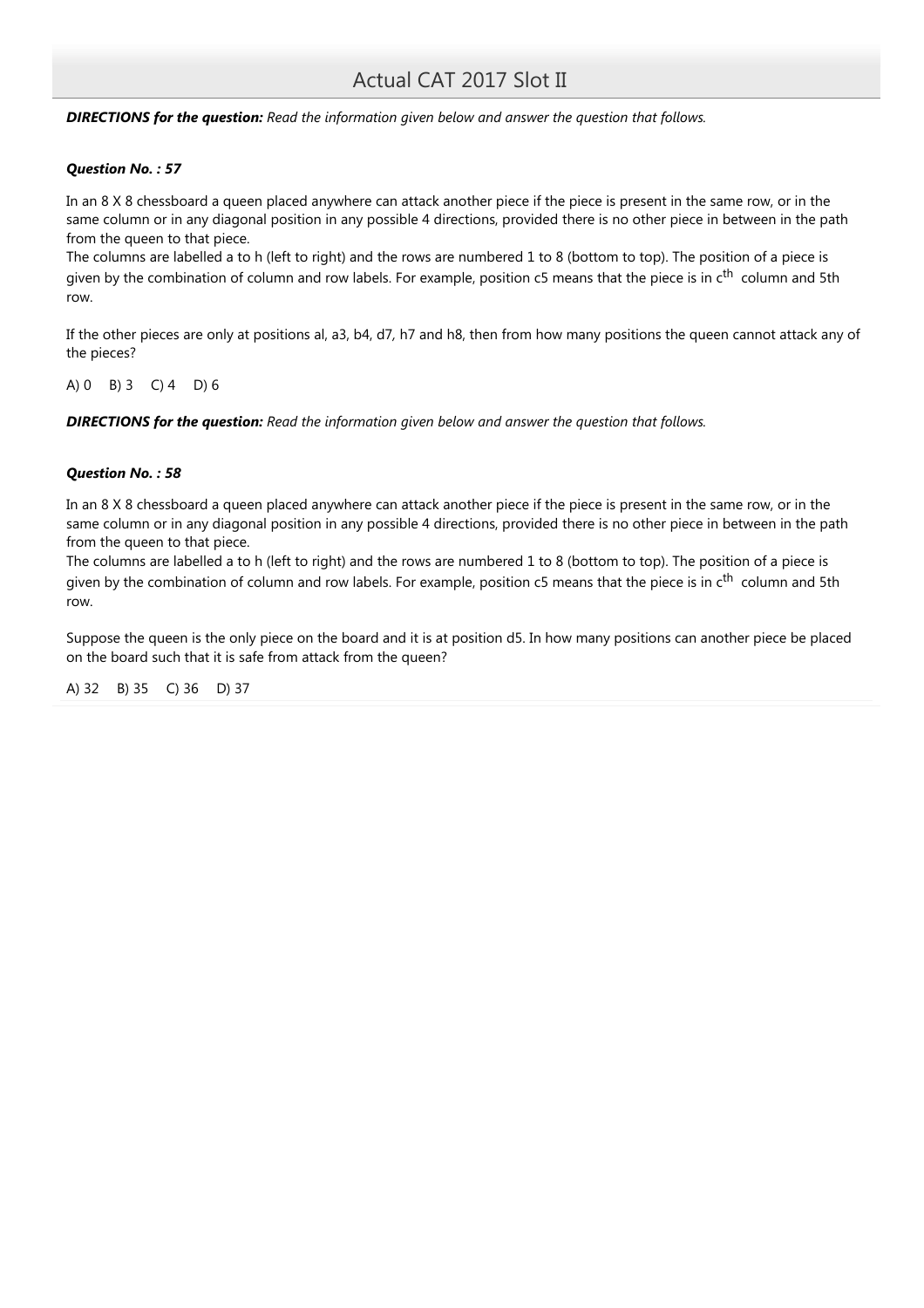### **DIRECTIONS for the question:** Read the information given below and answer the question that follows.

### Question No. : 59

Eight friends: Ajit, Byomkesh, Gargi, Jayanta, Kikira, Manik, Prodosh and Tapesh are going to Delhi from Kolkata by a flight operated by Cheap Air. In the flight, sitting is arranged in 30 rows, numbered 1 to 30, each consisting of 6 seats, marked by letters A to F from left to right, respectively. Seats A to C are to the left of the aisle (the passage running from the front of the aircraft to the back), and seats D to F are to the right of the aisle. Seats A and F are by the windows and referred to as Window seats, C and D are by the aisle and are referred to as Aisle seats while B and E are referred to as Middle seats. Seats marked by consecutive letters are called consecutive seats (or seats next to each other). A seat number is a combination of the row number, followed by the letter indicating the position in the row; e.g., 1A is the left window seat in the first row, while 12E is the right middle seat in the 12th row.

Cheap Air charges Rs. 1000 extra for any seats in Rows 1, 12 and 13 as those have extra legroom. For Rows 2-10, it charges Rs. 300 extra for Window seats and Rs. 500 extra for Aisle seats. For Rows 11 and 14 to 20, it charges Rs. 200 extra for Window seats and Rs. 400 extra for Aisle seats. All other seats are available at no extra charge.

The following are known:

- 1. The eight friends were seated in six different rows.
- 2. They occupied 3 Window seats, 4 Aisle seats and 1 Middle seat.

3. Seven of them had to pay extra amounts, totaling to Rs. 4600, for their choices of seat. One of them did not pay any additional amount for his/her choice of seat.

4. Jayanta, Ajit and Byomkesh were sitting in seats marked by the same letter, in consecutive rows in increasing order of row numbers; but all of them paid different amounts for their choices of seat. One of these amounts may be zero.

5. Gargi was sitting next to Kikira, and Manik was sitting next to Jayanta.

6. Prodosh and Tapesh were sitting in seats marked by the same letter, in consecutive rows in increasing order of row numbers; but they paid different amounts for their choices of seat. One of these amounts may be zero.

In which row was Manik sitting?

A) 10 B) 11 C) 12 D) 13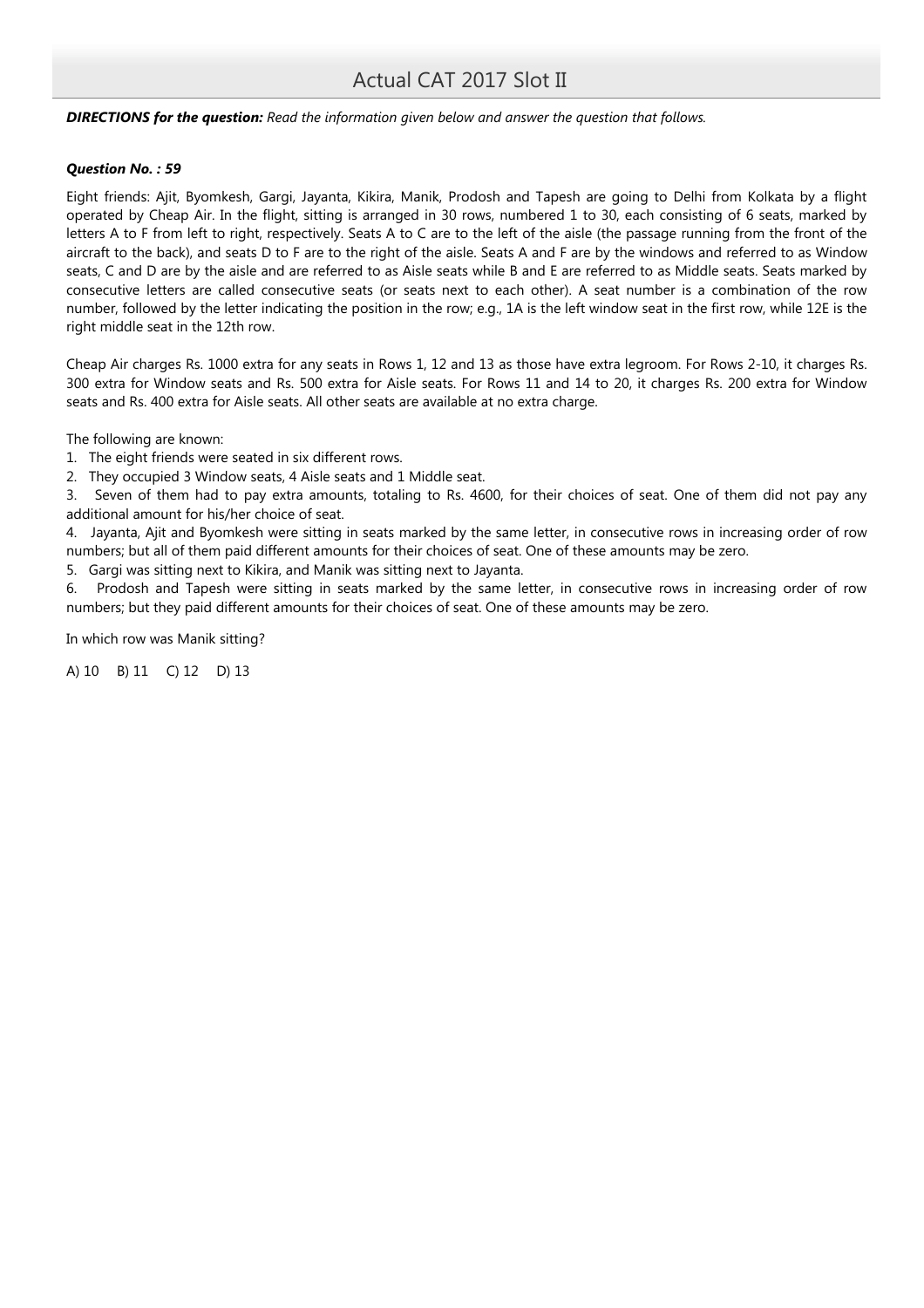### **DIRECTIONS for the question:** Read the information given below and answer the question that follows.

### Question No. : 60

Eight friends: Ajit, Byomkesh, Gargi, Jayanta, Kikira, Manik, Prodosh and Tapesh are going to Delhi from Kolkata by a flight operated by Cheap Air. In the flight, sitting is arranged in 30 rows, numbered 1 to 30, each consisting of 6 seats, marked by letters A to F from left to right, respectively. Seats A to C are to the left of the aisle (the passage running from the front of the aircraft to the back), and seats D to F are to the right of the aisle. Seats A and F are by the windows and referred to as Window seats, C and D are by the aisle and are referred to as Aisle seats while B and E are referred to as Middle seats. Seats marked by consecutive letters are called consecutive seats (or seats next to each other). A seat number is a combination of the row number, followed by the letter indicating the position in the row; e.g., 1A is the left window seat in the first row, while 12E is the right middle seat in the 12th row.

Cheap Air charges Rs. 1000 extra for any seats in Rows 1, 12 and 13 as those have extra legroom. For Rows 2-10, it charges Rs. 300 extra for Window seats and Rs. 500 extra for Aisle seats. For Rows 11 and 14 to 20, it charges Rs. 200 extra for Window seats and Rs. 400 extra for Aisle seats. All other seats are available at no extra charge.

The following are known:

- 1. The eight friends were seated in six different rows.
- 2. They occupied 3 Window seats, 4 Aisle seats and 1 Middle seat.

3. Seven of them had to pay extra amounts, totaling to Rs. 4600, for their choices of seat. One of them did not pay any additional amount for his/her choice of seat.

4. Jayanta, Ajit and Byomkesh were sitting in seats marked by the same letter, in consecutive rows in increasing order of row numbers; but all of them paid different amounts for their choices of seat. One of these amounts may be zero.

5. Gargi was sitting next to Kikira, and Manik was sitting next to Jayanta.

6. Prodosh and Tapesh were sitting in seats marked by the same letter, in consecutive rows in increasing order of row numbers; but they paid different amounts for their choices of seat. One of these amounts may be zero.

How much extra did Jayanta pay for his choice of seat?

A) Rs. 300 B) Rs. 400 C) Rs. 500 D) Rs. 1000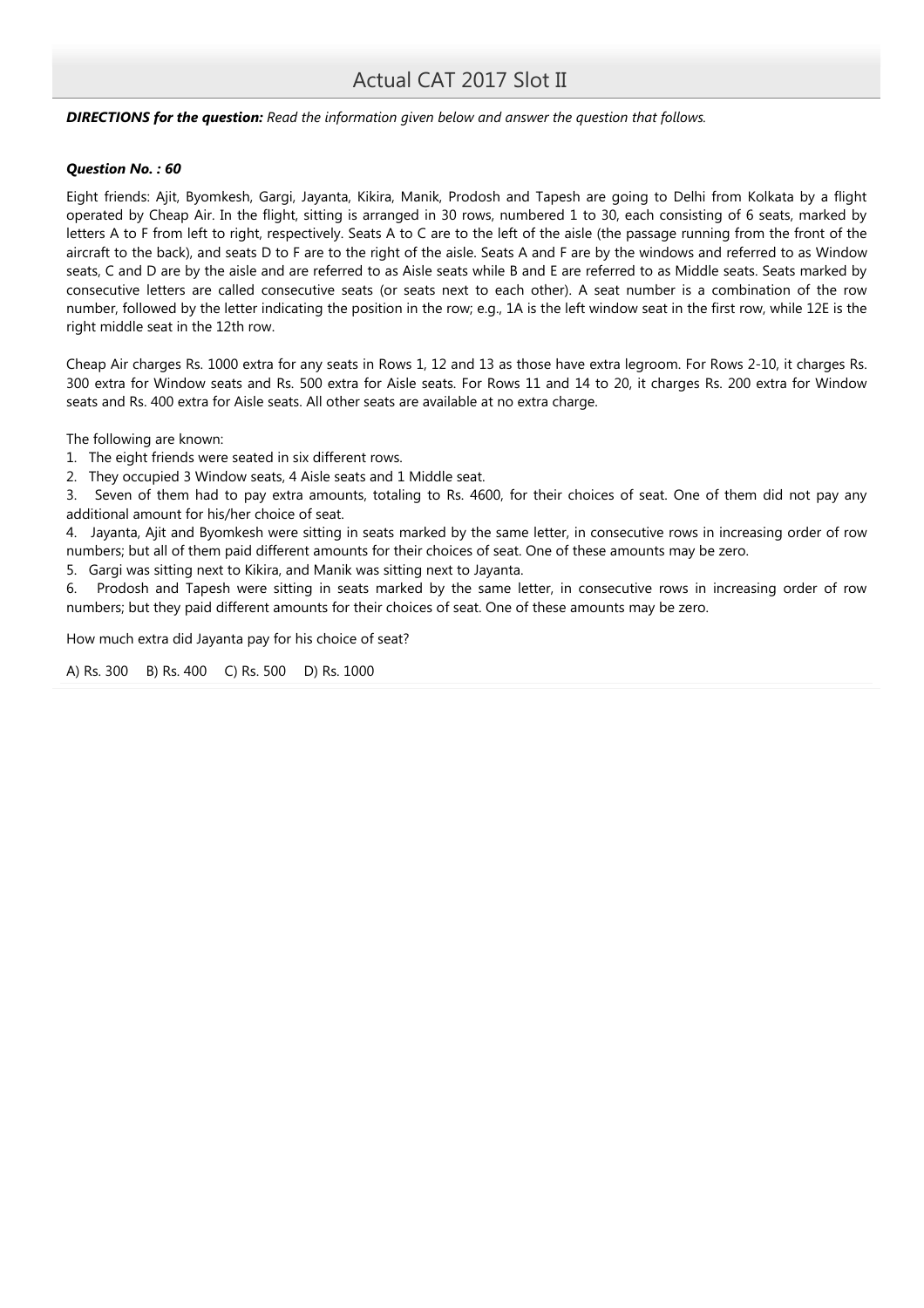### **DIRECTIONS for the question:** Read the information given below and answer the question that follows.

### Question No. : 61

Eight friends: Ajit, Byomkesh, Gargi, Jayanta, Kikira, Manik, Prodosh and Tapesh are going to Delhi from Kolkata by a flight operated by Cheap Air. In the flight, sitting is arranged in 30 rows, numbered 1 to 30, each consisting of 6 seats, marked by letters A to F from left to right, respectively. Seats A to C are to the left of the aisle (the passage running from the front of the aircraft to the back), and seats D to F are to the right of the aisle. Seats A and F are by the windows and referred to as Window seats, C and D are by the aisle and are referred to as Aisle seats while B and E are referred to as Middle seats. Seats marked by consecutive letters are called consecutive seats (or seats next to each other). A seat number is a combination of the row number, followed by the letter indicating the position in the row; e.g., 1A is the left window seat in the first row, while 12E is the right middle seat in the 12th row.

Cheap Air charges Rs. 1000 extra for any seats in Rows 1, 12 and 13 as those have extra legroom. For Rows 2-10, it charges Rs. 300 extra for Window seats and Rs. 500 extra for Aisle seats. For Rows 11 and 14 to 20, it charges Rs. 200 extra for Window seats and Rs. 400 extra for Aisle seats. All other seats are available at no extra charge.

The following are known:

- 1. The eight friends were seated in six different rows.
- 2. They occupied 3 Window seats, 4 Aisle seats and 1 Middle seat.

3. Seven of them had to pay extra amounts, totaling to Rs. 4600, for their choices of seat. One of them did not pay any additional amount for his/her choice of seat.

4. Jayanta, Ajit and Byomkesh were sitting in seats marked by the same letter, in consecutive rows in increasing order of row numbers; but all of them paid different amounts for their choices of seat. One of these amounts may be zero.

5. Gargi was sitting next to Kikira, and Manik was sitting next to Jayanta.

6. Prodosh and Tapesh were sitting in seats marked by the same letter, in consecutive rows in increasing order of row numbers; but they paid different amounts for their choices of seat. One of these amounts may be zero.

How much extra did Gargi pay for her choice of seat?

A) 0 B) Rs. 300 C) Rs. 500 D) Rs. 1000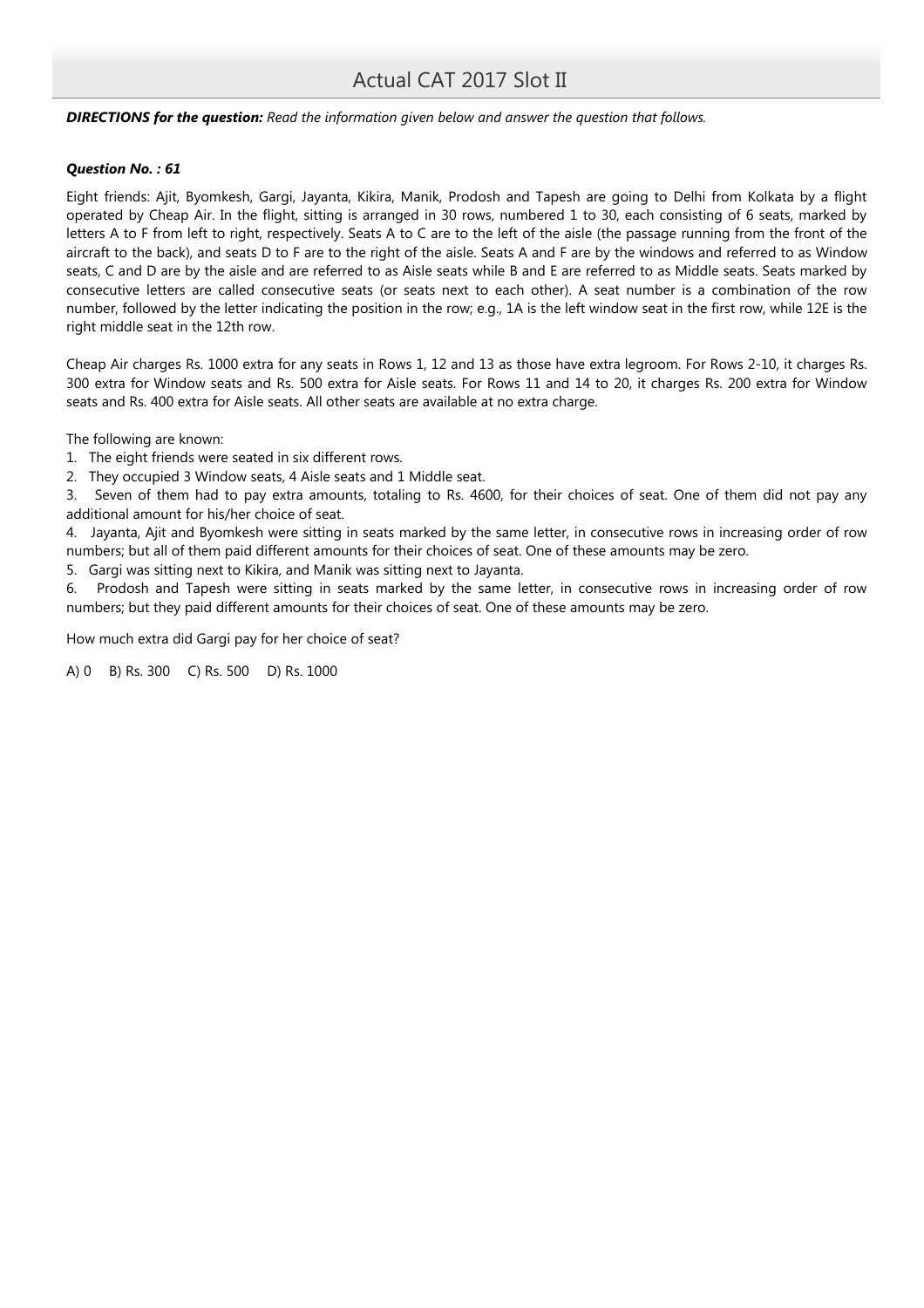### **DIRECTIONS for the question:** Read the information given below and answer the question that follows.

### Question No. : 62

Eight friends: Ajit, Byomkesh, Gargi, Jayanta, Kikira, Manik, Prodosh and Tapesh are going to Delhi from Kolkata by a flight operated by Cheap Air. In the flight, sitting is arranged in 30 rows, numbered 1 to 30, each consisting of 6 seats, marked by letters A to F from left to right, respectively. Seats A to C are to the left of the aisle (the passage running from the front of the aircraft to the back), and seats D to F are to the right of the aisle. Seats A and F are by the windows and referred to as Window seats, C and D are by the aisle and are referred to as Aisle seats while B and E are referred to as Middle seats. Seats marked by consecutive letters are called consecutive seats (or seats next to each other). A seat number is a combination of the row number, followed by the letter indicating the position in the row; e.g., 1A is the left window seat in the first row, while 12E is the right middle seat in the 12th row.

Cheap Air charges Rs. 1000 extra for any seats in Rows 1, 12 and 13 as those have extra legroom. For Rows 2-10, it charges Rs. 300 extra for Window seats and Rs. 500 extra for Aisle seats. For Rows 11 and 14 to 20, it charges Rs. 200 extra for Window seats and Rs. 400 extra for Aisle seats. All other seats are available at no extra charge.

The following are known:

- 1. The eight friends were seated in six different rows.
- 2. They occupied 3 Window seats, 4 Aisle seats and 1 Middle seat.

3. Seven of them had to pay extra amounts, totaling to Rs. 4600, for their choices of seat. One of them did not pay any additional amount for his/her choice of seat.

4. Jayanta, Ajit and Byomkesh were sitting in seats marked by the same letter, in consecutive rows in increasing order of row numbers; but all of them paid different amounts for their choices of seat. One of these amounts may be zero.

5. Gargi was sitting next to Kikira, and Manik was sitting next to Jayanta.

6. Prodosh and Tapesh were sitting in seats marked by the same letter, in consecutive rows in increasing order of row numbers; but they paid different amounts for their choices of seat. One of these amounts may be zero.

Who among the following did not pay any extra amount for his/her choice of seat?

A) Kikira B) Manik C) Gargi D) Tapesh

**DIRECTIONS for the question:** Read the information given below and answer the question that follows.

### Question No. : 63

A high security research lab requires the researchers to set a pass key sequence based on the scan of the five fingers of their left hands. When an employee first joins the lab, her fingers are scanned in an order of her choice, and then when she wants to re-enter the facility, she has to scan the five fingers in the same sequence.

The lab authorities are considering some relaxations of the scan order requirements, since it is observed that some employees often get locked-out because they forget the sequence.

The lab has decided to allow a variation in the sequence of scans of the five fingers so that at most two scans (out of five) are out of place. For example, if the original sequence is Thumb (T), index finger (I), middle finger (M), ring finger (R) and little finger (L) then TLMRI is also allowed, but TMRLI is not.

How many different sequences of scans are allowed for any given person's original scan?

A) 11 B) C) D)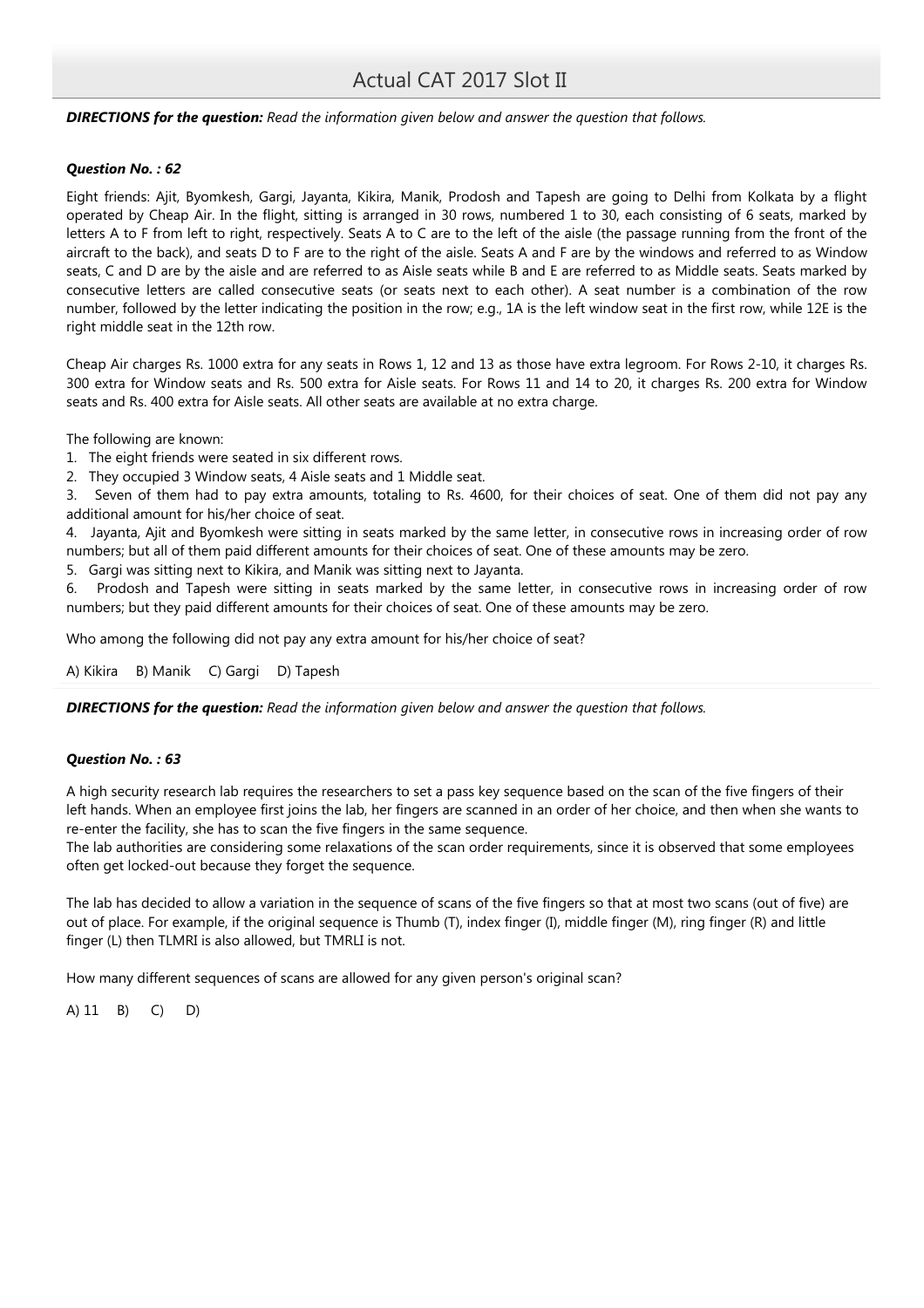**DIRECTIONS for the question:** Read the information given below and answer the question that follows.

### Question No. : 64

A high security research lab requires the researchers to set a pass key sequence based on the scan of the five fingers of their left hands. When an employee first joins the lab, her fingers are scanned in an order of her choice, and then when she wants to re-enter the facility, she has to scan the five fingers in the same sequence.

The lab authorities are considering some relaxations of the scan order requirements, since it is observed that some employees often get locked-out because they forget the sequence.

The lab has decided to allow variations of the original sequence so that input of the scanned sequence of five fingers is allowed to vary from the original sequence by one place for any of the fingers. Thus, for example, if TIMRL is the original sequence, then ITRML is also allowed, but LIMRT is not.

How many different sequences are allowed for any given person's original scan?

A) 7 B) 5 C) 8 D) 13

**DIRECTIONS for the question:** Read the information given below and answer the question that follows.

### Question No. : 65

A high security research lab requires the researchers to set a pass key sequence based on the scan of the five fingers of their left hands. When an employee first joins the lab, her fingers are scanned in an order of her choice, and then when she wants to re-enter the facility, she has to scan the five fingers in the same sequence.

The lab authorities are considering some relaxations of the scan order requirements, since it is observed that some employees often get locked-out because they forget the sequence.

The lab has now decided to require six scans in the pass key sequence, where exactly one finger is scanned twice, and the other fingers are scanned exactly once, which can be done in any order. For example, a possible sequence is TIMTRL. Suppose the lab allows a variation of the original sequence (of six inputs) where at most two scans (out of six) are out of place, as long as the finger originally scanned twice is scanned twice and other fingers are scanned once.

How many different sequences of scans are allowed for any given person's original scan?

A) 15 B) C) D)

**DIRECTIONS for the question:** Read the information given below and answer the question that follows.

### Question No. : 66

A high security research lab requires the researchers to set a pass key sequence based on the scan of the five fingers of their left hands. When an employee first joins the lab, her fingers are scanned in an order of her choice, and then when she wants to re-enter the facility, she has to scan the five fingers in the same sequence.

The lab authorities are considering some relaxations of the scan order requirements, since it is observed that some employees often get locked-out because they forget the sequence.

The lab has now decided to require six scans in the pass key sequence, where exactly one finger is scanned twice, and the other fingers are scanned exactly once, which can be done in any order. For example, a possible sequence is TIMTRL. Suppose the lab allows a variation of the original sequence (of six inputs) so that input in the form of scanned sequence of six fingers is allowed to vary from the original sequence by one place for any of the fingers, as long as the finger originally scanned twice is scanned twice and other fingers are scanned once.

How many different sequences of scans are allowed if the original scan sequence is LRLTIM?

## A) 8 B) 11 C) 13 D) 14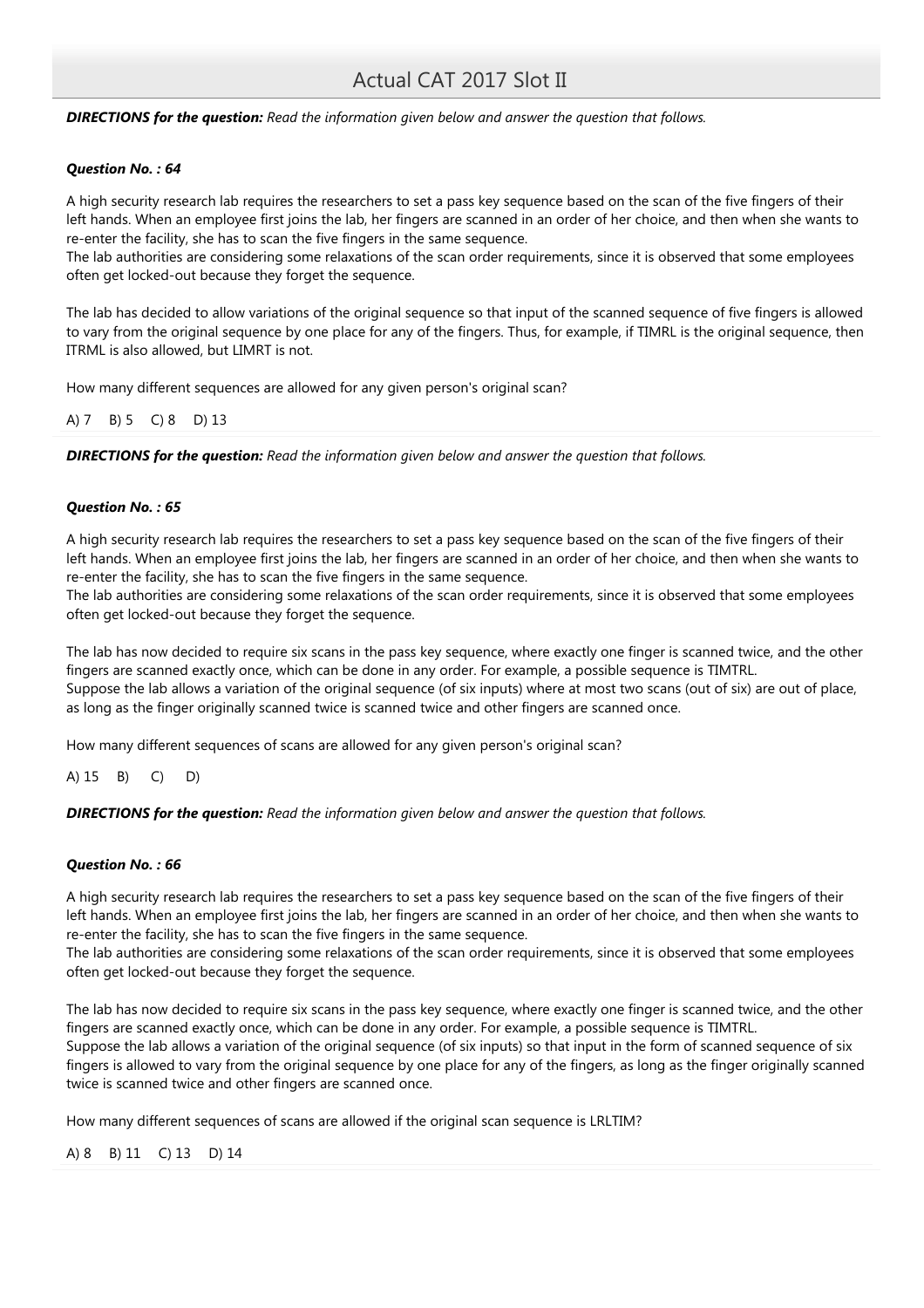# Section : Quantitative Ability

**DIRECTIONS for the question:** Solve the following question and mark the best possible option.

# Question No. : 67

The numbers 1, 2,..., 9 are arranged in a 3 X 3 square grid in such a way that each number occurs once and the entries along each column, each row, and each of the two diagonals add up to the same value.

If the top left and the top right entries of the grid are 6 and 2, respectively, then the bottom middle entry is

A) 3 B) C) D)

**DIRECTIONS for the question:** Solve the following question and mark the best possible option.

## Question No. : 68

In a 10 km race. A, B, and C, each running at uniform speed, get the gold, silver, and bronze medals, respectively. If A beats B by 1 km and B beats C by 1 km, then by how many metres does A beat C?

A) 1900 B) C) D)

**DIRECTIONS for the question:** Solve the following question and mark the best possible option.

### Question No. : 69

Bottle 1 contains a mixture of milk and water in 7 : 2 ratio and Bottle 2 contains a mixture of milk and water in 9 : 4 ratio. In what ratio of volumes should the liquids in Bottle 1 and Bottle 2 be combined to obtain a mixture of milk and water in 3 : 1 ratio?

A) 27 : 14 B) 27 : 13 C) 27 : 16 D) 27 : 18

**DIRECTIONS for the question:** Solve the following question and mark the best possible option.

# Question No. : 70

Arun drove from home to his hostel at 60 miles per hour. While returning home he drove half way along the same route at a speed of 25 miles per hour and then took a bypass road which increased his driving distance by 5 miles, but allowed him to drive at 50 miles per hour along this bypass road. If his return journey took 30 minutes more than his onward journey, then the total distance traveled by him is

A) 55 miles B) 60 miles C) 65 miles D) 70 miles

**DIRECTIONS for the question:** Solve the following question and mark the best possible option.

## Question No. : 71

Out of the shirts produced in a factory, 15% are defective, while 20% of the rest are sold in the domestic market. If the remaining 8840 shirts are left for export, then the number of shirts produced in the factory is

A) 13600 B) 13000 C) 13400 D) 14000

**DIRECTIONS for the question:** Solve the following question and mark the best possible option.

## Question No. : 72

The average height of 22 toddlers increases by 2 inches when two of them leave this group. If the average height of these two toddlers is one-third the average height of the original 22, then the average height, in inches, of the remaining 20 toddlers is

A) 30 B) 28 C) 32 D) 26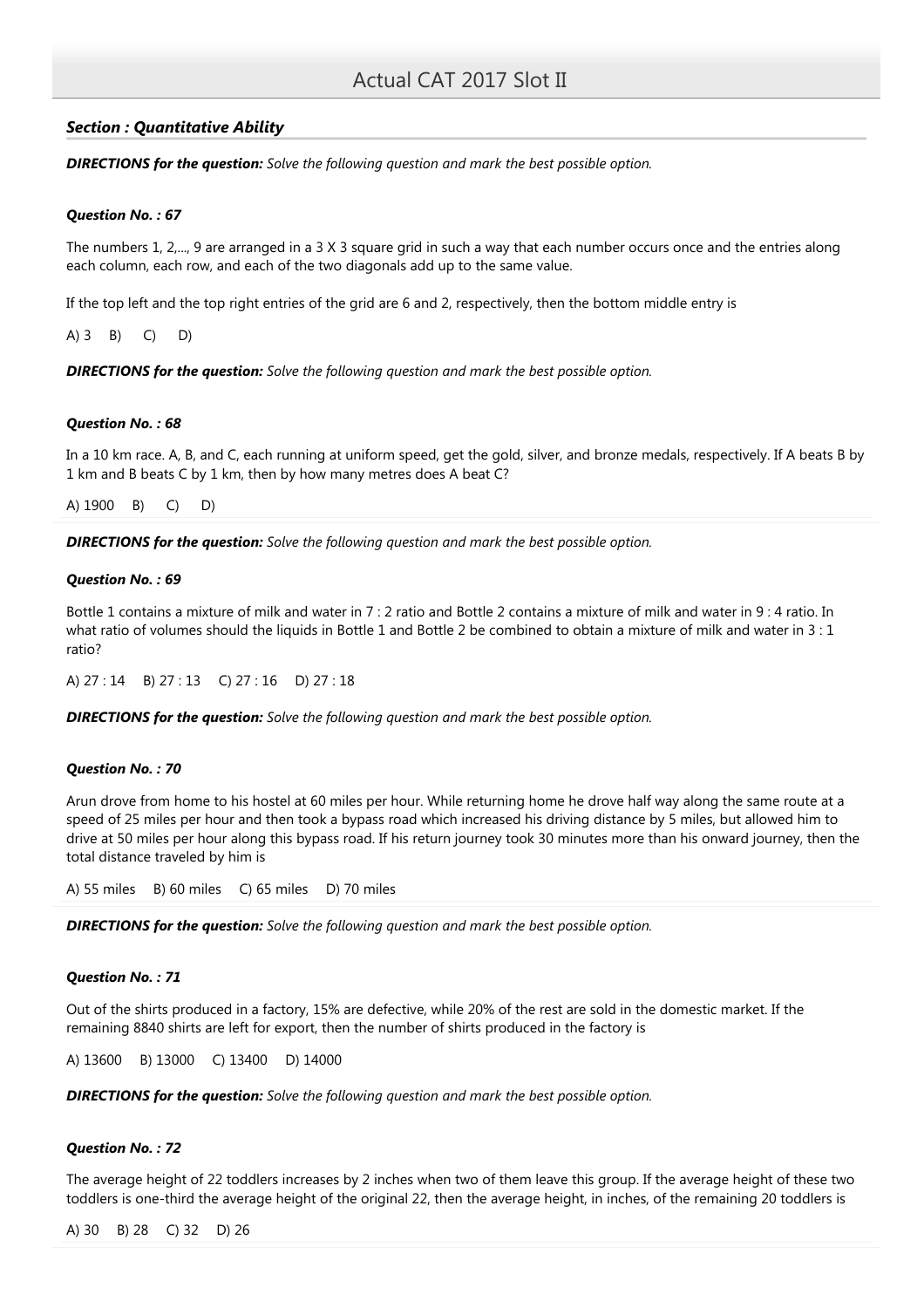**DIRECTIONS for the question:** Solve the following question and mark the best possible option.

### Question No. : 73

The manufacturer of a table sells it to a wholesale dealer at a profit of 10%. The wholesale dealer sells the table to a retailer at a profit of 30%. Finally, the retailer sells it to a customer at a profit of 50%. If the customer pays Rs 4290 for the table, then its manufacturing cost (in Rs) is

A) 1500 B) 2000 C) 2500 D) 3000

**DIRECTIONS for the question:** Solve the following question and mark the best possible option.

### Question No. : 74

A tank has an inlet pipe and an outlet pipe. If the outlet pipe is closed then the inlet pipe fills the empty tank in 8 hours. If the outlet pipe is open then the inlet pipe fills the empty tank in 10 hours. If only the outlet pipe is open then in how many hours the full tank becomes half-full?

A) 20 B) 30 C) 40 D) 45

**DIRECTIONS for the question:** Solve the following question and mark the best possible option.

### Question No. : 75

Mayank buys some candies for Rs 15 a dozen and an equal number of different candies for Rs 12 a dozen. He sells all for Rs 16.50 a dozen and makes a profit of Rs 150. How many dozens of candies did he buy altogether?

A) 50 B) 30 C) 25 D) 45

**DIRECTIONS for the question:** Solve the following question and mark the best possible option.

## Question No. : 76

In a village, the production of food grains increased by 40% and the per capita production of food grains increased by 27% during a certain period. The percentage by which the population of the village increased during the same period is nearest to

A) 16 B) 13 C) 10 D) 7

**DIRECTIONS for the question:** Solve the following question and mark the best possible option.

### Question No. : 77

If a, b, c are three positive integers such that a and b are in the ratio 3 : 4 while b and c are in the ratio 2:1, then which one of the following is a possible value of  $(a + b + c)$ ?

A) 201 B) 205 C) 207 D) 210

**DIRECTIONS for the question:** Solve the following question and mark the best possible option.

### Question No. : 78

A motorbike leaves point A at 1 pm and moves towards point B at a uniform speed. A car leaves point B at 2 pm and moves towards point A at a uniform speed which is double that of the motorbike. They meet at 3:40 pm at a point which is 168 km away from A. What is the distance, in km, between A and B?

A) 364 B) 378 C) 380 D) 388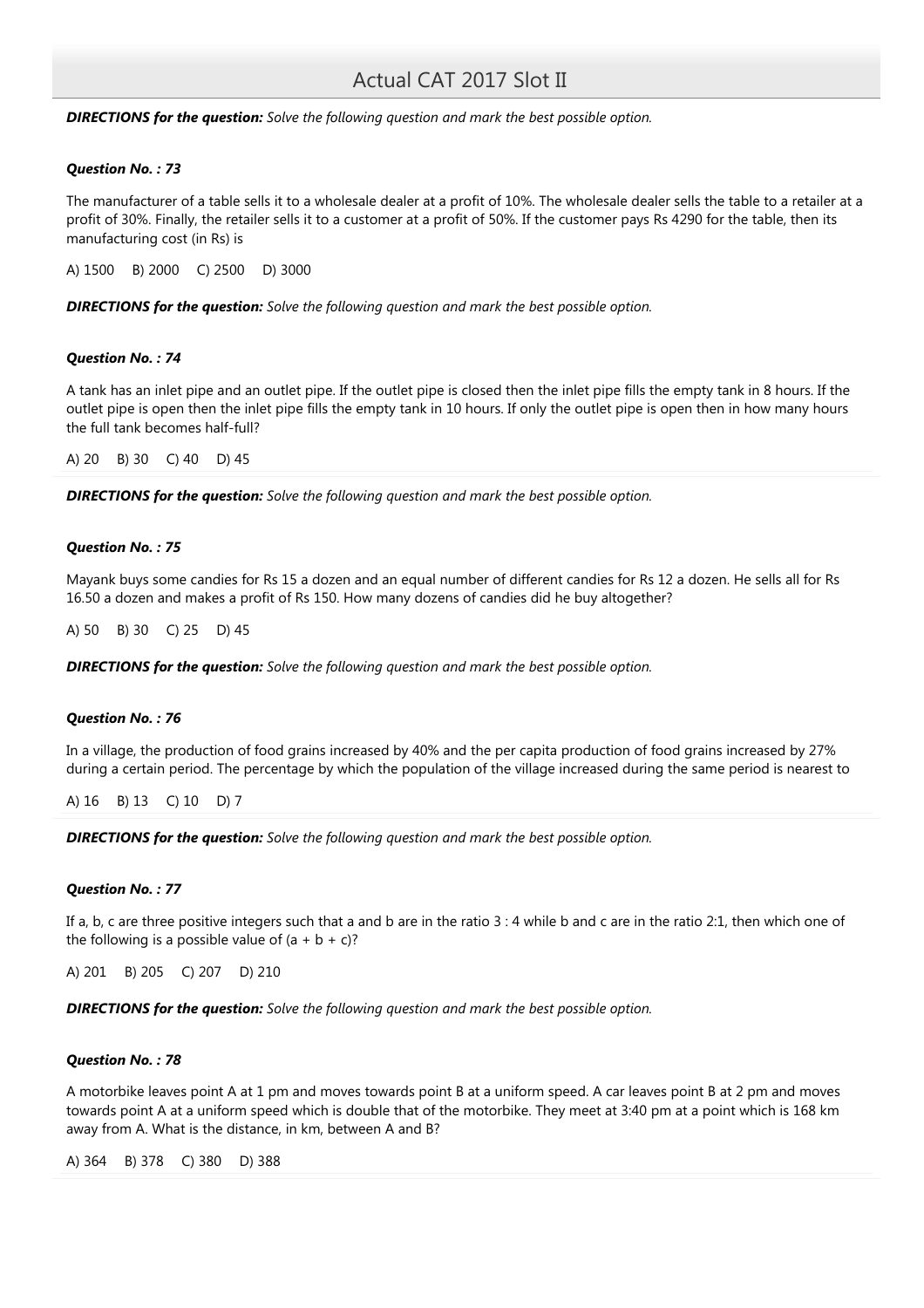### **DIRECTIONS for the question:** Solve the following question and mark the best possible option.

### Question No. : 79

Amal can complete a job in 10 days and Bimal can complete it in 8 days. Amal, Bimal and Kamal together complete the job in 4 days and are paid a total amount of Rs 1000 as remuneration. If this amount is shared by them in proportion to their work, then Kamal's share, in rupees, is

A) 100 B) 200 C) 300 D) 400

**DIRECTIONS for the question:** Solve the following question and mark the best possible option.

### Question No. : 80

Consider three mixtures - the first having water and liquid A in the ratio 1 : 2, the second having water and liquid B in the ratio 1 : 3, and the third having water and liquid C in the ratio 1 : 4. These three mixtures of A, B, and C, respectively, are further mixed in the proportion 4:3:2. Then the resulting mixture has

A) The same amount of water and liquid B B) The same amount of liquids B and C C) More water than liquid B D) More water than liquid A

**DIRECTIONS for the question:** Solve the following question and mark the best possible option.

### Question No. : 81

Let ABCDEF be a regular hexagon with each side of length 1 cm. The area (in sq cm) of a square with AC as one side is

A) 3√2 B) 3 C) 4 D) √3

**DIRECTIONS for the question:** Solve the following question and mark the best possible option.

## Question No. : 82

The base of a vertical pillar with uniform cross section is a trapezium whose parallel sides are of lengths 10 cm and 20 cm while the other two sides are of equal length. The perpendicular distance between the parallel sides of the trapezium is 12 cm. If the height of the pillar is 20 cm, then the total area, in sq cm, of all six surfaces of the pillar is

A) 1300 B) 1340 C) 1480 D) 1520

**DIRECTIONS for the question:** Solve the following question and mark the best possible option.

### Question No. : 83

The points (2, 5) and (6, 3) are two end points of a diagonal of a rectangle. If the other diagonal has the equation  $y = 3x + c$ , then c is

A) -5 B) -6 C) -7 D) -8

**DIRECTIONS for the question:** Solve the following question and mark the best possible option.

### Question No. : 84

ABCD is a quadrilateral inscribed in a circle with centre O. If ∠COD = 120 degrees and ∠BAC = 30 degrees, then the value of ∠BCD (in degrees) is

A) 90 B) C) D)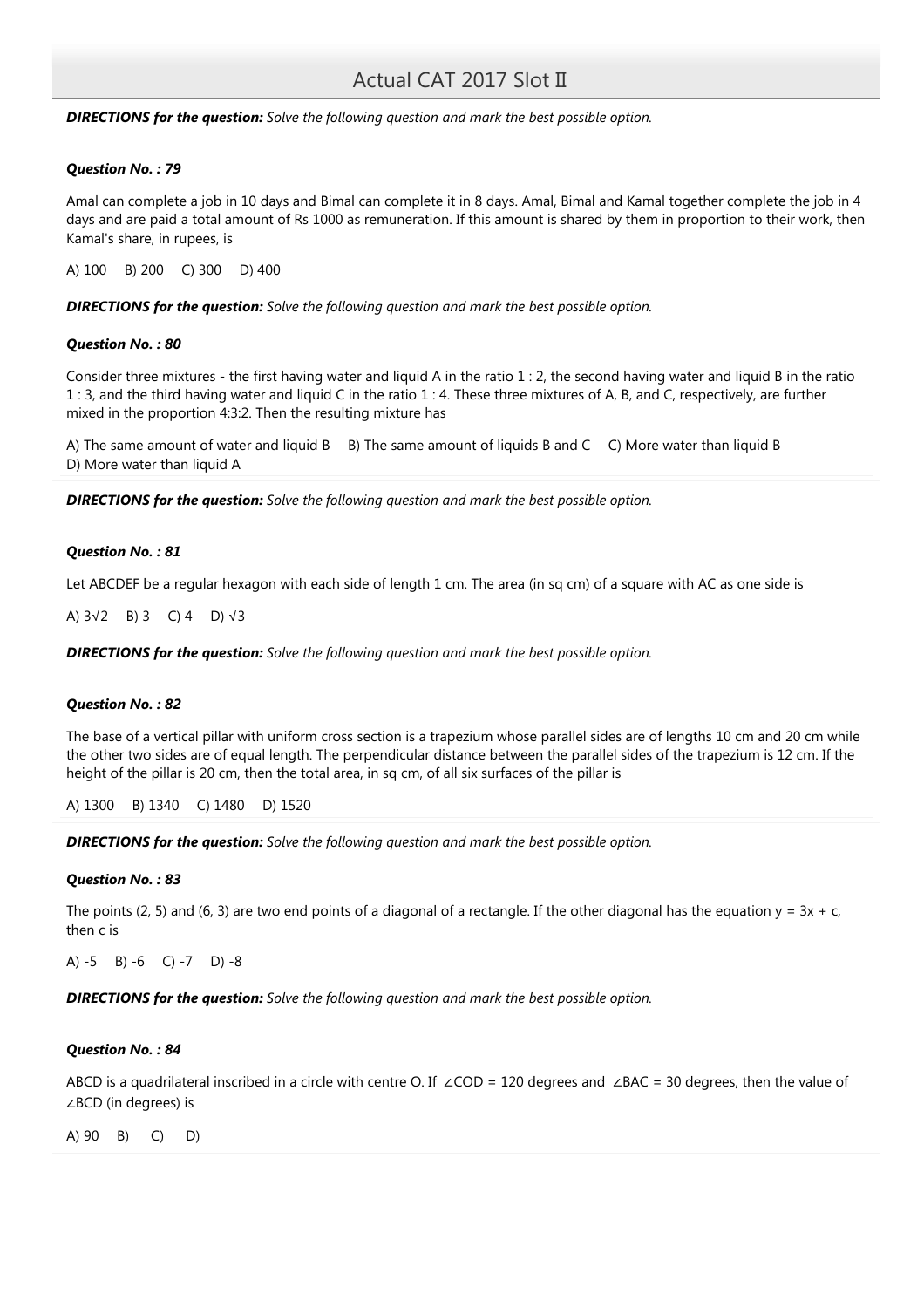**DIRECTIONS for the question:** Solve the following question and mark the best possible option.

### Question No. : 85

If three sides of a rectangular park have a total length 400 ft, then the area of the park is maximum when the length (in ft) of its longer side is

A) 200 B) C) D)

**DIRECTIONS for the question:** Solve the following question and mark the best possible option.

### Question No. : 86

Let P be an interior point of a right-angled isosceles triangle ABC with hypotenuse AB. If the perpendicular distance of P from each of AB, BC, and CA is 4 ( $\sqrt{2}$  - I) cm, then the area, in sq cm, of the triangle ABC is

A) 16 B) C) D)

**DIRECTIONS for the question:** Solve the following question and mark the best possible option.

### Question No. : 87

If the product of three consecutive positive integers is 15600 then the sum of the squares of these integers is

A) 1777 B) 1785 C) 1875 D) 1877

**DIRECTIONS for the question** : Solve the following question and mark the best possible option.

### Question No. : 88

If x is a real number such that log<sub>3</sub> 5 = log<sub>5</sub> (2 + x), then which of the following is true?

A)  $0 < x < 3$  B)  $23 < x < 30$  C)  $x > 30$  D)  $3 < x < 23$ 

**DIRECTIONS for the question:** Solve the following question and mark the best possible option.

### Question No. : 89

Let  $f(x) = x^2$  and  $g(x) = 2^X$ , for all real x. Then the value of  $f(f(g(x)) + g(f(x)))$  at  $x = 1$  is

A) 16 B) 18 C) 36 D) 40

**DIRECTIONS for the question:** Solve the following question and mark the best possible option.

### Question No. : 90

The minimum possible value of the sum of the squares of the roots of the equation  $x^2 + (a + 3)x - (a + 5) = 0$  is

A) 1 B) 2 C) 3 D) 4

**DIRECTIONS for the question:** Solve the following question and mark the best possible option.

## Question No. : 91

If  $9^{x-\frac{1}{2}} - 2^{2x-2} = 4^x - 3^{2x-3}$ , then x is

A) 3/2 B) 2/5 C) 3/4 D) 4/9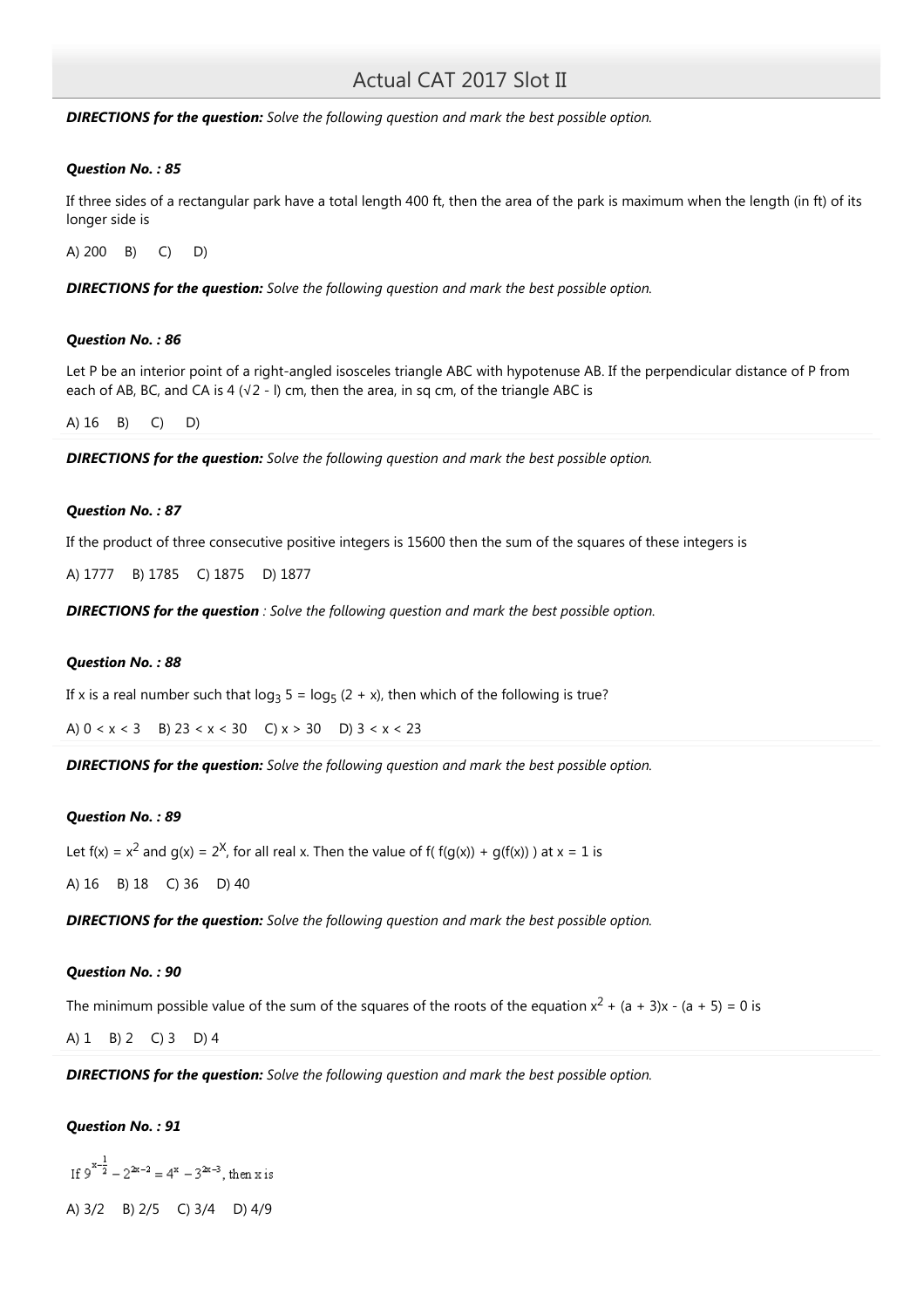**DIRECTIONS for the question**: Solve the following question and mark the best possible option.

### Question No. : 92

If log (2<sup>a</sup> × 3<sup>b</sup> × 5<sup>C</sup>) is the arithmetic mean of log (2<sup>2</sup> × 3<sup>3</sup> × 5), log (2<sup>6</sup> × 3 × 5<sup>7</sup>), and log (2 × 3<sup>2</sup> × 5<sup>4</sup>), then a equals

A) 3 B) C) D)

**DIRECTIONS for the question:** Solve the following question and mark the best possible option.

### Question No. : 93

Let  $a_1$ ,  $a_2$ ,  $a_3$ ,  $a_4$ ,  $a_5$  be a sequence of five consecutive odd numbers. Consider a new sequence of five consecutive even numbers ending with  $2a_3$ .

If the sum of the numbers in the new sequence is 450, then a5 is

A) 51 B) C) D)

**DIRECTIONS for the question:** Solve the following question and mark the best possible option.

### Question No. : 94

How many different pairs (a, b) of positive integers are there such that  $a \leq b$  and

$$
\frac{1}{a} + \frac{1}{b} = \frac{1}{9}
$$
?\n  
\nA) 3 B) C) D)

**DIRECTIONS for the question:** Solve the following question and mark the best possible option.

## Question No. : 95

In how many ways can 8 identical pens be distributed among Amal, Bimal, and Kamal so that Amal gets at least 1 pen, Bimal gets at least 2 pens, and Kamal gets at least 3 pens?

A) 6 B) C) D)

**DIRECTIONS for the question:** Solve the following question and mark the best possible option.

### Question No. : 96

How many four digit numbers, which are divisible by 6, can be formed using the digits 0, 2, 3, 4, 6, such that no digit is used more than once and 0 does not occur in the left-most position?

A) 50 B) C) D)

**DIRECTIONS for the question:** Solve the following question and mark the best possible option.

## Question No. : 97

If  $f(ab) = f(a)f(b)$  for all positive integers a and b, then the largest possible value of  $f(l)$  is

A) 1 B) C) D)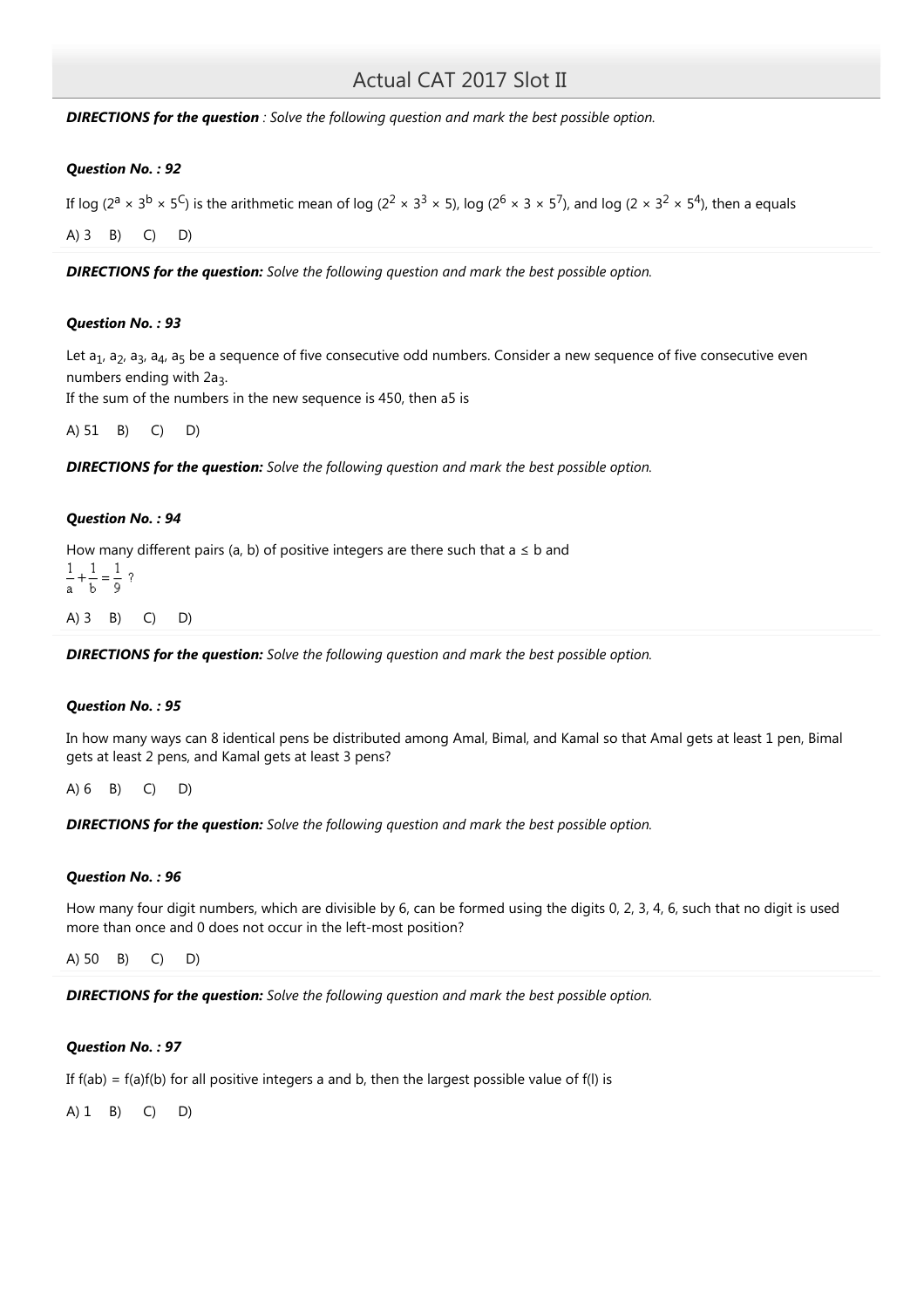**DIRECTIONS for the question:** Solve the following question and mark the best possible option.

### Question No. : 98

Let  $f(x) = 2x-5$ and  $g(x) = 7-2x$ . Then  $|f(x) + g(x)| = |f(x)| + |g(x)|$  if and only if

A)  $\frac{5}{2} < x < \frac{7}{2}$  B)  $x \le \frac{5}{2}$  or  $x \ge \frac{7}{2}$  C)  $x < \frac{5}{2}$  or  $x \ge \frac{7}{2}$  D)  $\frac{5}{2} \le x \le \frac{7}{2}$ 

**DIRECTIONS for the question:** Solve the following question and mark the best possible option.

### Question No. : 99

An infinite geometric progression a<sub>1</sub>, a<sub>2</sub>, a<sub>3</sub>,… has the property that a<sub>n</sub> = 3(a<sub>n+ l</sub> + a<sub>n+2</sub> +….) for every n ≥ 1. If the sum a<sub>1</sub> + a<sub>2</sub> +  $a_3 + ... = 32$ , then  $a_5$  is

A) 1/32 B) 2/32 C) 3/32 D) 4/32

**DIRECTIONS for the question:** Solve the following question and mark the best possible option.

# Question No. : 100

If  $a_1 = \frac{1}{2\times 5}$ ,  $a_2 = \frac{1}{5\times 8}$ ,  $a_3 = \frac{1}{8\times 11}$ ,..., then  $a_1$ ,  $a_2$ ,  $a_3$ ,  $a_4$ ,  $a_5$ ,  $a_7$ ,  $a_{100}$  is A)  $\frac{25}{151}$  B)  $\frac{1}{2}$  C)  $\frac{1}{4}$  D)  $\frac{111}{55}$ 

# QNo:- 1 ,Correct Answer:- D

**Explanation:-** (1), (2) and (3) are mentioned in the second paragraph, refer to "diverse populations" - (2), "new ideas" - (1) and "infrastructure for finance, organization" - (3).

### QNo:- 2 ,Correct Answer:- B

Explanation:- While (4) is beside the point, (1) does not address the question at hand. (3) goes contrary to received wisdom in the passage. (2) is explicitly mentioned in the third paragraph, refer to "what staunches creativity …. It's the very institutions".

### QNo:- 3, Correct Answer:- A

**Explanation:-** Neither (2) nor (3) are mentioned as such in the passage. (4) is a recommendation, not the central idea of the passage. The passage is on creativity, and the central idea can be found in the first paragraph itself - "What fosters creativity? … the presence of other creative people", a theme that resonates throughout the passage.

### QNo:- 4 ,Correct Answer:- C

**Explanation:-** The alarming view in (2) is not echoed in the passage. (4) also runs contrary to the passage, Jane Jacobs argues in the fifth paragraph that all cities are filled with creative people. (1) is a lay opinion. Jane Jacobs argues that "some cities had more than their shares of leaders, people and institutions that blocked out that creativity", hence we can safely infer that the more creative cities have leaders and institutions that do not block creativity.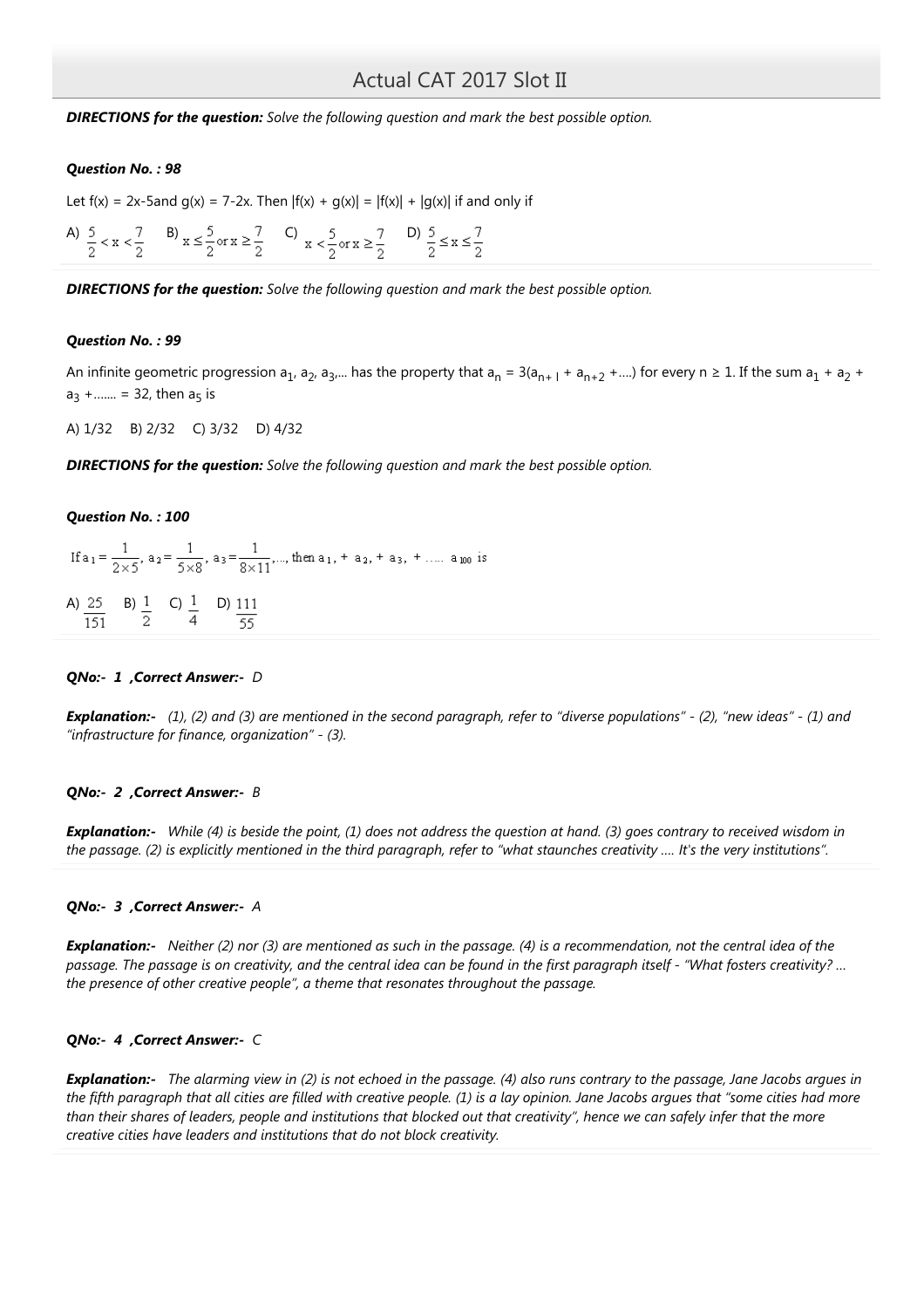# QNo:- 5, Correct Answer:- B

Explanation:- (1) again runs contrary to the passage, which places creativity as inversely proportional to age. (4) is not mentioned in the passage. (3) paints with too brand a brush. (2) is resonated in the third paragraph, "staunches creativity … many of our schools".

### QNo:- 6 ,Correct Answer:- A

**Explanation:-** (2) is not supported by the passage, refer to "the other 66 percent who toil" in the sixth paragraph. The recommendation in (3) is not the author's. (4) assumes that low-wage workers are creative, which is suspect. The author mentions "work which engages our creative faculties … those of us who work with our minds", the assumption then being that those who work with their hands are not creative.

## QNo:- 7 , Correct Answer:- C

**Explanation:-** (4) refers to an analogy, which by itself cannot be the purpose of the passage. (2) does not mention how the subnivium is compromised by climate change. (1) also occupies a safe orbit. Paragraph 5 comes to the point - refer to "Scientists are now beginning to explore how climate change will affect the subnivium". Hence, (3) is the answer.

## QNo:- 8, Correct Answer:- B

Explanation:- (1) finds mention in paragraph 5 - "Both depth and density of snow are sensitive to temperature". (3) is mentioned in paragraph 2 - "a constant temperature of 32 degrees Fahrenheit can often be 30 to 40 degrees warmer than the air temperature". (4) finds mention in the last paragraph - "In field experiments, researchers removed a portion of the snow cover to investigate the importance of the subnivium's insulation. They found that soil frost in the snow-free area resulted in damage to plant roots". But positive effects of climate change, if any, cannot be discerned in the passage.

### QNo:- 9 , Correct Answer:- B

**Explanation:-** If climate change is the critical factor, then regulations have to curb global warming. (1), (3) and (4) are stop-gap measures at best, and completely uncertain at worst. Hence, (2) is the apt answer.

### QNo:- 10 ,Correct Answer:- D

**Explanation:-** Examples of crowberry and alpine azalea demonstrate that shrubs help maintain higher depths of snow, which in turn keeps soils insulated and increases plant decomposition and nutrient release. Conversely, lower depths of snow results in soil frost which damages plants. (1) does not address this aspect at all. (2) also misses the point. Nor does (3) address the impact shrubs have on the subnivium. (4) mentions how shrubs can protect the subnivium, among other factors.

### QNo:- 11 ,Correct Answer:- A

**Explanation:-** Since equatorial and arid regions are not discussed in the passage, no conclusions as in (2) can be drawn. Likewise, we have no information to conclude whether the loss of the subnivium would affect only temperate and Arctic regions, so (4) is suspect. Which kind of blanket will provide maximum protection from the cold would trivialize the passage, hence (3) is ruled out. (1), however, can be inferred from the third paragraph of the passage. Refer to "disruptions to the subnivium brought about by climate change will affect everything from population dynamics to nutrient cycling through the ecosystem".

### QNo:- 12 ,Correct Answer:- C

**Explanation:-** The example of blankets is used to demonstrate the benefits of greater depths of low-density snow to insulate the ground. Hence, (1), (2) and (4) which explain the mechanics of winter bedtime are rejected. The answer is thus (3).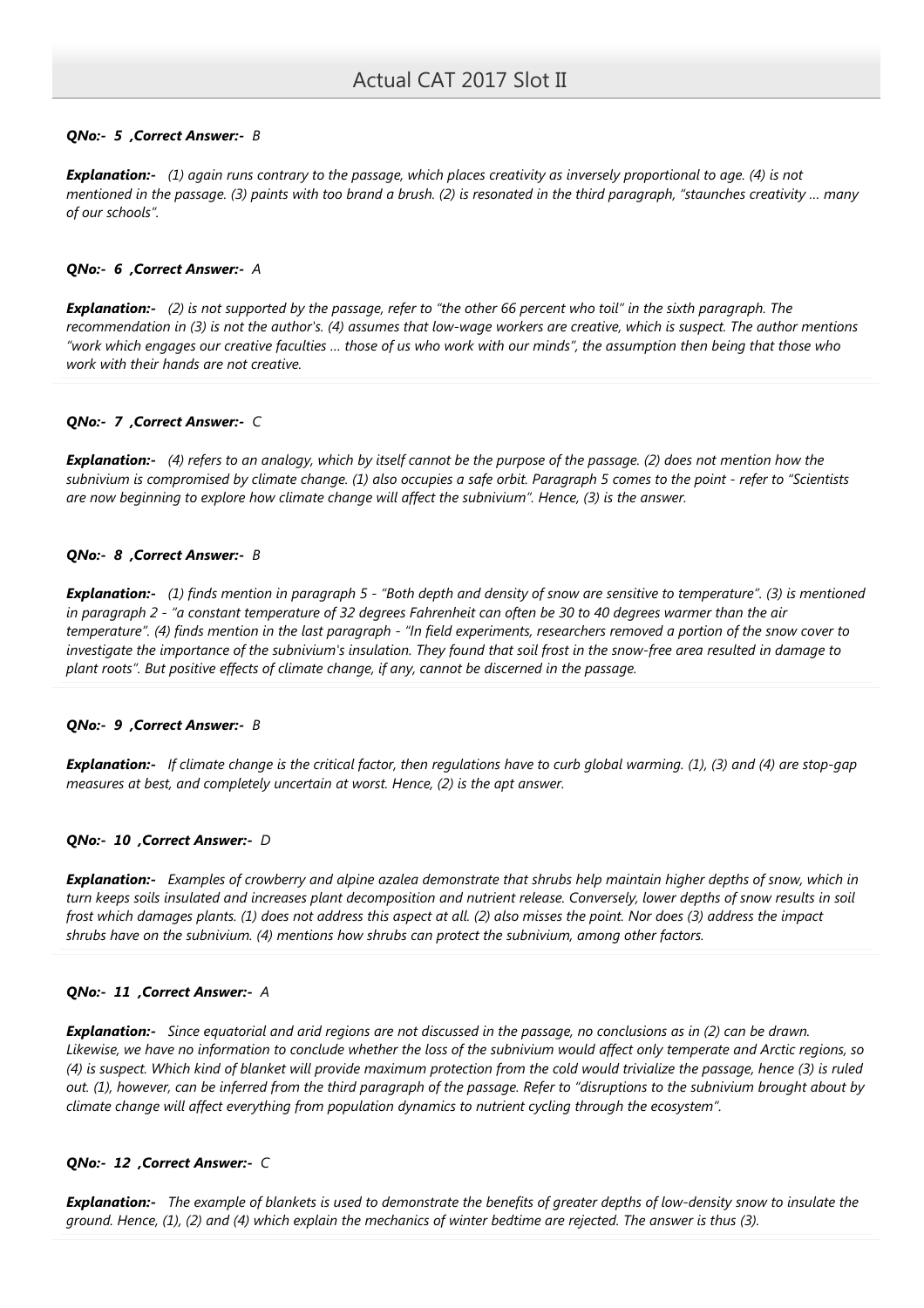# QNo:- 13 ,Correct Answer:- C

Explanation:- The sentence " Ms Musk is selling a dream that the world wants to believe in" in the second paragraph gives a peep into the author's scepticism. The second sentence of the third paragraph talks about "unattainable self-fulfilment". The subsequent sentences talk about how the potential car- buyer is never told of the traffic jams which will rob him of independence. Thus, the myth of independence of the private car is perpetuated.

### QNo:- 14 ,Correct Answer:- D

Explanation:- The 4th paragraph mentions clearly that in place of today's oil despots, there will be new undeserving despots those who control these rare material for batteries - who will become fantastically rich. This makes 1 true; thus 1 is ruled out. "...once more breathable .." in the same paragraph makes 2 true ; thus 2 is ruled out. "Traffic jams will be abolished only when. . . . " in the last paragraph makes 3 true ; thus 3 is ruled out.

### QNo:- 15 ,Correct Answer:- D

**Explanation:-** "The sleek and swift .... autonomy and power" at the beginning of the 4th paragraph makes 4 the right choice. The other points : " more cost-effective than fossil fuel-driven cars", "tax subsidy for Tesla" or " the company upscaling charging stations ..." are not explicitly mentioned in the passage .

### QNo:- 16 ,Correct Answer:- C

### Explanation:-

At the beginning of the last paragraph, the author says "the fantasy of autonomy comes full circle" . What the author suggests by the use of the term "comes full circle," is that it completes a cycle and returns to its beginnings. That is, there will be no autonomy. He goes on to say, through the balance part of the paragraph, that public transport will be reinvented. Thus, the future may well be public transport.

## QNo:- 17 ,Correct Answer:- C

**Explanation:-** In the last paragraph, the author says through the sentence "The logical outcome of cars which need no driver is that they will need no owner either". This means that they will become public transport. The author clinches his point through phrases like "summoned at will".

### QNo:- 18 , Correct Answer:- B

Explanation:- Note the sentences in the last paragraph, "Traffic jams will be abolished only when the car becomes a public utility. What will happen to our fantastasies of independence? We will all have to take to electrically powered bicycles". Since independence and autonomy are synonymous, the author suggests that we will need to consider bicycles if we want autonomy.

### QNo:- 19 ,Correct Answer:- A

**Explanation:-** Throughout the passage, the author is explaining why the typewriter continues to be used even in today's digital age. Some of the reasons he has given are that they are personal and private. The information typed on a typewriter cannot be leaked out. He also talks about its nostalgic value. It does not need electricity and can, therefore, be used even in remote locations.

## QNo:- 20 ,Correct Answer:- D

Explanation:- The fourth sentence of the passage "Type a document and lock it away and more or less the only way anyone else can get it is if you give it to them" clearly shows that it is possible to control who reads the document.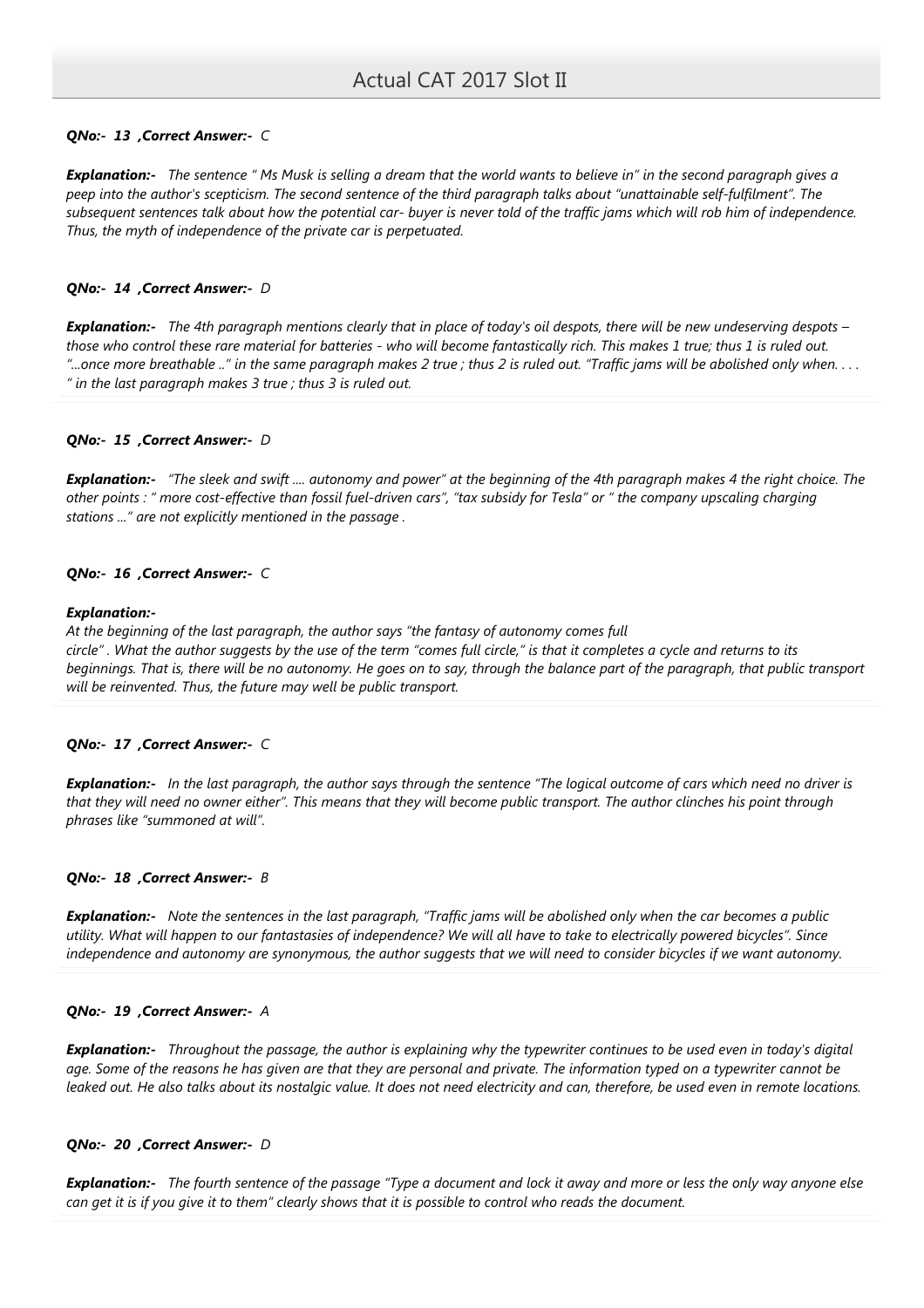## QNo:- 21 , Correct Answer:- D

Explanation:- Options 1, 2 and 3 are positive in connotation. Even "noisier than computers" seems to be a welcome thing; look at "encouraging clack" of keys. Clearly, the only thing that is not welcome about the typewriter is that it is messier than that the computer.

### QNo:- 22 ,Correct Answer:- C

**Explanation:-** The passage begins with "Despite their fierce reputation...". It goes on to suggest that the Vikings were traders too. The second paragraph begins with "Since the artifacts were found in marketplaces...". Thus, they had trade relations with Europe.

### QNo:- 23 ,Correct Answer:- D

Explanation:- The second paragraph clearly says that the raids began in 793 while some of the artifacts are as old as 725. Clearly, the trade relations of the Vikings with Europe predated the raids.

### QNo:- 24 , Correct Answer:- A

**Explanation:-** Options 2, 3 and 4 are explicitly mentioned in the passage. The purpose for which the reindeer were brought to Denmark is not explicitly mentioned in the passage.

### QNo:- 25 ,Correct Answer:- C

Explanation:- Option 1 cannot be the appropriate summary because it fails to mention that the walnut sphinx moth caterpillars make use of acoustic deception to ward off predators. Further, it is not stated in the paragraph that they have specialized vocal chords. Even option 2 fails to capture the essence of the paragraph as it does not mention the point – the acoustic deception used by the caterpillars to mimic bird alarm calls Between options 3 and 4, the former is appropriate as option 4 talks about deception and not "acoustic deception" which is employed by the birds. Further, it is not mentioned in the paragraph that the caterpillars use "camouflage" to trick the predators. Hence option 3 captures the essence of the paragraph.

### QNo:- 26 ,Correct Answer:- D

Explanation:- It can be understood from the paragraph that both Socrates and Bacon believed that arguments and theories can be validated only by examining them from both sides. This point is stated only in option 4. Option 1, which states that Socrates and Bacon advocated clever questioning in order to disprove the arguments and theories put forth by opponents, is not the appropriate summary of the paragraph. Option 2 captures only a part of the argument. Option 3 is a distortion of the paragraph.

### QNo:- 27 ,Correct Answer:- C

**Explanation:-** The main point of the paragraph is that language is fluid and its meaning is derived from usage and exchange. Lexicographers abstract the meaning from that exchange and this meaning is then set within the meaning of the dictionary definition. This point is covered only in option 3. Options 2 and 4, which suggest the converse of what is stated in the paragraph, are easy eliminations. Option 1 captures only a part of the paragraph as it does not mention that the definitions of words are extracted from their meaning in exchange.

### QNo:- 28 ,Correct Answer:- 25341

**Explanation:-** Statement 2, which is general statement, begins the paragraph declaring that the stories that we tell reflect the world around us. 5 complements 2 stating that as soon as we capture a story, the world we were trying to capture has changed. 3 carries the discussion forward by emphasizing that we cannot but retell the stories that we value. 4 is linked to 3 - "never quite right" (statement 3) and "even if we manage to get them quite right" (statement 4). 1 concludes the para stating that the implications of retelling stories takes on a new meaning in a modern India. Therefore, 25341 is the appropriate sequence.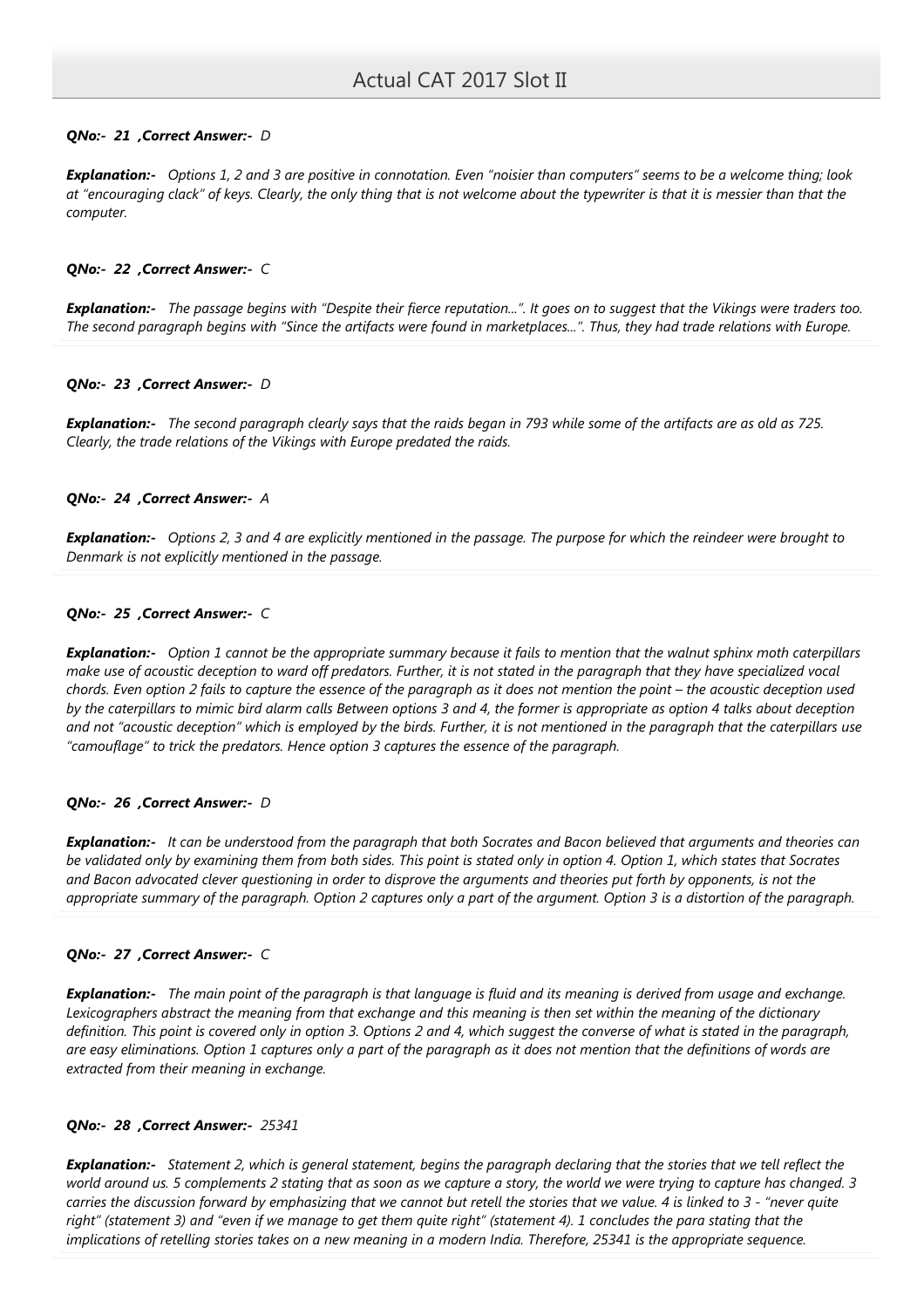# QNo:- 29 ,Correct Answer:- 53421

Explanation:- 5 begins the paragraph by talking about the importance of lightning. 3, which states that lightning starts the series of chemical reactions that need to happen to nitrogen, and ultimately helps it to nourish the earth, is a continuation of 5. 4 follows 3 by explaining how nitrogen nourishes the earth with its ubiquitous presence over each square mile on earth. 2 follows by describing that nitrogen, in its aerial form is insoluble and that it is in need of transformation. 1 complements 2 explaining how nitrogen must undergo transformation similar to the way that food undergoes transformation in our digestive machinery. The logical sequence is 53421.

## QNo:- 30 ,Correct Answer:- 25431

Explanation:- 2 begins the paragraph describing placebo effect and goes on to sate that placebo effect used to be dismissed by researchers as a psychological effect. 5 follows 2 stating that placebo effects are now being studied as a potential portal into the self-healing powers of the body. 4 follows 5 elaborating on the effectiveness of placebo effect in empowering chronic patients to believe in the notion of our bodies' capacity for self-healing. 3 carries forward the discussion stating that the placebo effect is not based only on believing in treatment and that the clinical setting in which treatments are administered is also important. 1 concludes the paragraph reiterating the importance of placebo effect in providing effective treatment. The appropriate sequence is 25431.

# QNo:- 31 ,Correct Answer:- 43512

**Explanation:-** 4 begins the paragraph describing how the dictionary was a necessity for the 18th century reader and this cause was championed by a vigorous and practical champion. 3 follows 4 describing this champion – Samuel Johnson and goes on to describe Johnson's qualities. 5 follows 3 by elaborating on Johnson's watchwords, stating that Johnson believed that language must have a daily practical use. 1 complements 5 elaborating on how Johnson treated English very practically. 2 concludes the paragraph with the statement that Johnson masked a profound inner torment and found solace in compiling words.

## QNo:- 32 ,Correct Answer:- 2

**Explanation:-** Statement 1, which states that although we are born with the gift of language, we are not skilled when it comes to communicating with others. 5 follows 1 explaining how we end up being unskilled in communicating with others. 3 and 4 further elaborate on how we are unskilled while communicating others. Therefore, 1,5,3 and 4 form a sequence and 2, which has an advisory tone and mentions how we must orchestrate our speech if we want to achieve our goals, conveys a different idea and is, therefore, the odd man out.

## QNo:- 33 ,Correct Answer:- 4

**Explanation:-** It's elementary to pair (2) and (1) as "similar impression" in (1) refers to "the sense of timelessness" in (2). (3) comes to the point and identifies the "one ...finest champions" as Roger Federer. (5) follows by giving reasonable reasons for his longevity. However, (4) refers to match specifics, which is out of the broad scope of this particular paragraph.

## QNo:- 34 ,Correct Answer:- 1

Explanation:- (2) introduces the Commonwealth Bank logo and (5) ups the ante for the bank logo. (4) explains what designers do thus to enhance a brand value and (3) takes the paragraph into a "deeper" context. Again, (1) makes reference to symbols, whereas only a 'logo' is specified in the passage, hence the answer is (1).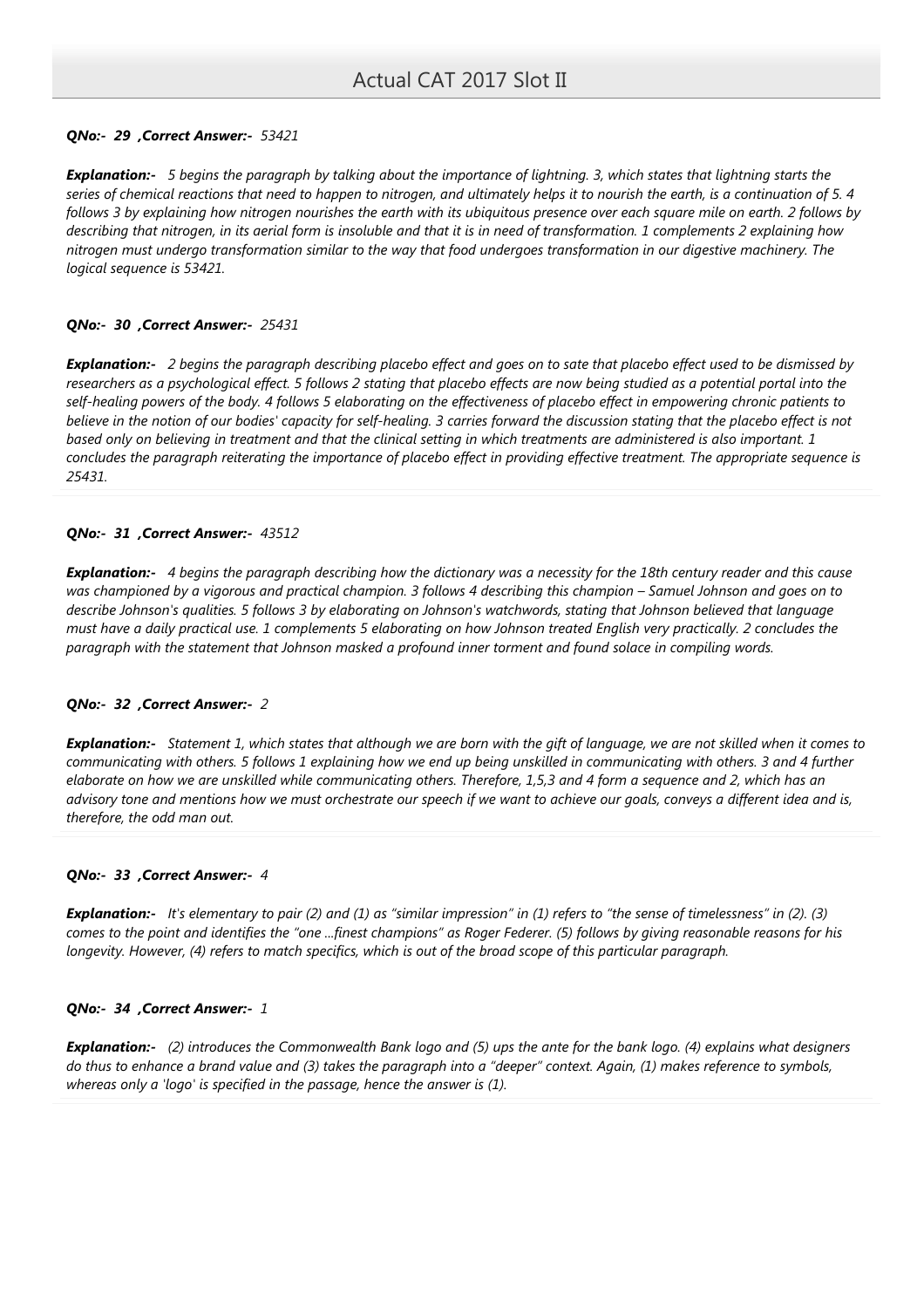# QNo:- 35 ,Correct Answer:- B

# Explanation:-

|         | <b>Thin Crust</b> |              | Deep Dish                  |          |     |
|---------|-------------------|--------------|----------------------------|----------|-----|
|         | Normal Cheese     | Extra Cheese | Normal Cheese Extra Cheese |          |     |
| Party 1 | X                 | $72 - x$     | W                          | $48 - w$ | 120 |
| Party 2 | У                 | $66 - y$     | $36 - y$                   | $18 + y$ | 120 |
| Party 3 | Z                 | $162 - z$    | $364 - z$                  | $34 + z$ | 560 |
| Total   |                   |              |                            |          | 800 |
|         | 300               |              | 500                        |          |     |

Thin Crust pizzas delivered to party  $3 = z + 162 - z = 162$ .

# QNo:- 36 ,Correct Answer:- C

### Explanation:-

|         | <b>Thin Crust</b> |              | Deep Dish                  |          |     |
|---------|-------------------|--------------|----------------------------|----------|-----|
|         | Normal Cheese     | Extra Cheese | Normal Cheese Extra Cheese |          |     |
| Party 1 | x                 | $72 - x$     | W                          | $48 - w$ | 120 |
| Party 2 | v                 | $66 - v$     | $36 - y$                   | $18 + y$ | 120 |
| Party 3 | 7                 | $162 - z$    | $364 - z$                  | $34 + z$ | 560 |
| Total   |                   |              |                            |          | 800 |
|         | 300               |              | 500                        |          |     |

Total Normal Cheese pizzas delivered to the three parties = 0.52 (800) = 416 From the table,  $416 = (x + y + z) + (w + 36 - y + 364 - z)$  $416 = 400 + w + x$  $\Rightarrow$  w + x = 16 So, party 1 ordered 16 Normal Cheese pizzas

## QNo:- 37 , Correct Answer:- B

## Explanation:-

|         | <b>Thin Crust</b> |           | Deep Dish                  |              |     |
|---------|-------------------|-----------|----------------------------|--------------|-----|
|         | Normal Cheese     |           | Extra Cheese Normal Cheese | Extra Cheese |     |
| Party 1 | x                 | $72 - x$  | w                          | $48 - w$     | 120 |
| Party 2 | y                 | $66 - y$  | $36 - y$                   | $18 + y$     | 120 |
| Party 3 | Z                 | $162 - z$ | $364 - z$                  | $34 + z$     | 560 |
| Total   |                   |           |                            |              | 800 |
|         | 300               |           | 500                        |              |     |

Given, of the 36 Normal Cheese pizzas delivered to party 2, 50% or 18 were of Thin Crust variety ∴  $y = 18$ .

Difference between  $66 - y$  and  $18 + y$ 

 $= 48 - 2y = 48 - 36$ 

 $= 12$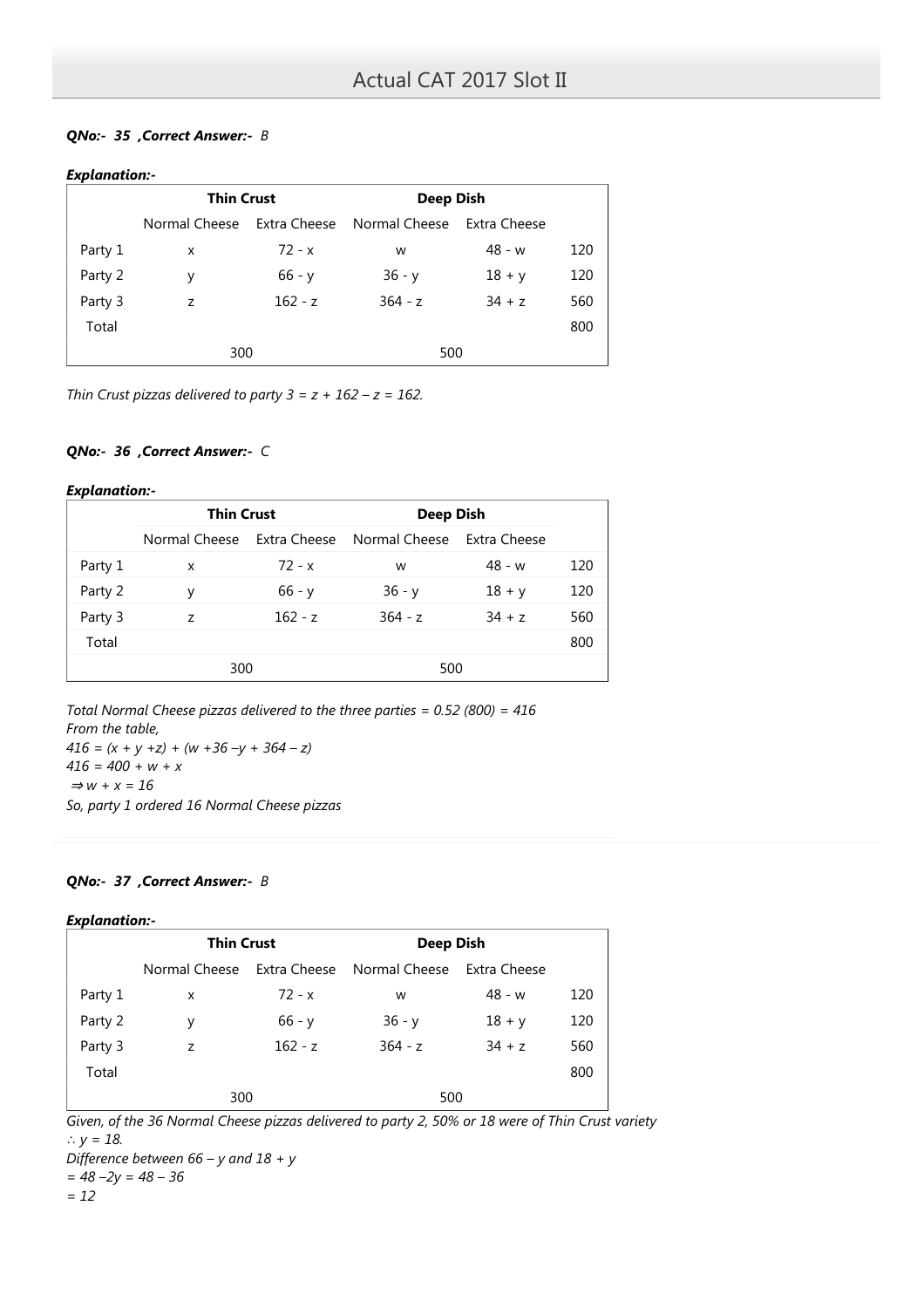# QNo:- 38 ,Correct Answer:- A

# Explanation:-

|         | <b>Thin Crust</b> |              | Deep Dish                  |          |     |
|---------|-------------------|--------------|----------------------------|----------|-----|
|         | Normal Cheese     | Extra Cheese | Normal Cheese Extra Cheese |          |     |
| Party 1 | x                 | $72 - x$     | W                          | $48 - w$ | 120 |
| Party 2 | v                 | $66 - y$     | $36 - y$                   | $18 + y$ | 120 |
| Party 3 | 7                 | $162 - z$    | $364 - z$                  | $34 + z$ | 560 |
| Total   |                   |              |                            |          | 800 |
|         | 300               |              | 500                        |          |     |

We already know,  $w + x = 16$ 

Further, we're told that of the x + w Normal Cheese pizzas delivered to party 1, 25% are of Deep Dish variety.

W  $\therefore \frac{w}{x+w} =$  $\mathbf{1}$  $\Rightarrow$  x = 3w  $\overline{4}$ So,  $x = 12$  and  $w = 4$ Cost of a T-EC pizza =  $Rs. 500$ Cost of a D-EC pizza =  $Rs. 550$ Cost of a T-NC pizza =  $Rs. 330$ Cost of a D-NC pizza =  $Rs. 330$ Total pizza bill for part  $1 = 12 (330) + 60(500) + 4(330) + 44(550)$  $=$  Rs. 59,480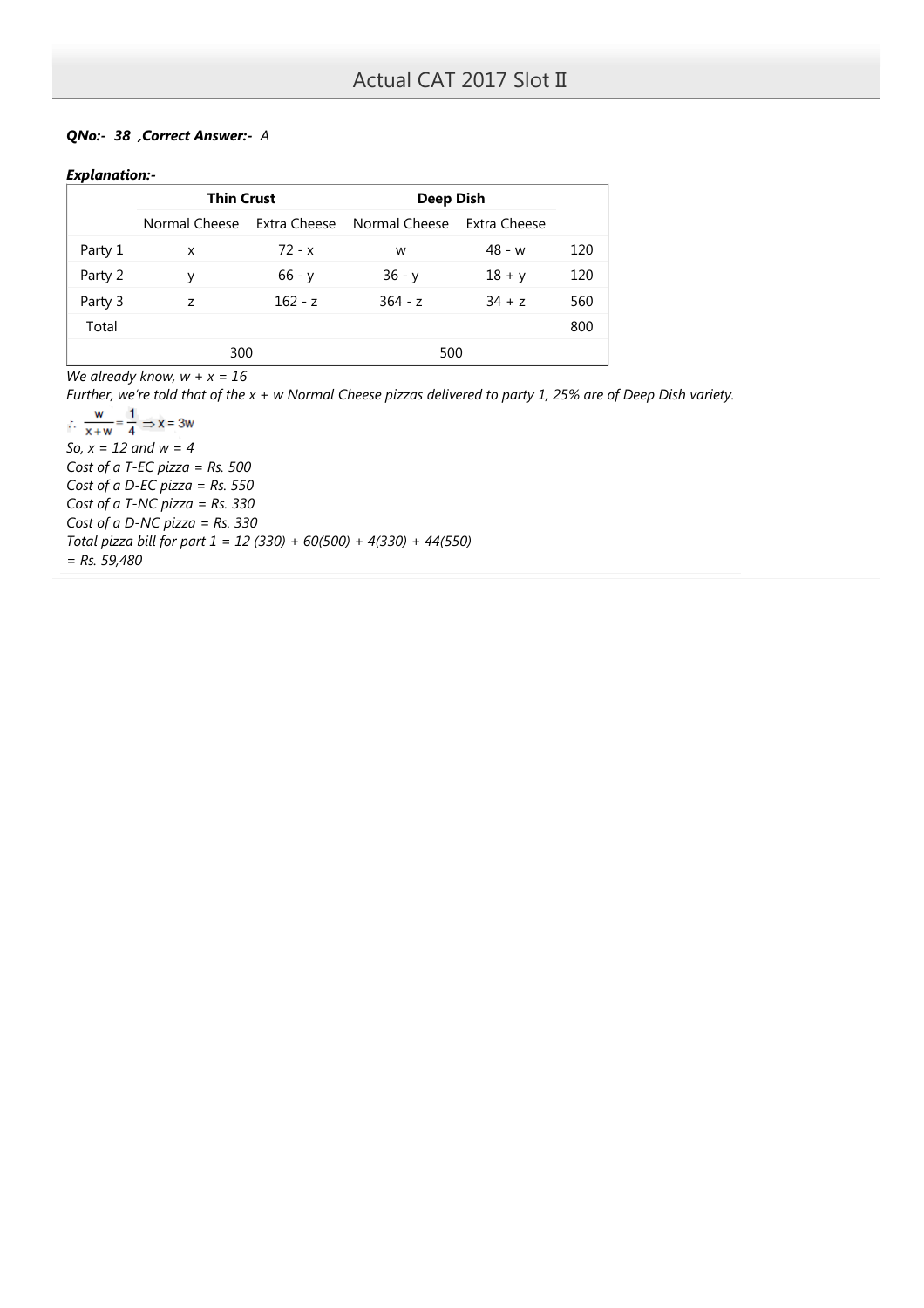# QNo:- 39 ,Correct Answer:- C

### Explanation:- STEP I:

Given that after change, E2 is 30 more than before. E2 before was at least 46. E2 (after was 76). So, E2 before must have been 76- 30 = 46. That indicates that the two empty cells can be filled as 0 each across the row E2. Hence, the table will be as follows (after this condition).

|                | E1 | E <sub>2</sub> | E3 | E4       | E <sub>5</sub> | E <sub>6</sub> | <b>Total</b> |
|----------------|----|----------------|----|----------|----------------|----------------|--------------|
| E1             | 9  | 5              | 10 | 1        | 4              | 2              | 31           |
| E <sub>2</sub> | 0  | 34             | 8  | $\bf{0}$ | 2              | 2              | 46           |
| E3             | 2  | 6              | 25 |          |                | 2              |              |
| E4             |    | 3              | 2  | 14       |                | 4              |              |
| E5             |    | 5              |    |          | 30             |                |              |
| E <sub>6</sub> |    |                | 3  |          | 2              | 9              |              |
| E7             | 4  | 16             | 30 | 5        | 5              | 41             | 101          |
| <b>Total</b>   |    | 76             |    |          |                |                | 300          |

### STEP II:

Given that before change  $E1 = E4 + 6$ . Now, E1 (before) = 31. Further, E4 (before) must be more than 23 (3 + 2 + 14 + 4 + data in two empty cells). That indicates, the two empty cells across E4 must be 1 and 1. So, after this step, the cells can be filled up as follows.

|                | E1       | E <sub>2</sub> | E3 | E4 | E <sub>5</sub> | E6 | <b>Total</b> |
|----------------|----------|----------------|----|----|----------------|----|--------------|
| E1             | 9        | 5              | 10 |    | 4              | 2  | 31           |
| E <sub>2</sub> | $\bf{0}$ | 34             | 8  | 0  | 2              | 2  | 46           |
| E3             | 2        | 6              | 25 |    |                | 2  |              |
| E4             |          | 3              | 2  | 14 |                | 4  | 25           |
| E5             |          | 5              |    |    | 30             |    |              |
| E6             |          |                | 3  |    | 2              | 9  |              |
| E7             | 4        | 16             | 30 | 5  | 5              | 41 | 101          |
| <b>Total</b>   |          | 76             |    |    |                |    | 300          |

## STEP III:

Given that after change, E1 = E4 -3. It is to be noted that E1 (afterwards) can be at least 16 and at most 18. E4 (column) cannot be 20, as in that case, the total number of zeroes will cross 4. E4 must be 21. So, that E1 (afterwards) will be 18. This indicates, there must be 3 zeroes in E4 and one entry as "1" in the column E4. All other entries will be "1".

|                | E1 | E <sub>2</sub> | E3 | E4       | E5 | E6 | <b>Total</b> |
|----------------|----|----------------|----|----------|----|----|--------------|
| E1             | 9  | 5              | 10 |          | 4  | 2  | 31           |
| E <sub>2</sub> | 0  | 34             | 8  | 0        | 2  | 2  | 46           |
| E3             | 2  | 6              | 25 | 0        |    | 2  | 36           |
| E4             |    | 3              | 2  | 14       |    | 4  | 25           |
| E5             |    | 5              |    | $\bf{0}$ | 30 | 1  | 38           |
| E6             |    |                | 3  |          | 2  | 9  | 23           |
| <b>E7</b>      | 4  | 16             | 30 | 5        | 5  | 41 | 101          |
| <b>Total</b>   | 18 | 76             | 79 | 21       | 45 | 61 | 300          |

The electives which had a decrease in the enrollments after the change process are E1, E4. So, a total of 2 electives.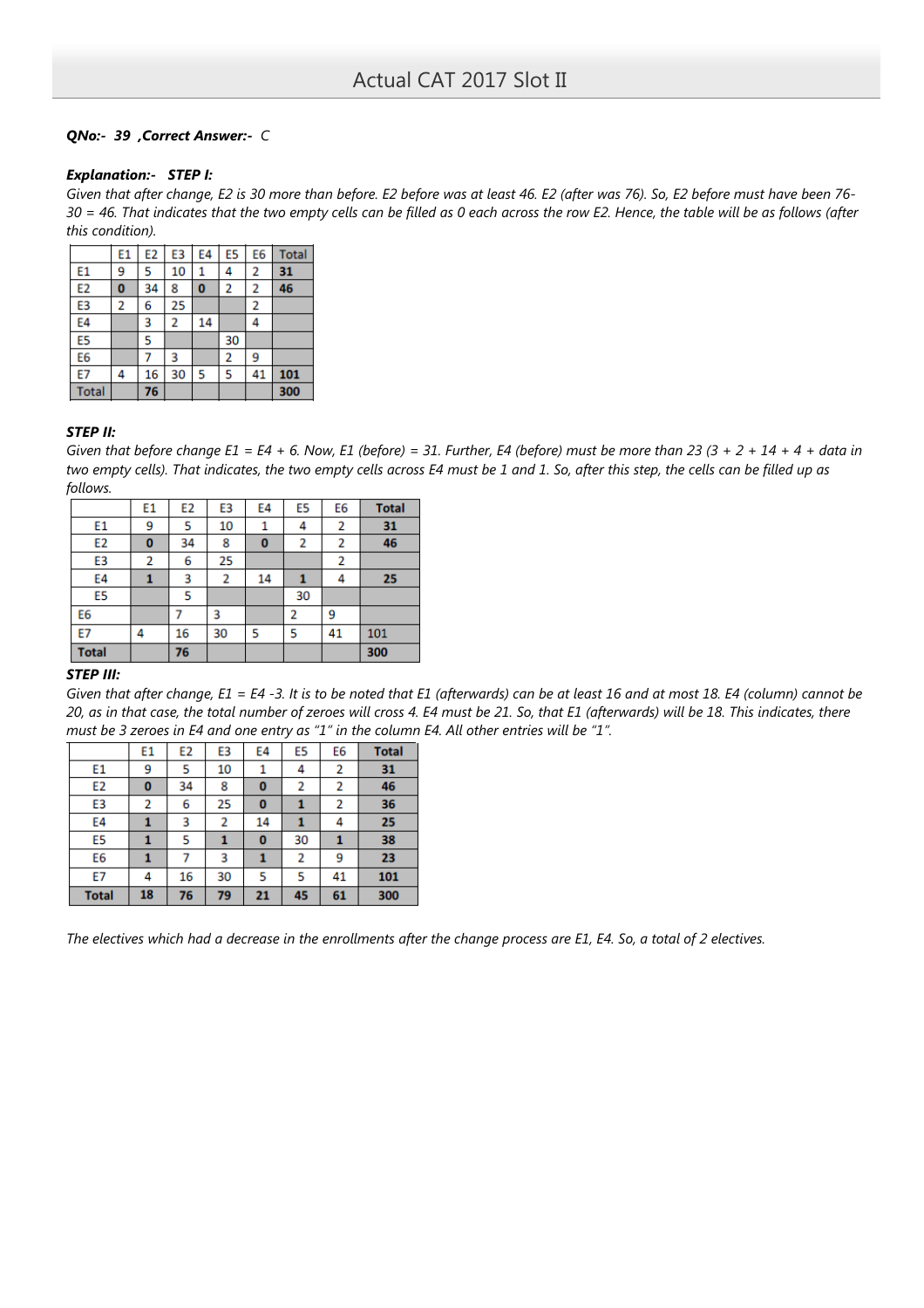# QNo:- 40 ,Correct Answer:- D

### Explanation:- STEP I:

Given that after change, E2 is 30 more than before. E2 before was at least 46. E2 (after was 76). So, E2 before must have been 76- 30 = 46. That indicates that the two empty cells can be filled as 0 each across the row E2. Hence, the table will be as follows (after this condition).

|                | E1 | E <sub>2</sub> | E3 | E4       | E <sub>5</sub> | E <sub>6</sub> | <b>Total</b> |
|----------------|----|----------------|----|----------|----------------|----------------|--------------|
| E1             | 9  | 5              | 10 | 1        | 4              | 2              | 31           |
| E <sub>2</sub> | 0  | 34             | 8  | $\bf{0}$ | $\overline{2}$ | 2              | 46           |
| E3             | 2  | 6              | 25 |          |                | 2              |              |
| E4             |    | 3              | 2  | 14       |                | 4              |              |
| E5             |    | 5              |    |          | 30             |                |              |
| E <sub>6</sub> |    |                | 3  |          | 2              | 9              |              |
| E7             | 4  | 16             | 30 | 5        | 5              | 41             | 101          |
| <b>Total</b>   |    | 76             |    |          |                |                | 300          |

### STEP II:

Given that before change  $E1 = E4 + 6$ . Now, E1 (before) = 31. Further, E4 (before) must be more than 23 (3 + 2 + 14 + 4 + data in two empty cells). That indicates, the two empty cells across E4 must be 1 and 1. So, after this step, the cells can be filled up as follows.

|                | E1       | E <sub>2</sub> | E3 | E4 | E <sub>5</sub> | E6 | <b>Total</b> |
|----------------|----------|----------------|----|----|----------------|----|--------------|
| E1             | 9        | 5              | 10 |    | 4              | 2  | 31           |
| E <sub>2</sub> | $\bf{0}$ | 34             | 8  | 0  | 2              | 2  | 46           |
| E <sub>3</sub> | 2        | 6              | 25 |    |                | 2  |              |
| E4             |          | 3              | 2  | 14 |                | 4  | 25           |
| E5             |          | 5              |    |    | 30             |    |              |
| E6             |          |                | 3  |    | 2              | 9  |              |
| E7             | 4        | 16             | 30 | 5  | 5              | 41 | 101          |
| <b>Total</b>   |          | 76             |    |    |                |    | 300          |

# STEP III:

Given that after change, E1 = E4 -3. It is to be noted that E1 (afterwards) can be at least 16 and at most 18. E4 (column) cannot be 20, as in that case, the total number of zeroes will cross 4. E4 must be 21. So, that E1 (afterwards) will be 18. This indicates, there must be 3 zeroes in E4 and one entry as "1" in the column E4. All other entries will be "1".

|                | E1 | E <sub>2</sub> | E3 | E4 | E5 | E <sub>6</sub> | <b>Total</b> |
|----------------|----|----------------|----|----|----|----------------|--------------|
| E1             | 9  | 5              | 10 |    | 4  | 2              | 31           |
| E <sub>2</sub> | 0  | 34             | 8  | 0  | 2  | 2              | 46           |
| E3             | 2  | 6              | 25 | 0  | 1  | 2              | 36           |
| E4             |    | 3              | 2  | 14 | 1  | 4              | 25           |
| E5             |    | 5              |    | 0  | 30 | 1              | 38           |
| E6             |    |                | 3  |    | 2  | 9              | 23           |
| E7             | 4  | 16             | 30 | 5  | 5  | 41             | 101          |
| <b>Total</b>   | 18 | 76             | 79 | 21 | 45 | 61             | 300          |

After the change process, correct sequence of number of persons in electives E1 to E6 is as shown below: ⇒ 18, 76, 79, 21, 45 and 61.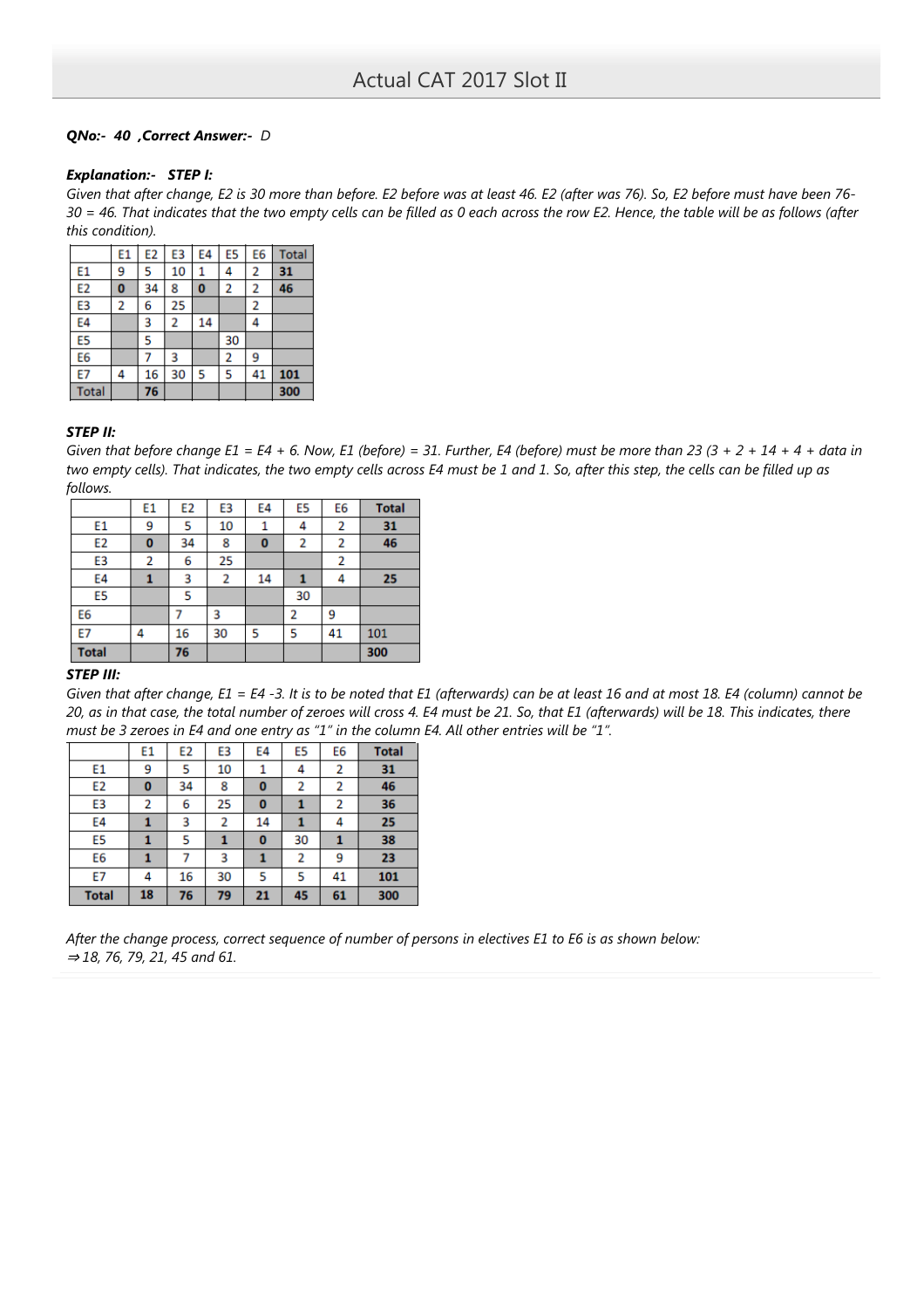# QNo:- 41 ,Correct Answer:- D

### Explanation:- STEP I:

Given that after change, E2 is 30 more than before. E2 before was at least 46. E2 (after was 76). So, E2 before must have been 76- 30 = 46. That indicates that the two empty cells can be filled as 0 each across the row E2. Hence, the table will be as follows (after this condition).

|                | E1 | E <sub>2</sub> | E3 | E4       | E <sub>5</sub> | E <sub>6</sub> | <b>Total</b> |
|----------------|----|----------------|----|----------|----------------|----------------|--------------|
| E1             | 9  | 5              | 10 | 1        | 4              | 2              | 31           |
| E <sub>2</sub> | 0  | 34             | 8  | $\bf{0}$ | $\overline{2}$ | 2              | 46           |
| E3             | 2  | 6              | 25 |          |                | 2              |              |
| E4             |    | 3              | 2  | 14       |                | 4              |              |
| E5             |    | 5              |    |          | 30             |                |              |
| E <sub>6</sub> |    |                | 3  |          | 2              | 9              |              |
| E7             | 4  | 16             | 30 | 5        | 5              | 41             | 101          |
| <b>Total</b>   |    | 76             |    |          |                |                | 300          |

### STEP II:

Given that before change  $E1 = E4 + 6$ . Now, E1 (before) = 31. Further, E4 (before) must be more than 23 (3 + 2 + 14 + 4 + data in two empty cells). That indicates, the two empty cells across E4 must be 1 and 1. So, after this step, the cells can be filled up as follows.

|                | E1       | E <sub>2</sub> | E3 | E4 | E5 | E6 | <b>Total</b> |
|----------------|----------|----------------|----|----|----|----|--------------|
| E1             | 9        | 5              | 10 |    | 4  | 2  | 31           |
| E <sub>2</sub> | $\bf{0}$ | 34             | 8  | 0  | 2  | 2  | 46           |
| E3             | 2        | 6              | 25 |    |    | 2  |              |
| E4             |          | 3              | 2  | 14 |    | 4  | 25           |
| E5             |          | 5              |    |    | 30 |    |              |
| E6             |          |                | 3  |    | 2  | 9  |              |
| E7             | 4        | 16             | 30 | 5  | 5  | 41 | 101          |
| <b>Total</b>   |          | 76             |    |    |    |    | 300          |

## STEP III:

Given that after change, E1 = E4 -3. It is to be noted that E1 (afterwards) can be at least 16 and at most 18. E4 (column) cannot be 20, as in that case, the total number of zeroes will cross 4. E4 must be 21. So, that E1 (afterwards) will be 18. This indicates, there must be 3 zeroes in E4 and one entry as "1" in the column E4. All other entries will be "1".

|                | E1 | E <sub>2</sub> | E3 | E4 | E5 | E <sub>6</sub> | <b>Total</b> |
|----------------|----|----------------|----|----|----|----------------|--------------|
| E1             | 9  | 5              | 10 |    | 4  | 2              | 31           |
| E <sub>2</sub> | 0  | 34             | 8  | 0  | 2  | 2              | 46           |
| E3             | 2  | 6              | 25 | 0  |    | 2              | 36           |
| E4             |    | 3              | 2  | 14 |    | 4              | 25           |
| E5             |    | 5              |    | 0  | 30 | 1              | 38           |
| E6             |    |                | 3  |    | 2  | 9              | 23           |
| E7             | 4  | 16             | 30 | 5  | 5  | 41             | 101          |
| <b>Total</b>   | 18 | 76             | 79 | 21 | 45 | 61             | 300          |

The maximum change occurs in E6. From 23 to 61. A change of 38 and a % change of approx 165%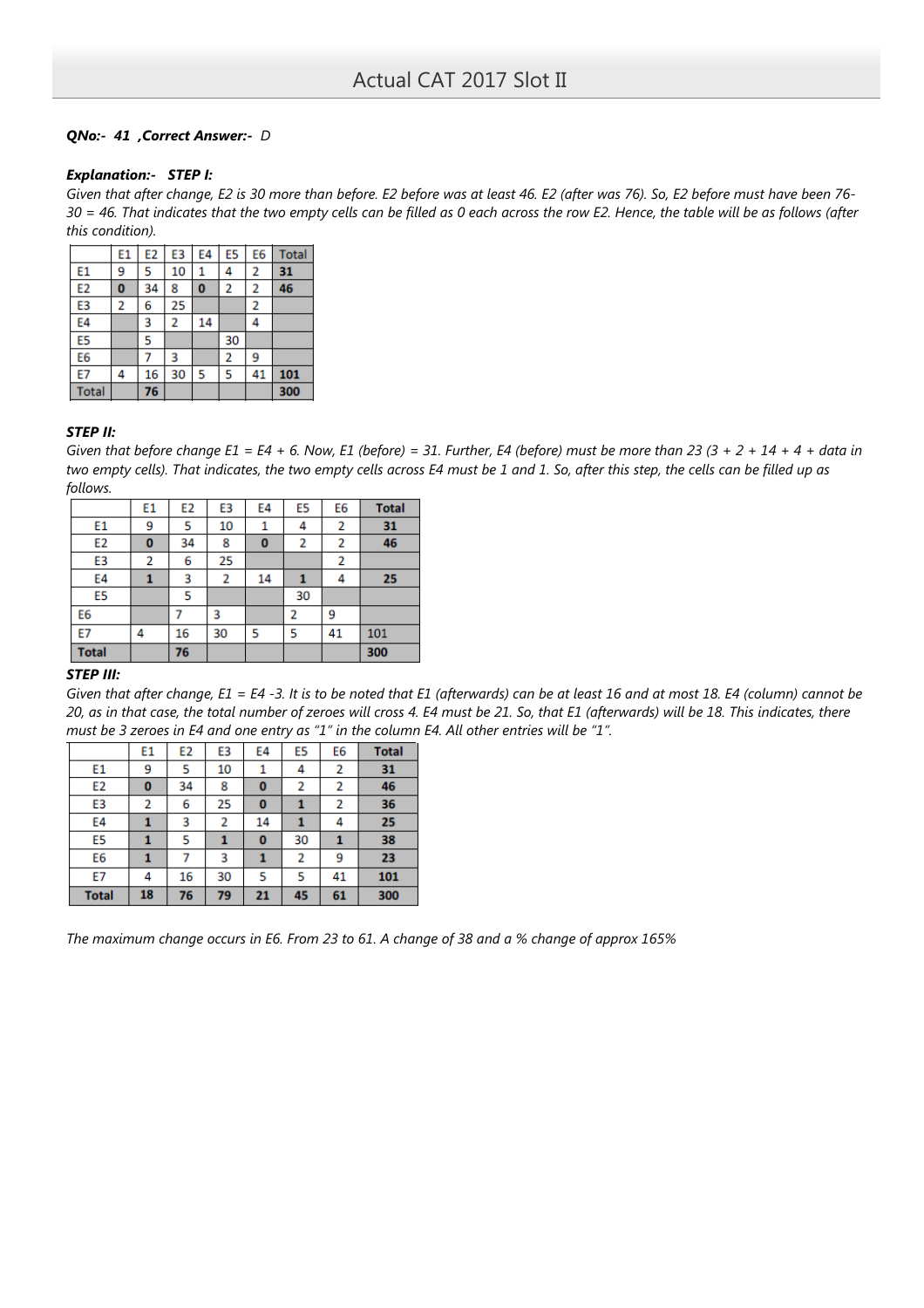# QNo:- 42 ,Correct Answer:- A

### Explanation:- STEP I:

Given that after change, E2 is 30 more than before. E2 before was at least 46. E2 (after was 76). So, E2 before must have been 76- 30 = 46. That indicates that the two empty cells can be filled as 0 each across the row E2. Hence, the table will be as follows (after this condition).

|                | E1 | E <sub>2</sub> | E3 | E4       | E5 | E <sub>6</sub> | <b>Total</b> |
|----------------|----|----------------|----|----------|----|----------------|--------------|
| E1             | 9  | 5              | 10 | 1        | 4  | 2              | 31           |
| E <sub>2</sub> | 0  | 34             | 8  | $\bf{0}$ | 2  | 2              | 46           |
| E3             | 2  | 6              | 25 |          |    | 2              |              |
| E4             |    | 3              | 2  | 14       |    | 4              |              |
| E5             |    | 5              |    |          | 30 |                |              |
| E6             |    |                | 3  |          | 2  | 9              |              |
| E7             | 4  | 16             | 30 | 5        | 5  | 41             | 101          |
| <b>Total</b>   |    | 76             |    |          |    |                | 300          |

### STEP II:

Given that before change  $E1 = E4 + 6$ . Now, E1 (before) = 31. Further, E4 (before) must be more than 23 (3 + 2 + 14 + 4 + data in two empty cells). That indicates, the two empty cells across E4 must be 1 and 1. So, after this step, the cells can be filled up as follows.

|                | E1 | E <sub>2</sub> | E3 | E4 | E <sub>5</sub> | E6 | <b>Total</b> |
|----------------|----|----------------|----|----|----------------|----|--------------|
| E1             | 9  | 5              | 10 |    | 4              | 2  | 31           |
| E2             | 0  | 34             | 8  | 0  | 2              | 2  | 46           |
| E <sub>3</sub> | 2  | 6              | 25 |    |                | 2  |              |
| E4             |    | 3              | 2  | 14 |                | 4  | 25           |
| E5             |    | 5              |    |    | 30             |    |              |
| E6             |    |                | 3  |    | 2              | 9  |              |
| E7             | 4  | 16             | 30 | 5  | 5              | 41 | 101          |
| <b>Total</b>   |    | 76             |    |    |                |    | 300          |

## STEP III:

Given that after change,  $E1 = E4 -3$ . It is to be noted that E1 (afterwards) can be at least 16 and at most 18. E4 (column) cannot be 20, as in that case, the total number of zeroes will cross 4. E4 must be 21. So, that E1 (afterwards) will be 18. This indicates, there must be 3 zeroes in E4 and one entry as "1" in the column E4. All other entries will be "1".

|                | E1 | E <sub>2</sub> | E3 | E4       | E5 | E <sub>6</sub> | <b>Total</b> |
|----------------|----|----------------|----|----------|----|----------------|--------------|
| E1             | 9  | 5              | 10 |          | 4  | 2              | 31           |
| E <sub>2</sub> | 0  | 34             | 8  | 0        | 2  | 2              | 46           |
| E <sub>3</sub> | 2  | 6              | 25 | 0        |    | 2              | 36           |
| E4             |    | 3              | 2  | 14       |    | 4              | 25           |
| E5             |    | 5              |    | $\bf{0}$ | 30 |                | 38           |
| E6             |    |                | 3  |          | 2  | 9              | 23           |
| E7             | 4  | 16             | 30 | 5        | 5  | 41             | 101          |
| <b>Total</b>   | 18 | 76             | 79 | 21       | 45 | 61             | 300          |

Total number of persons in E1 (after the shift) is less than 20. All the 31 persons (earlier in E1) stayed back in E1. This implies no one shifted to E2, E3, E4, E5 and E6. In this scenario, total number of persons is as shown below.

|                | E1 | E <sub>2</sub> | E3 | E4 | E5 | E6 | <b>Total</b> |
|----------------|----|----------------|----|----|----|----|--------------|
| E1             | 31 | 0              | 0  | 0  | 0  | 0  | 31           |
| E <sub>2</sub> | 0  | 34             | 8  | 0  | 2  | 2  | 46           |
| E3             | 2  | 6              | 25 | 0  | 1  | 2  | 36           |
| E4             |    | 3              | 2  | 14 | 1  | 4  | 25           |
| E5             |    | 5              |    | 0  | 30 | 1  | 38           |
| E6             |    | 7              | 3  | 1  | 2  | 9  | 23           |
| E7             | 4  | 16             | 30 | 5  | 5  | 41 | 101          |
| <b>Total</b>   | 40 | 71             | 99 | 20 | 41 | 59 | 300          |

The number of persons in decreasing order: E2, E3, E6, E5, E1, E4.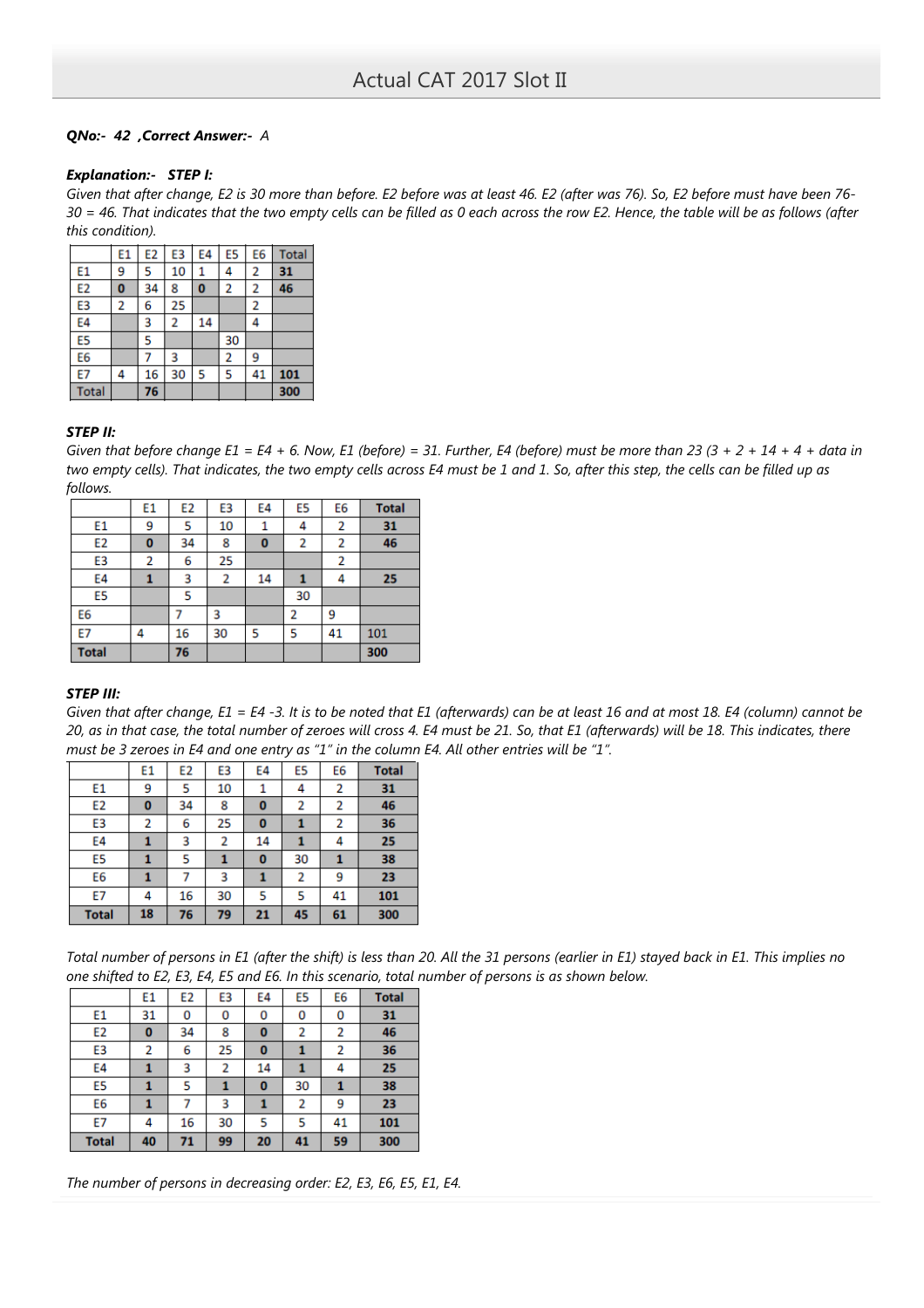# QNo:- 43 ,Correct Answer:- C

**Explanation:-** Total amount distributed by the old woman = Rs.70 lakh (bank deposits) + Rs.50 lakh (House) + Rs.90 lakhs (3 flats) i.e Rs.210 lakhs + Gold coins worth Rs.1 lakh each

Given that Neeta received the least amount and Geeta received the highest amount in bank deposits. Given, all assets are equally distributed. Hence each one should get Rs.70 lakh. Neeta should get 2 flats (Rs.60 lakh), Seetha should get the house and Geeta should get 1 flat (Rs.30 lakh). Hence the bank deposits received by the three are Rs.10 lakh, Rs.20 lakh and Rs.40 lakh respectively. Choice (3)

## QNo:- 44 ,Correct Answer:- 2

**Explanation:-** Total amount distributed by the old woman = Rs.70 lakh (bank deposits) + Rs.50 lakh (House) + Rs.90 lakhs (3 flats) i.e Rs.210 lakhs + Gold coins worth Rs.1 lakh each

Given that Neeta received the least amount and Geeta received the highest amount in bank deposits. Given, all assets are equally distributed. Hence each one should get Rs.70 lakh. Neeta should get 2 flats (Rs.60 lakh), Seetha should get the house and Geeta should get 1 flat (Rs.30 lakh).

So Neeta should get 2 flats.

### QNo:- 45 ,Correct Answer:- B

**Explanation:-** Total amount distributed by the old woman = Rs.70 lakh (bank deposits) + Rs.50 lakh (House) + Rs.90 lakhs (3 flats) i.e Rs.210 lakhs + Gold coins worth Rs.1 lakh each.

From the given data, the gold coins were distributed in the ratio 2 : 3 : 4, and the total assets were distributed in the ratio 1 : 2 : 3. From both the ratios, we can see that Seeta received 1/3 of the total property and 1/3 of the gold coins. This means her share is  $1/3$  (Bank deposits + house + flats) = Rs.70 lakhs.

Also, one child got all the three flats but not the house. One child other than Geeta got Rs.30 lakhs in bank deposits. From this we can conclude that Seeta cannot get all the three flats. As her share is Rs.70 lakhs + 1/3 (gold coins). ∴Seeta should receive one house and bank deposits of Rs.20 lakhs. This implies Neeta should get Rs.30 lakhs in bank deposits. Hence Geeta should get Rs.20 lakhs in bank deposits. From this all the three flats should be received by Geeta. Let the number of gold coins received by Neeta, Seeta and Geeta be 2x, 3x and 4x respectively.<br>From these we've,  $\frac{30+2x}{70+3x} = \frac{1}{2} \Rightarrow x=10$ 

∴Number of gold coins must be 90. Choice (2)

## QNo:- 46 ,Correct Answer:- 20

Explanation:- Total amount distributed by the old woman = Rs.70 lakh (bank deposits) + Rs.50 lakh (House) + Rs.90 lakhs (3 flats) i.e Rs.210 lakhs + Gold coins worth Rs.1 lakh each

From the given data, the gold coins were distributed in the ratio 2 : 3 : 4, and the total assets were distributed in the ratio 1 : 2 : 3. From both the ratios, we can see that Seeta received 1/3 of the total property and 1/3 of the gold coins. This means her share is  $1/3$  (Bank deposits + house + flats) = Rs.70 lakhs.

Also, one child got all the three flats but not the house. One child other than Geeta got Rs.30 lakhs in bank deposits. From this we can conclude that Seeta cannot get all the three flats. As her share is Rs.70 lakhs + 1/3 (gold coins). ∴Seeta should receive one house and bank deposits of Rs.20 lakhs. This implies Neeta should get Rs.30 lakhs in bank deposits. Hence Geeta should get Rs.20 lakhs in bank deposits.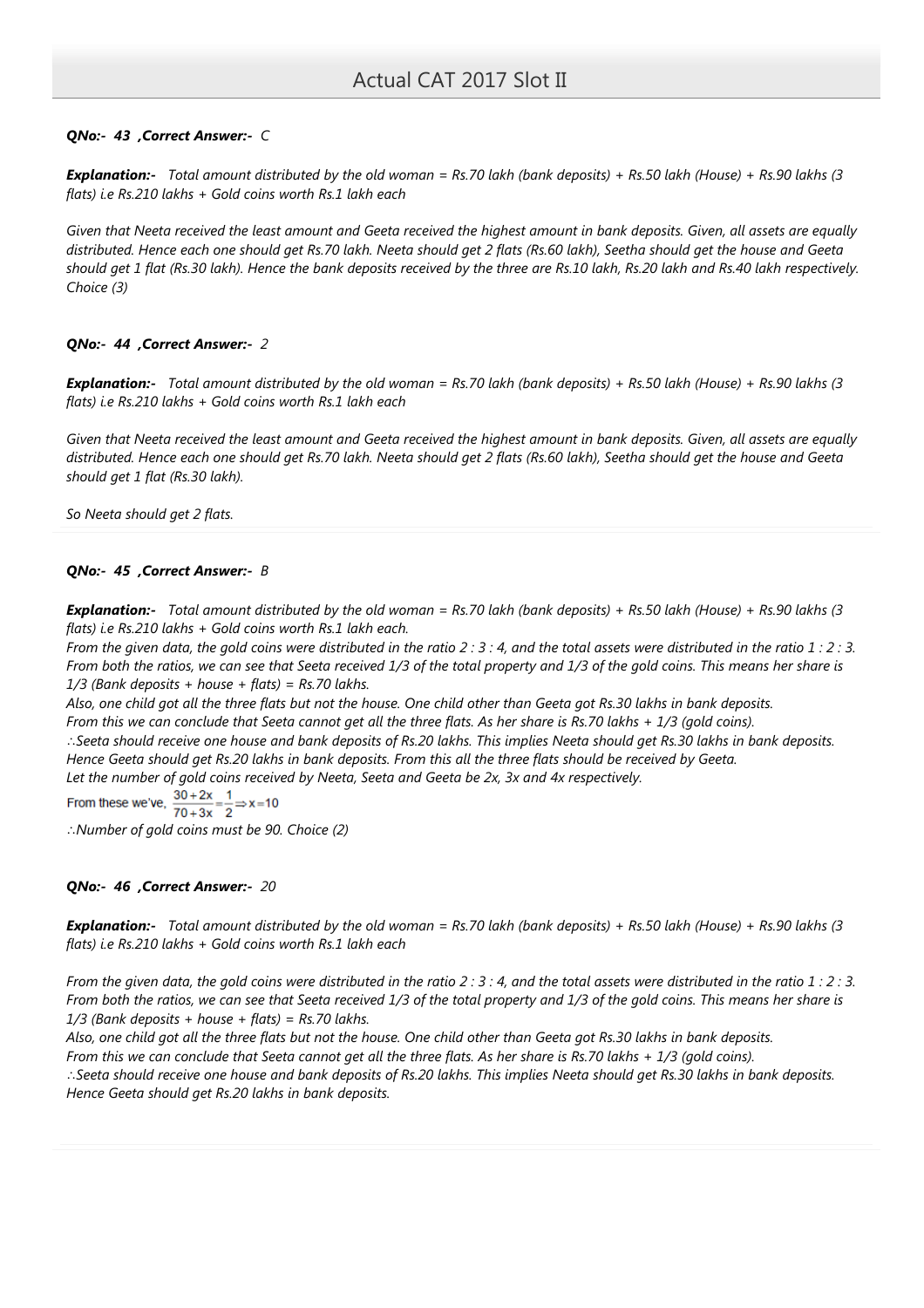# QNo:- 47 ,Correct Answer:- D

**Explanation:-** From the data, there are 2 dorms which require Rs.1 crore, 1 dorm which requires Rs.2 crore, 3 dorms which require Rs.3 crore, 1 dorm which requires Rs.4 crore, 1 dorm which requires Rs.5 crore and two dorms which require Rs.6 crore. Hence the total amount needed is Rs.34 crore.

Dorms 4 to 9 have different repair costs. Dorm 7 needs the maximum and Dorm 8 needs the minimum. From the other conditions given, we have the following table with partial data.

| <b>Dorm Number</b>        | $\mathbf{1}$ | $\overline{2}$ | - 3                     | $\overline{\mathbf{4}}$ | 5   | 6        |     |              |     | 10  |
|---------------------------|--------------|----------------|-------------------------|-------------------------|-----|----------|-----|--------------|-----|-----|
| Repair Type               | H/M          | L/H M          |                         | L/H                     | M/H | and Land | M/H | L/H          | M   | L/H |
| Conclusion<br>(Rs. in Cr) |              | 1/6            | $\overline{\mathbf{3}}$ | 5                       | 3/4 | 2        | 6   | $\mathbf{1}$ | 4/3 | 6/1 |

 $L = Light$ 

M = Moderate

 $H =$  Extensive

Going by the options, Dorm 1 needs a moderate repair is possibly true. Dorm 5 not needing more than Rs.4 crore is true. Hence Dorm 10's repair not costing more than Rs.4 crore is not necessarily true as it may require Rs.6 crore or Rs.1 crore. Choice (4)

# QNo:- 48 ,Correct Answer:- 19

**Explanation:-** From the data, there are 2 dorms which require Rs.1 crore, 1 dorm which requires Rs.2 crore, 3 dorms which require Rs.3 crore, 1 dorm which requires Rs.4 crore, 1 dorm which requires Rs.5 crore and two dorms which require Rs.6 crore. Hence the total amount needed is Rs.34 crore.

Dorms 4 to 9 have different repair costs. Dorm 7 needs the maximum and Dorm 8 needs the minimum. From the other conditions given, we have the following table with partial data.

| <b>Dorm Number</b>        |     |     |   |     |     | O  |     |     |     | 10   |
|---------------------------|-----|-----|---|-----|-----|----|-----|-----|-----|------|
| Repair Type               | H/M | L/H | M | L/H | M/H | ъ. | M/H | L/H | M   | L /H |
| Conclusion<br>(Rs. in Cr) |     | 1/6 | ٮ |     | 3/4 | _  | b   |     | 4/3 | 6/1  |

 $L = Light$ M= Moderate  $H =$  Extensive The total cost for the odd numbered dorms are  $3 + 3 + 3$  (or)  $4 + 6 + 4$  (or) 3 i.e. Rs.19 crore Ans : 19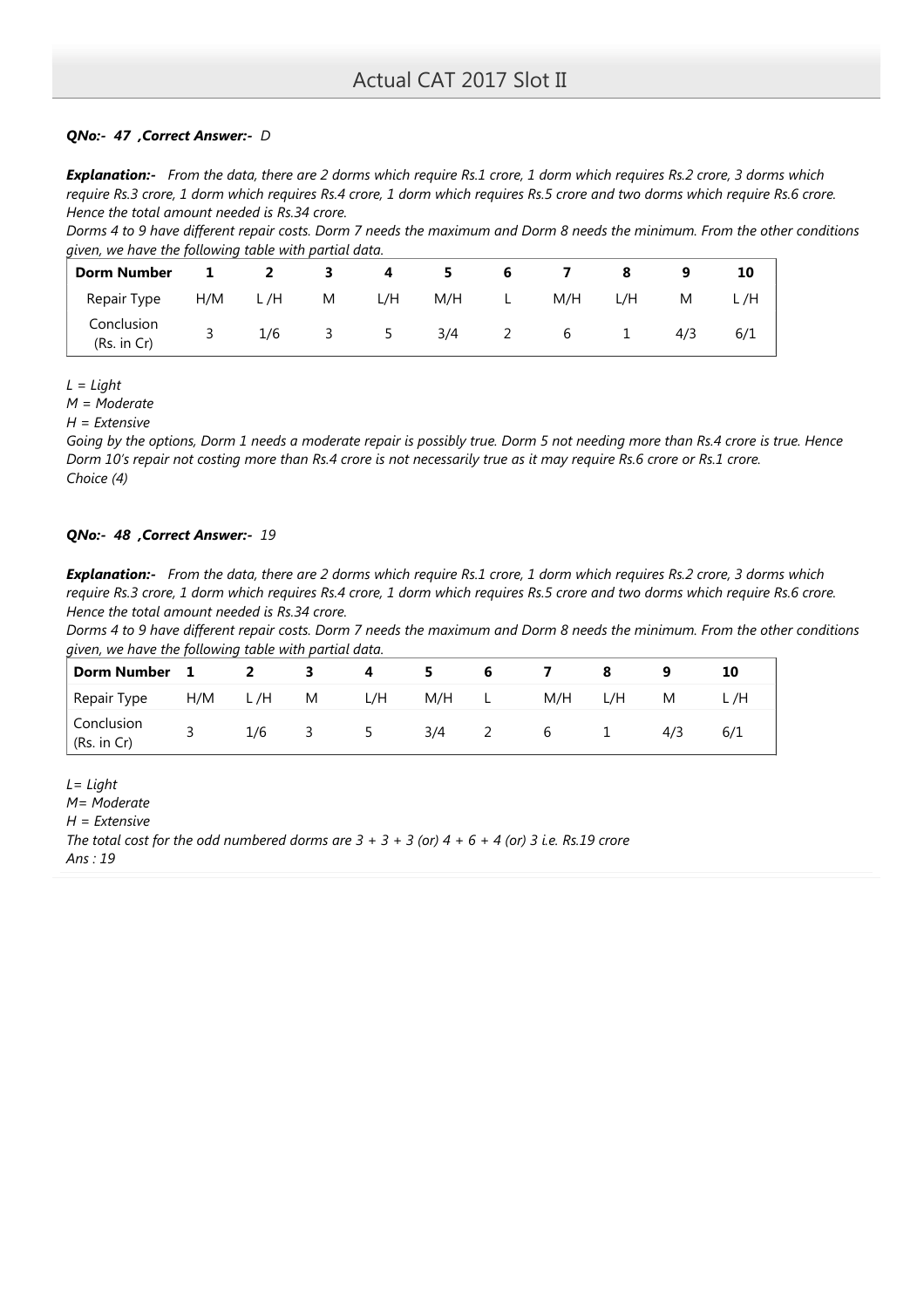# QNo:- 49 ,Correct Answer:- 3

Explanation:- From the data, there are 2 dorms which require Rs.1 crore, 1 dorm which requires Rs.2 crore, 3 dorms which require Rs.3 crore, 1 dorm which requires Rs.4 crore, 1 dorm which requires Rs.5 crore and two dorms which require Rs.6 crore. Hence the total amount needed is Rs.34 crore.

Dorms 4 to 9 have different repair costs. Dorm 7 needs the maximum and Dorm 8 needs the minimum. From the other conditions given, we have the following table with partial data.

| Dorm Number 1             |     | $\overline{2}$ | - 3       | -4  | 5.  | 6              |                 |     |     | 10   |
|---------------------------|-----|----------------|-----------|-----|-----|----------------|-----------------|-----|-----|------|
| Repair Type               | H/M | L/H M          |           | L/H |     | M/H L          | M/H             | L/H | M   | L /H |
| Conclusion<br>(Rs. in Cr) |     |                | $1/6$ 3 5 |     | 3/4 | $\overline{2}$ | $6\overline{6}$ |     | 4/3 | 6/1  |

 $L = Light$ 

M= Moderate

 $H =$  Extensive

## Additional data for Solutions

4 of the 10 dorms are women's dorms which need Rs.20 crore for repairs. Also from 1 to 5 there is only one women's dorm. This is possible with repairing costs Rs.6, Rs.6, Rs.5 and Rs.3 crore. Among the first 5, dorm 4 should be women's dorm. Rs.6 cr dorms can only be dorm 7 and dorm 10. Rs.3 crore can be from dorm 1, 3, 5 or 9. But 1, 3 or 5 are not women's dorm. So it has to be dorm 9.

From the above, the repair cost for dorm 9 is Rs.3 crore Ans : 3

## QNo:- 50 ,Correct Answer:- D

Explanation:- From the data, there are 2 dorms which require Rs.1 crore, 1 dorm which requires Rs.2 crore, 3 dorms which require Rs.3 crore, 1 dorm which requires Rs.4 crore, 1 dorm which requires Rs.5 crore and two dorms which require Rs.6 crore. Hence the total amount needed is Rs.34 crore.

Dorms 4 to 9 have different repair costs. Dorm 7 needs the maximum and Dorm 8 needs the minimum. From the other conditions given, we have the following table with partial data.

| Dorm Number 1             |     |     | - 3      | 4        |     |               |             |     |     |     |
|---------------------------|-----|-----|----------|----------|-----|---------------|-------------|-----|-----|-----|
| Repair Type               | H/M | L/H | <b>M</b> | L/H      | M/H | L.            | M/H         | L/H | M   |     |
| Conclusion<br>(Rs. in Cr) |     | 1/6 | -3-      | $\sim$ 5 | 3/4 | $\mathcal{L}$ | $\mathbf b$ |     | 4/3 | 6/1 |

 $L = Light$ M= Moderate  $H =$  Extensive

## Additional data for Solutions

4 of the 10 dorms are women's dorms which need Rs.20 crore for repairs. Also from 1 to 5 there is only one women's dorm. This is possible with repairing costs Rs.6, Rs.6, Rs.5 and Rs.3 crore. Among the first 5, dorm 4 should be women's dorm. Rs.6 cr dorms can only be dorm 7 and dorm 10. Rs.3 crore can be from dorm 1, 3, 5 or 9. But 1, 3 or 5 are not women's dorm. So it has to be dorm 9.

From the above, dorm 10 should be women's dorm. Choice (4)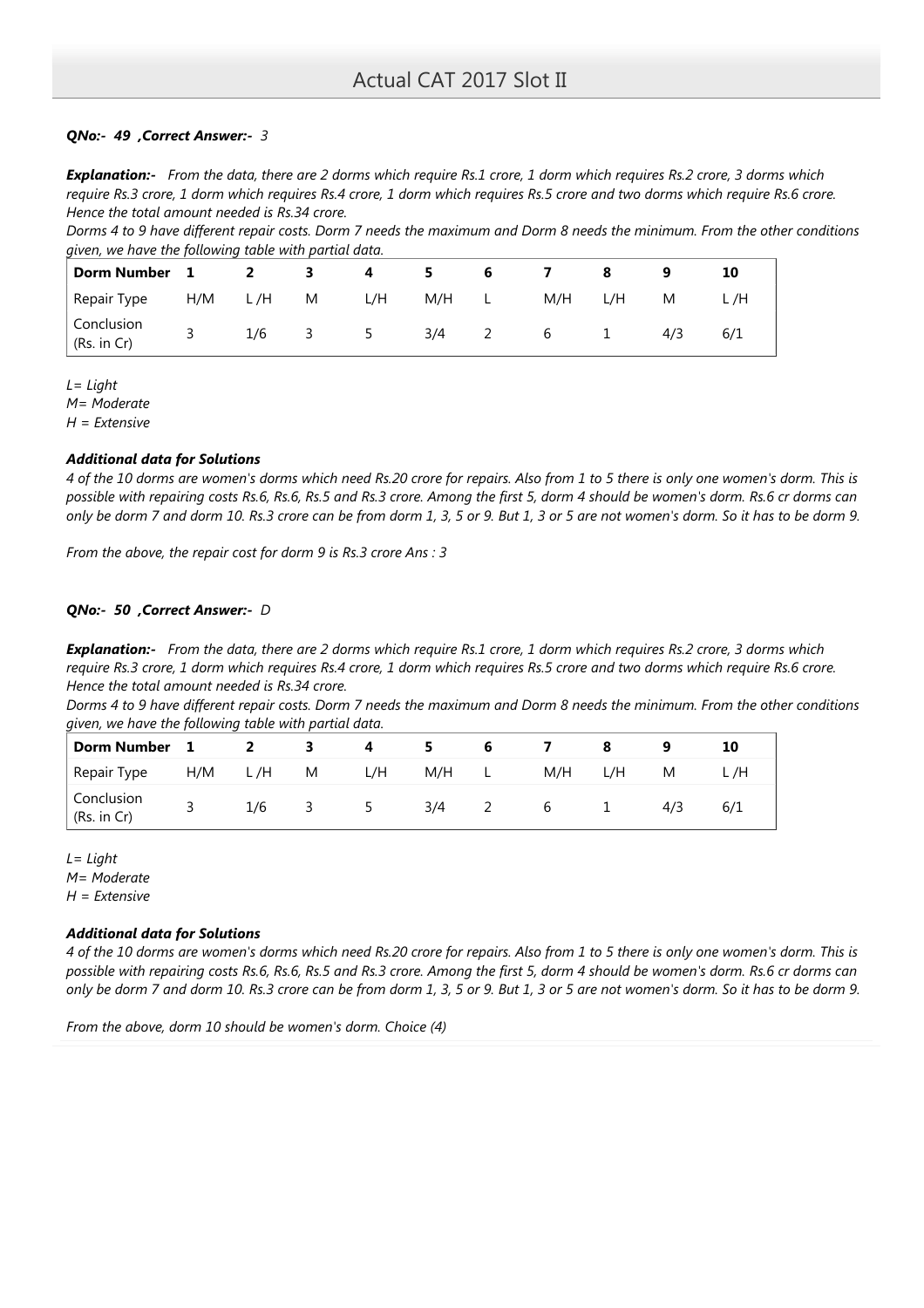# QNo:- 51 ,Correct Answer:- 7

| <b>Explanation:-</b> Let the ratings be such that the tea with the highest rating is ranked 1 and the tea with the lowest rating is ranked |  |
|--------------------------------------------------------------------------------------------------------------------------------------------|--|
| 6. From (2) and (5), we get the following:                                                                                                 |  |

| Ranking                 | <b>Place</b> | <b>Cup No Rating</b> |  |
|-------------------------|--------------|----------------------|--|
| 1                       | Ooty         |                      |  |
| $\overline{2}$          |              |                      |  |
| $\overline{\mathbf{3}}$ |              |                      |  |
| $\overline{\mathbf{4}}$ |              |                      |  |
| 5                       |              |                      |  |
| 6                       |              | Cup <sub>2</sub>     |  |

From (4), only two cups have been given even numbered ratings and one of them is given to the tea in Cup 2 (from (5)) From (3), it can be inferred that the rating of the tea in Cup 3, is an even number.

Hence, the rating of the tea in Cup 5 is an odd number.

Besides, the tea in Cup 3 has a higher rating than those in Cup 5, Cup 2 and Cup 1 (from (6))

Therefore, the ranking of Cup 3 is either 2 or 3. It cannot be 1 since the tea from Ooty is not in Cup 6.

From (5), the rating of the tea in Cup 2 can either be 2 or 4. Any other even number below 10 cannot be assigned to it since there are five other cups in which the tea has been rated from 1 to 10 and all the ratings are distinct numbers.

If the rating of the tea in Cup 2 is 4, the minimum possible rating for the tea in Cup 5 will be 5 and from that, the rating of the tea in Cup 3 will be 10. But 10 is the highest rating and it is not given to the tea in Cup 3 (from (2)).

Therefore, the tea in Cup 2 has a rating of 2.

The only rating that can be given to the tea in Cup 5 is 3. (Since it cannot be an even number and it has to be less than 5). Therefore, the rank of the tea in Cup 5 will be 5 with a rating of 3. Hence, the rating of the tea in Cup 3 will be 6.

Between the ratings 3 and 6, only one rating is possible i.e. 5, because there are only two even ratings that are given to the tea in Cup 3 and Cup 2. Also, the tea in Cup 1 has a less rating than the tea in Cup 3. So the only possibility is that the tea in Cup 1 has a rating of 5 and is ranked fourth and the tea in Cup 3 has a rating of 6 and is ranked third.

From (1), only the tea which has got the second highest rating can belong to Himachal and it is the tea in Cup 6. Therefore, the tea from Himachal is in Cup 6 and it has the second highest rating. The rating has to be an odd number greater than 6 and less than 10. The only number possible is 7. If it were 9, then the tea from Ooty has to be given a rating of 10 but there are only two even ratings. Hence, the tea from Himachal has got a rating of 7.

The tea from Ooty will be in Cup 4. The rating of the tea from Ooty should be an odd number greater than 7 and less than 10. The only possible value is 9.

The final table will be as follows:

| Ranking | <b>Place</b> | <b>Cup No</b>    | Rating |
|---------|--------------|------------------|--------|
| 1       | Ooty         | Cup 4            | 9      |
| 2       | Himachal     | Cup <sub>6</sub> | 7      |
| 3       |              | Cup <sub>3</sub> | 6      |
| 4       |              | Cup <sub>1</sub> | 5      |
| 5       |              | Cup <sub>5</sub> | 3      |
| 6       |              | Cup <sub>2</sub> | 2      |

The second highest rating is given to the tea from Himachal and it is 7. Ans: 7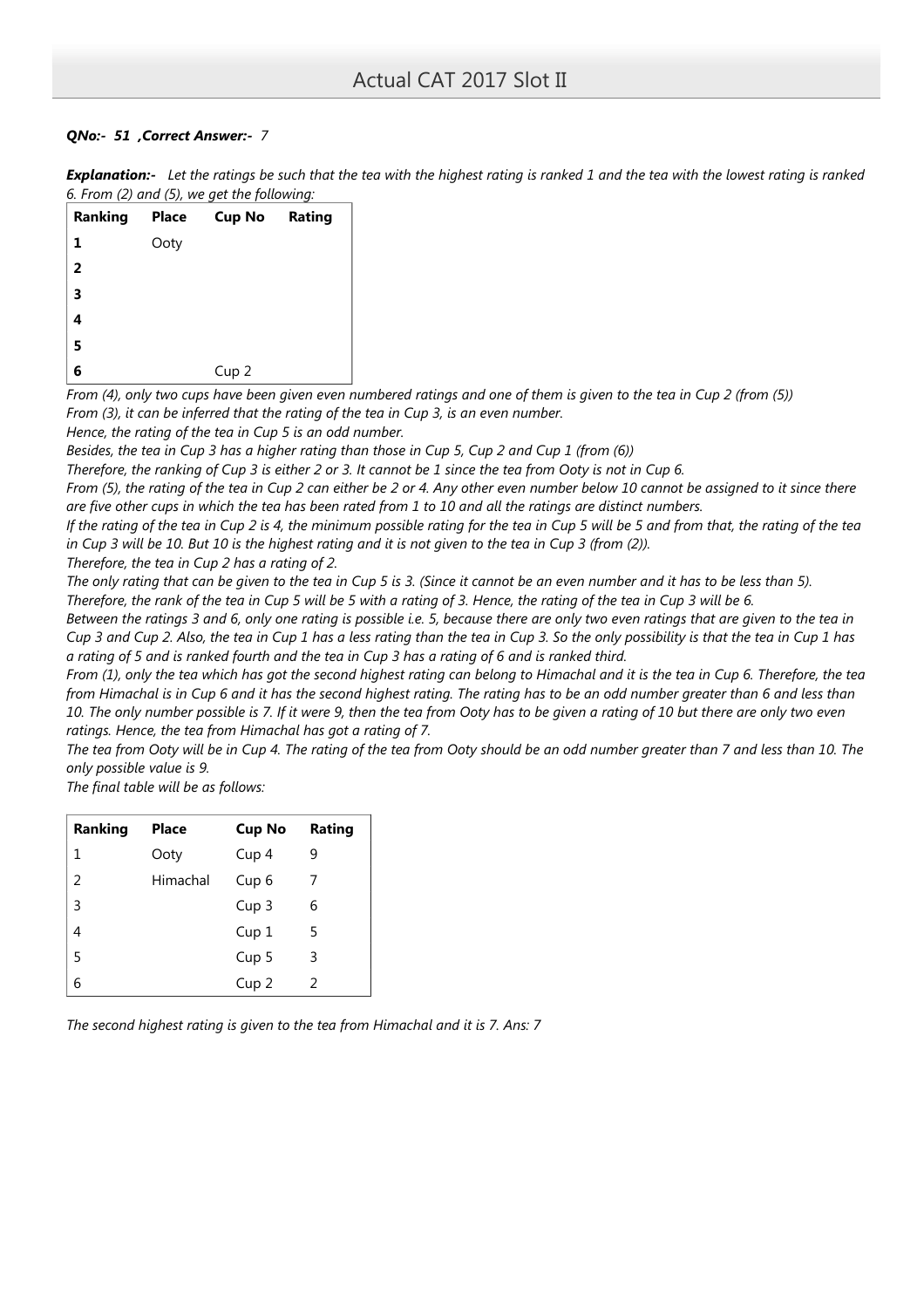# QNo:- 52 ,Correct Answer:- 4

| Explanation:- Let the ratings be such that the tea with the highest rating is ranked 1 and the tea with the lowest rating is ranked |
|-------------------------------------------------------------------------------------------------------------------------------------|
| 6. From (2) and (5), we get the following:                                                                                          |

| Ranking        | Place | <b>Cup No Rating</b> |  |
|----------------|-------|----------------------|--|
| 1              | Ooty  |                      |  |
| $\overline{2}$ |       |                      |  |
| 3              |       |                      |  |
|                |       |                      |  |
| 5              |       |                      |  |
|                |       | Cup <sub>2</sub>     |  |

From (4), only two cups have been given even numbered ratings and one of them is given to the tea in Cup 2 (from (5)) From (3), it can be inferred that the rating of the tea in Cup 3, is an even number.

Hence, the rating of the tea in Cup 5 is an odd number.

Besides, the tea in Cup 3 has a higher rating than those in Cup 5, Cup 2 and Cup 1 (from (6))

Therefore, the ranking of Cup 3 is either 2 or 3. It cannot be 1 since the tea from Ooty is not in Cup 6.

From (5), the rating of the tea in Cup 2 can either be 2 or 4. Any other even number below 10 cannot be assigned to it since there are five other cups in which the tea has been rated from 1 to 10 and all the ratings are distinct numbers.

If the rating of the tea in Cup 2 is 4, the minimum possible rating for the tea in Cup 5 will be 5 and from that, the rating of the tea in Cup 3 will be 10. But 10 is the highest rating and it is not given to the tea in Cup 3 (from (2)).

Therefore, the tea in Cup 2 has a rating of 2.

The only rating that can be given to the tea in Cup 5 is 3. (Since it cannot be an even number and it has to be less than 5). Therefore, the rank of the tea in Cup 5 will be 5 with a rating of 3. Hence, the rating of the tea in Cup 3 will be 6.

Between the ratings 3 and 6, only one rating is possible i.e. 5, because there are only two even ratings that are given to the tea in Cup 3 and Cup 2. Also, the tea in Cup 1 has a less rating than the tea in Cup 3. So the only possibility is that the tea in Cup 1 has a rating of 5 and is ranked fourth and the tea in Cup 3 has a rating of 6 and is ranked third.

From (1), only the tea which has got the second highest rating can belong to Himachal and it is the tea in Cup 6. Therefore, the tea from Himachal is in Cup 6 and it has the second highest rating. The rating has to be an odd number greater than 6 and less than 10. The only number possible is 7. If it were 9, then the tea from Ooty has to be given a rating of 10 but there are only two even ratings. Hence, the tea from Himachal has got a rating of 7.

The tea from Ooty will be in Cup 4. The rating of the tea from Ooty should be an odd number greater than 7 and less than 10. The only possible value is 9.

The final table will be as follows:

| <b>Ranking</b> | <b>Place</b> | <b>Cup No</b>    | Rating |
|----------------|--------------|------------------|--------|
| 1              | Ooty         | Cup 4            | 9      |
| $\mathfrak z$  | Himachal     | Cup <sub>6</sub> | 7      |
| 3              |              | Cup <sub>3</sub> | 6      |
| 4              |              | Cup <sub>1</sub> | 5      |
| 5              |              | Cup <sub>5</sub> | 3      |
| h              |              | Cup <sub>2</sub> | 2      |

The number of the cup that contained tea from Ooty is Cup 4. Ans: 4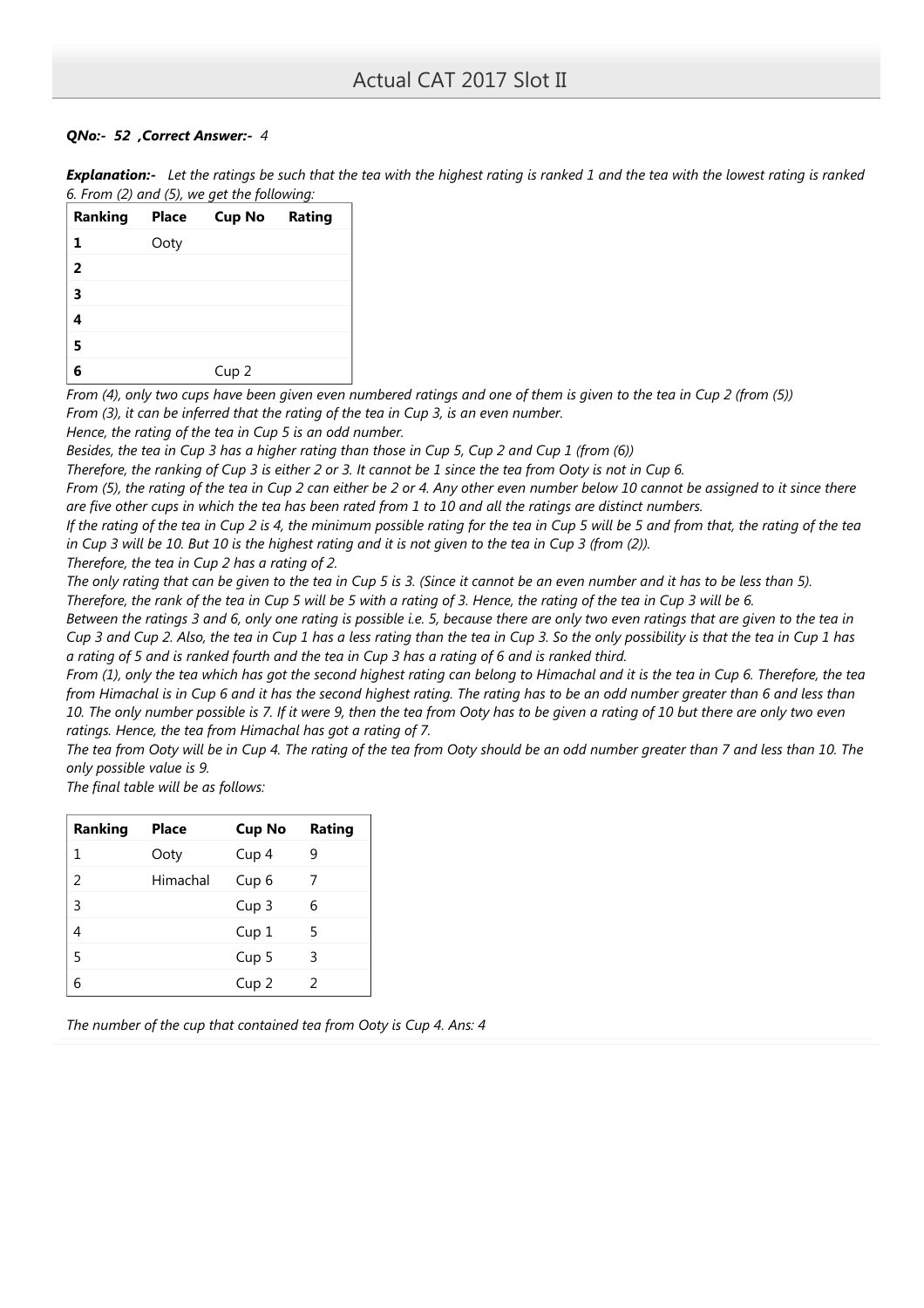# QNo:- 53 ,Correct Answer:- B

|                                            |  | <b>Explanation:-</b> Let the ratings be such that the tea with the highest rating is ranked 1 and the tea with the lowest rating is ranked |
|--------------------------------------------|--|--------------------------------------------------------------------------------------------------------------------------------------------|
| 6. From (2) and (5), we get the following: |  |                                                                                                                                            |

| Ranking        | Place | <b>Cup No Rating</b> |  |
|----------------|-------|----------------------|--|
| 1              | Ooty  |                      |  |
| $\overline{2}$ |       |                      |  |
| 3              |       |                      |  |
| 4              |       |                      |  |
| 5              |       |                      |  |
| 6              |       | Cup <sub>2</sub>     |  |

From (4), only two cups have been given even numbered ratings and one of them is given to the tea in Cup 2 (from (5)) From (3), it can be inferred that the rating of the tea in Cup 3, is an even number.

Hence, the rating of the tea in Cup 5 is an odd number.

Besides, the tea in Cup 3 has a higher rating than those in Cup 5, Cup 2 and Cup 1 (from (6))

Therefore, the ranking of Cup 3 is either 2 or 3. It cannot be 1 since the tea from Ooty is not in Cup 6.

From (5), the rating of the tea in Cup 2 can either be 2 or 4. Any other even number below 10 cannot be assigned to it since there are five other cups in which the tea has been rated from 1 to 10 and all the ratings are distinct numbers.

If the rating of the tea in Cup 2 is 4, the minimum possible rating for the tea in Cup 5 will be 5 and from that, the rating of the tea in Cup 3 will be 10. But 10 is the highest rating and it is not given to the tea in Cup 3 (from (2)).

Therefore, the tea in Cup 2 has a rating of 2.

The only rating that can be given to the tea in Cup 5 is 3. (Since it cannot be an even number and it has to be less than 5). Therefore, the rank of the tea in Cup 5 will be 5 with a rating of 3. Hence, the rating of the tea in Cup 3 will be 6.

Between the ratings 3 and 6, only one rating is possible i.e. 5, because there are only two even ratings that are given to the tea in Cup 3 and Cup 2. Also, the tea in Cup 1 has a less rating than the tea in Cup 3. So the only possibility is that the tea in Cup 1 has a rating of 5 and is ranked fourth and the tea in Cup 3 has a rating of 6 and is ranked third.

From (1), only the tea which has got the second highest rating can belong to Himachal and it is the tea in Cup 6. Therefore, the tea from Himachal is in Cup 6 and it has the second highest rating. The rating has to be an odd number greater than 6 and less than 10. The only number possible is 7. If it were 9, then the tea from Ooty has to be given a rating of 10 but there are only two even ratings. Hence, the tea from Himachal has got a rating of 7.

The tea from Ooty will be in Cup 4. The rating of the tea from Ooty should be an odd number greater than 7 and less than 10. The only possible value is 9.

The final table will be as follows:

| Ranking | <b>Place</b> | <b>Cup No</b>    | Rating |
|---------|--------------|------------------|--------|
| 1       | Ooty         | Cup <sub>4</sub> | 9      |
| 2       | Himachal     | Cup <sub>6</sub> | 7      |
| 3       |              | Cup <sub>3</sub> | 6      |
| 4       |              | Cup <sub>1</sub> | 5      |
| 5       |              | Cup <sub>5</sub> | 3      |
| 6       |              | Cup <sub>2</sub> | 2      |

It is given that the rating of the tea from Munnar is less than that of the teas from Wayanad and Assam. So it can be ranked either fifth or sixth. If the tea from Munnar did not get the minimum rating, it will be ranked fifth with a rating of 3. Therefore, the teas from Assam and Wayanad will be ranked third and fourth respectively. Hence, the rating of the tea from Wayanad will be 5. Choice (2)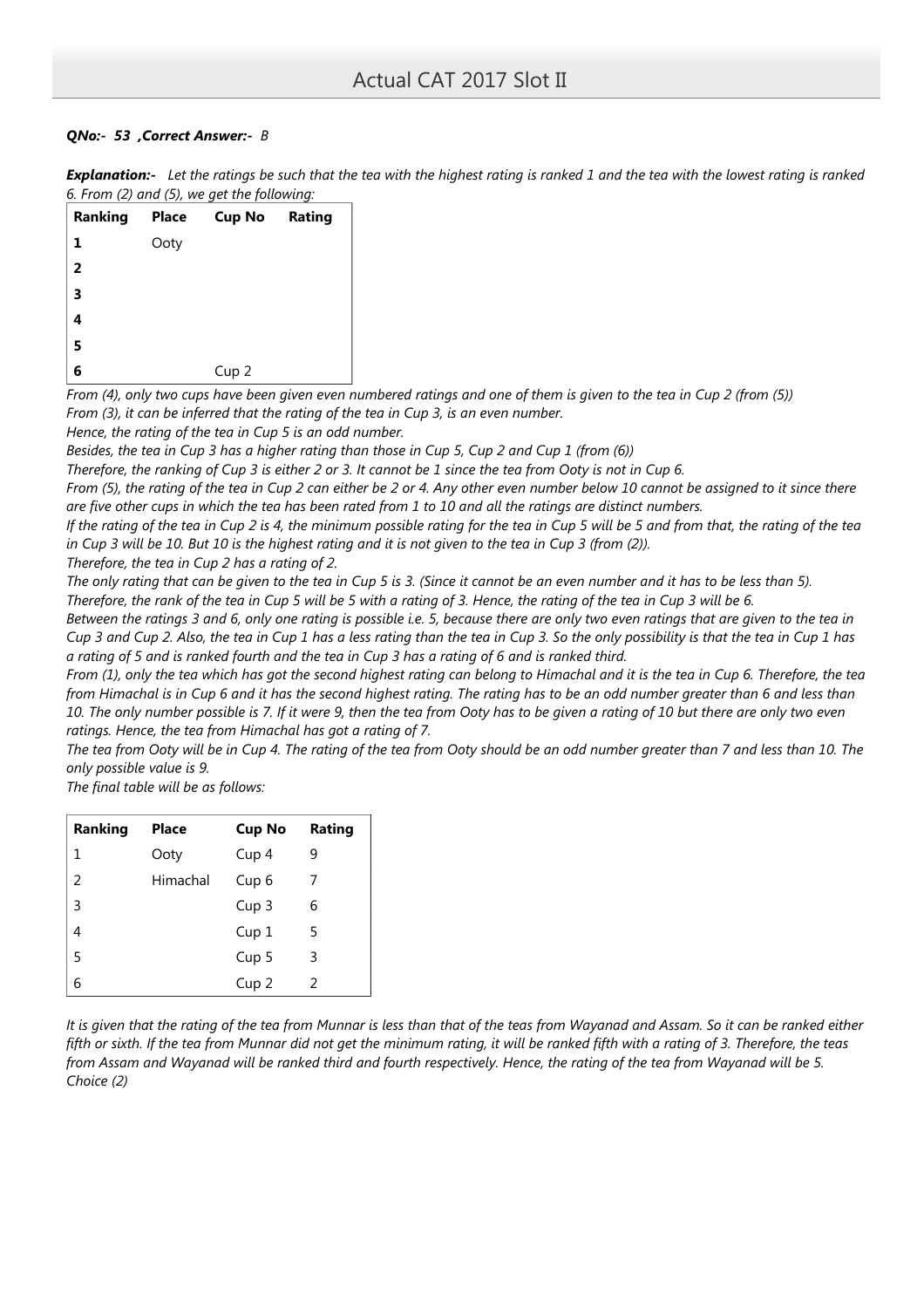# QNo:- 54 ,Correct Answer:- B

| Explanation:- Let the ratings be such that the tea with the highest rating is ranked 1 and the tea with the lowest rating is ranked |
|-------------------------------------------------------------------------------------------------------------------------------------|
| 6. From (2) and (5), we get the following:                                                                                          |

| Ranking        | Place | <b>Cup No Rating</b> |  |
|----------------|-------|----------------------|--|
| 1              | Ooty  |                      |  |
| $\overline{2}$ |       |                      |  |
| 3              |       |                      |  |
|                |       |                      |  |
| 5              |       |                      |  |
|                |       | Cup <sub>2</sub>     |  |

From (4), only two cups have been given even numbered ratings and one of them is given to the tea in Cup 2 (from (5)) From (3), it can be inferred that the rating of the tea in Cup 3, is an even number.

Hence, the rating of the tea in Cup 5 is an odd number.

Besides, the tea in Cup 3 has a higher rating than those in Cup 5, Cup 2 and Cup 1 (from (6))

Therefore, the ranking of Cup 3 is either 2 or 3. It cannot be 1 since the tea from Ooty is not in Cup 6.

From (5), the rating of the tea in Cup 2 can either be 2 or 4. Any other even number below 10 cannot be assigned to it since there are five other cups in which the tea has been rated from 1 to 10 and all the ratings are distinct numbers.

If the rating of the tea in Cup 2 is 4, the minimum possible rating for the tea in Cup 5 will be 5 and from that, the rating of the tea in Cup 3 will be 10. But 10 is the highest rating and it is not given to the tea in Cup 3 (from (2)).

Therefore, the tea in Cup 2 has a rating of 2.

The only rating that can be given to the tea in Cup 5 is 3. (Since it cannot be an even number and it has to be less than 5). Therefore, the rank of the tea in Cup 5 will be 5 with a rating of 3. Hence, the rating of the tea in Cup 3 will be 6.

Between the ratings 3 and 6, only one rating is possible i.e. 5, because there are only two even ratings that are given to the tea in Cup 3 and Cup 2. Also, the tea in Cup 1 has a less rating than the tea in Cup 3. So the only possibility is that the tea in Cup 1 has a rating of 5 and is ranked fourth and the tea in Cup 3 has a rating of 6 and is ranked third.

From (1), only the tea which has got the second highest rating can belong to Himachal and it is the tea in Cup 6. Therefore, the tea from Himachal is in Cup 6 and it has the second highest rating. The rating has to be an odd number greater than 6 and less than 10. The only number possible is 7. If it were 9, then the tea from Ooty has to be given a rating of 10 but there are only two even ratings. Hence, the tea from Himachal has got a rating of 7.

The tea from Ooty will be in Cup 4. The rating of the tea from Ooty should be an odd number greater than 7 and less than 10. The only possible value is 9.

The final table will be as follows:

| <b>Ranking</b> | <b>Place</b> | <b>Cup No</b>    | Rating |
|----------------|--------------|------------------|--------|
| 1              | Ooty         | Cup 4            | 9      |
| $\mathcal{P}$  | Himachal     | Cup <sub>6</sub> | 7      |
| 3              |              | Cup <sub>3</sub> | 6      |
| 4              |              | Cup <sub>1</sub> | 5      |
| 5              |              | Cup <sub>5</sub> | 3      |
| 6              |              | Cup <sub>2</sub> | 2      |

If the cups containing teas from Wayanad and Ooty have consecutive numbers, then the Cup containing tea from Wayanad can either be Cup 5 or Cup 3. But the tea from Wayanad cannot be in Cup 3 because the tea from Assam got a higher rating than the tea from Wayanad. Therefore, the tea from Wayanad should be in Cup 5. In this case, the tea from Munnar will be in Cup 2 and the tea from Darjeeling can either be in Cup 1 or Cup 3. Choice (2)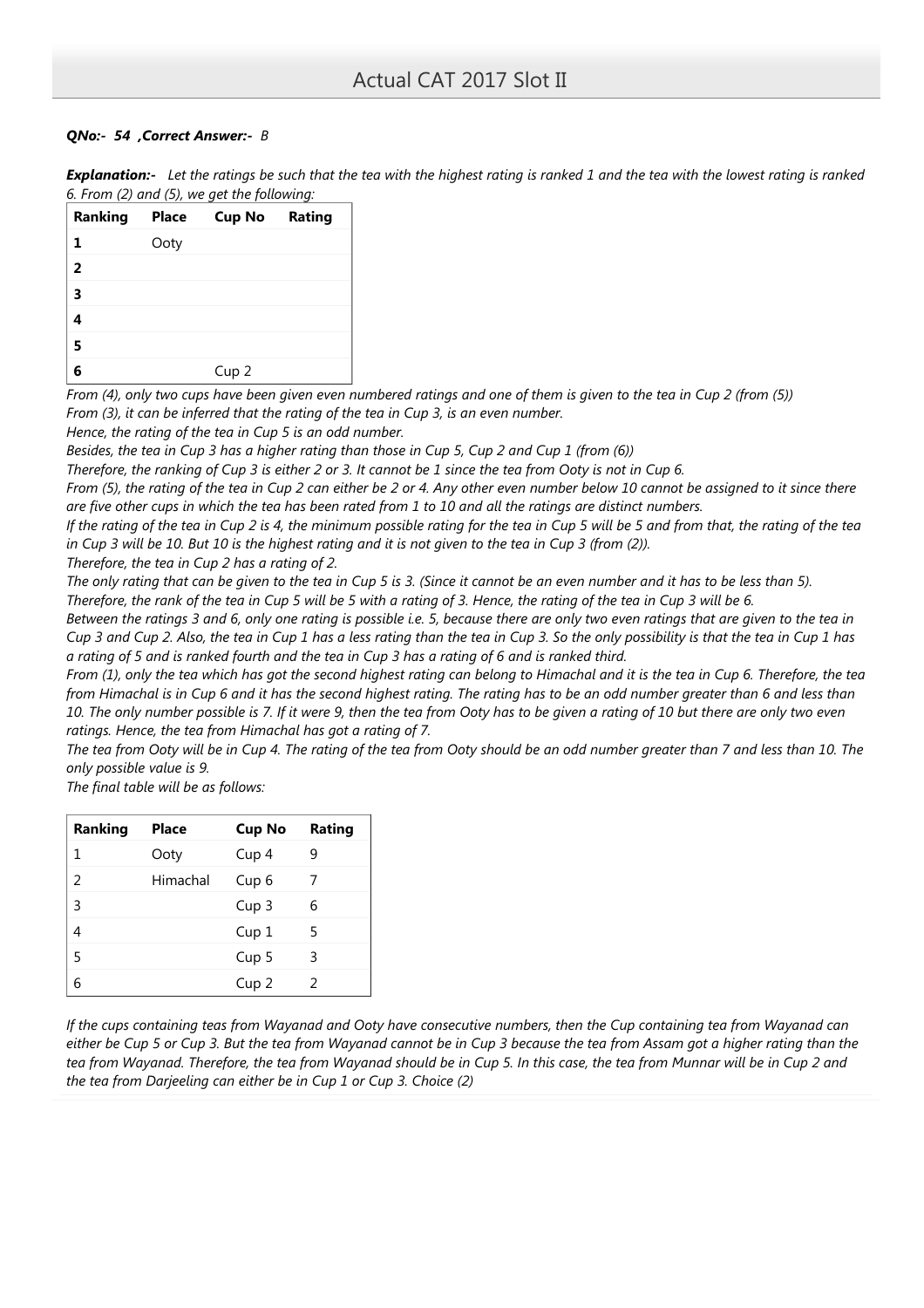# QNo:- 55 ,Correct Answer:- C

**Explanation:-** Following is a chess board for  $8 \times 8$ . Queen is at C5 (as shown below). Pieces which are under attack are A3, C2, G1, G5. So, a total of 4 pieces are under attack.



# QNo:- 56 ,Correct Answer:- D

**Explanation:-** Pieces are at A1, A3, B4, D7, H7 and H8 (These are as indicated below) Option (1): If Queen is at F8, it will attack H8 and B4. A total of 2 pieces. Option (2): If Queen is at A7, it will attack A3 and D7. A total of 2 pieces. Option (3): If Queen is at C1, it will attack A1 and A3. A total of 2 pieces. Option (4): If Queen is at D3, it will attack A3, D7 and H7, a total of 3 pieces. So, Queen at D3 implies 3 pieces will be under attack (which is the maximum).  $Diac_9$  ( $H8$ )

|            |                |            |             |   | <b>FIELE</b> (FIO) |  |
|------------|----------------|------------|-------------|---|--------------------|--|
|            |                | Piece (D7) |             |   | Piece (H7)         |  |
|            |                |            |             |   |                    |  |
|            |                |            |             |   |                    |  |
|            | Piece (B4)     |            |             |   |                    |  |
| Piece (A3) |                |            |             |   |                    |  |
|            |                |            |             |   |                    |  |
| Piece (A1) | $\overline{B}$ | D          | $E \cdot F$ | G | H                  |  |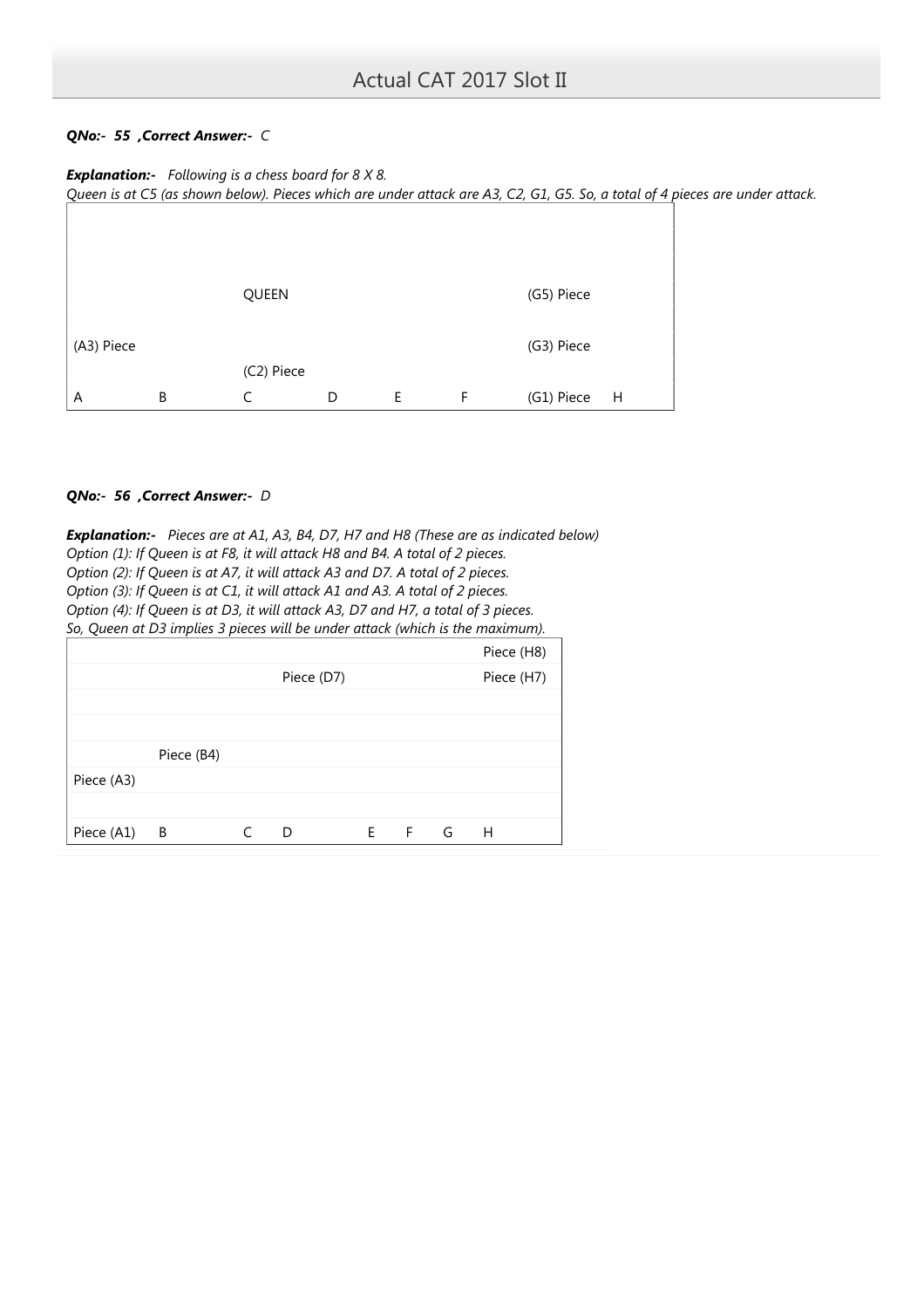# QNo:- 57 ,Correct Answer:- C

**Explanation:-** Queen cannot be placed in Columns -A, B, D, and H.

From the remaining columns, it has to be assessed.

For e.g.

COLUMN C:-> If Queen is placed in C2, it will attack H7. Further, other positions in the column C can be ruled out. Similarly, analyzing other squares, the result is as follows:->

Queen can be placed in E2, F2, G2, G5 (such that the pieces on board are NOT under attack). So, there are a total of 4 such squares for the Queen.

|            |            |            |    |    |   | Piece (H8) |
|------------|------------|------------|----|----|---|------------|
|            |            | Piece (D7) |    |    |   | Piece (H7) |
|            |            |            |    |    |   |            |
|            |            |            |    |    |   |            |
|            | Piece (B4) |            |    |    |   |            |
| Piece (A3) |            |            |    |    |   |            |
|            |            |            |    |    |   |            |
| Piece (A1) | В          | D          | E. | F. | G | H          |

# QNo:- 58 ,Correct Answer:- C

Explanation:- Given that Queen is at d5. The squares which will be under attack are as indicated below (by the term under Attack). These squares are either lying in the diagonal, or in the row or in the column. The remaining squares are marked safe. A total of 36 such squares are safe (by counting).

| Under Attack |                                        | Under Attack              |              |              | <b>Under Attack</b>                                 |                     |
|--------------|----------------------------------------|---------------------------|--------------|--------------|-----------------------------------------------------|---------------------|
|              | Under Attack                           | <b>Under Attack</b>       |              | Under Attack |                                                     |                     |
|              |                                        | Under Attack Under Attack | Under Attack |              |                                                     |                     |
|              | Under Attack Under Attack Under Attack | <b>QUEEN</b>              |              |              | Under Attack Under Attack Under Attack Under Attack |                     |
|              |                                        | Under Attack Under Attack | Under Attack |              |                                                     |                     |
|              | Under Attack                           | Under Attack              |              | Under Attack |                                                     |                     |
| Under Attack |                                        | Under Attack              |              |              | <b>Under Attack</b>                                 |                     |
|              |                                        | Under Attack              |              |              |                                                     | <b>Under Attack</b> |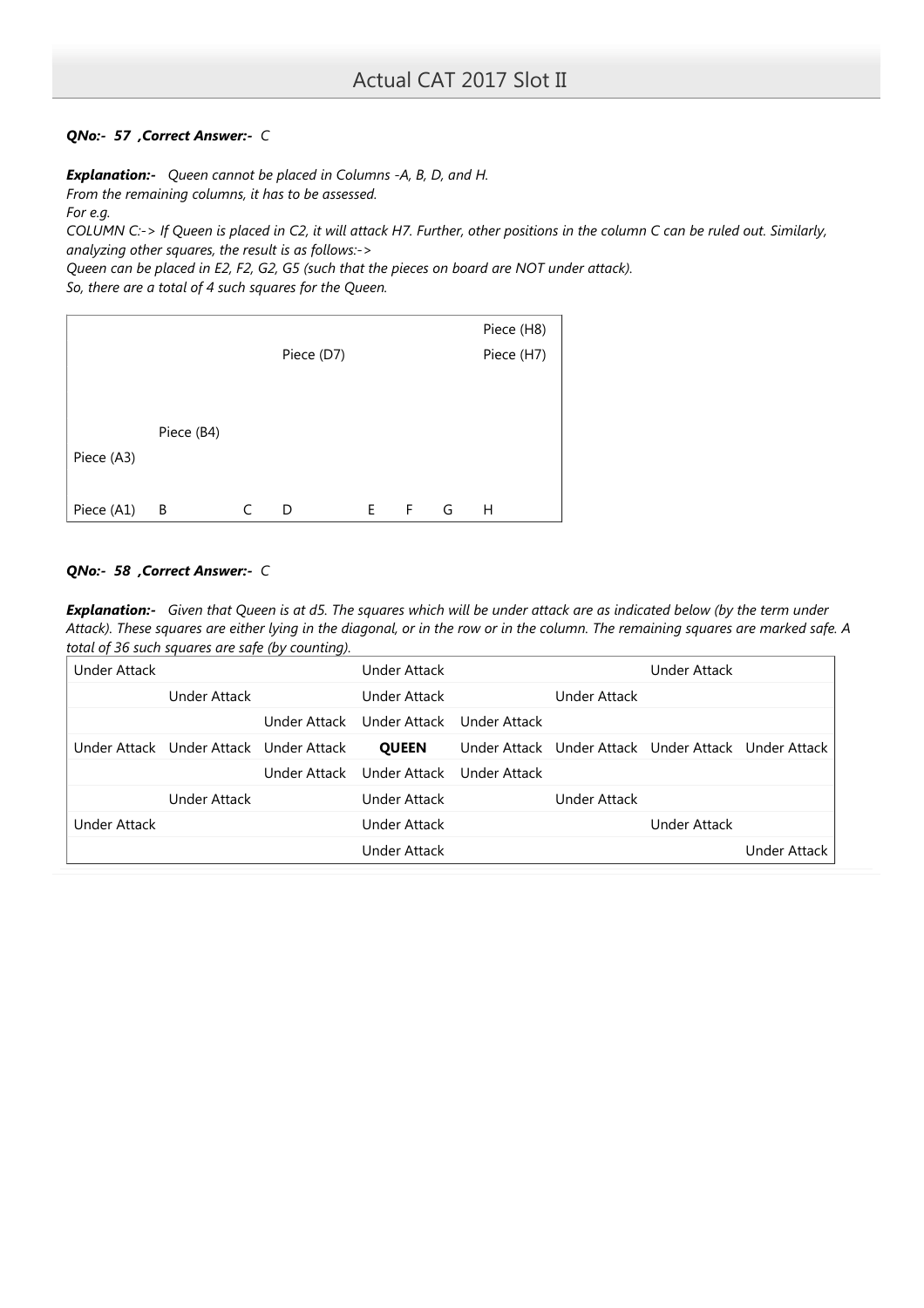# QNo:- 59 ,Correct Answer:- A

|        |   |   |   |   |    |    | J, A, B must be in Aisle seats to get the sum as 4600; and we know that J, A, B paid different amount. Therefo |  |
|--------|---|---|---|---|----|----|----------------------------------------------------------------------------------------------------------------|--|
| Row/No | A | B | C | D | E. | F. | <b>Remarks</b>                                                                                                 |  |
| 10     |   |   |   | M |    |    | $500 \times 2 = 1000$                                                                                          |  |
| 11     |   |   | A |   |    |    | $400 \times 1 = 400$                                                                                           |  |
| 12     |   |   | B |   |    |    | $1000 \times 1 = 1000$                                                                                         |  |
| 13     |   |   |   |   | G  | K  | $1000 \times 2 = 2000 (6)$<br>$persons = 4400$                                                                 |  |
| 20     |   |   |   |   |    | P  | $200 \times 1 = 200$ (7 persons<br>$= 4600$                                                                    |  |
| 21     |   |   |   |   |    |    | No extra charge                                                                                                |  |

**Explanation:-** For discussion we take the initial letter of each friend. From the given data, one can observe that Row number 1 to 20 have extra charges except for middle seat. J, A, B must be in Aisle seats to get the sum as 4600; and we know that J, A, B paid different amount. Therefore,

Note: G, K and K, G can be interchanged. Moreover they can be placed in row 1 to 0. So also the right window positions and aisle seats can be interchanged.

Row number (10) Choice (1)

# QNo:- 60 ,Correct Answer:- C

**Explanation:-** For discussion we take the initial letter of each friend. From the given data, one can observe that Row number 1 to 20 have extra charges except for middle seat. J, A, B must be in Aisle seats to get the sum as 4600; and we know that J, A, B paid different amount. Therefore,

| Row/No | A | В | C | D | E. | F. | <b>Remarks</b>                                 |
|--------|---|---|---|---|----|----|------------------------------------------------|
| 10     |   |   |   | M |    |    | $500 \times 2 = 1000$                          |
| 11     |   |   | A |   |    |    | $400 \times 1 = 400$                           |
| 12     |   |   | B |   |    |    | $1000 \times 1 = 1000$                         |
| 13     |   |   |   |   | G  | К  | $1000 \times 2 = 2000 (6)$<br>$persons = 4400$ |
| 20     |   |   |   |   |    | P  | $200 \times 1 = 200$ (7 person<br>$= 4600$     |
| 21     |   |   |   |   |    |    | No extra charge                                |

Note: G, K and K G can be interchanged. Moreover they can be placed in row 1 to 0. So also the right window positions and aisle seats can be interchanged.

He paid (500) Choice (3)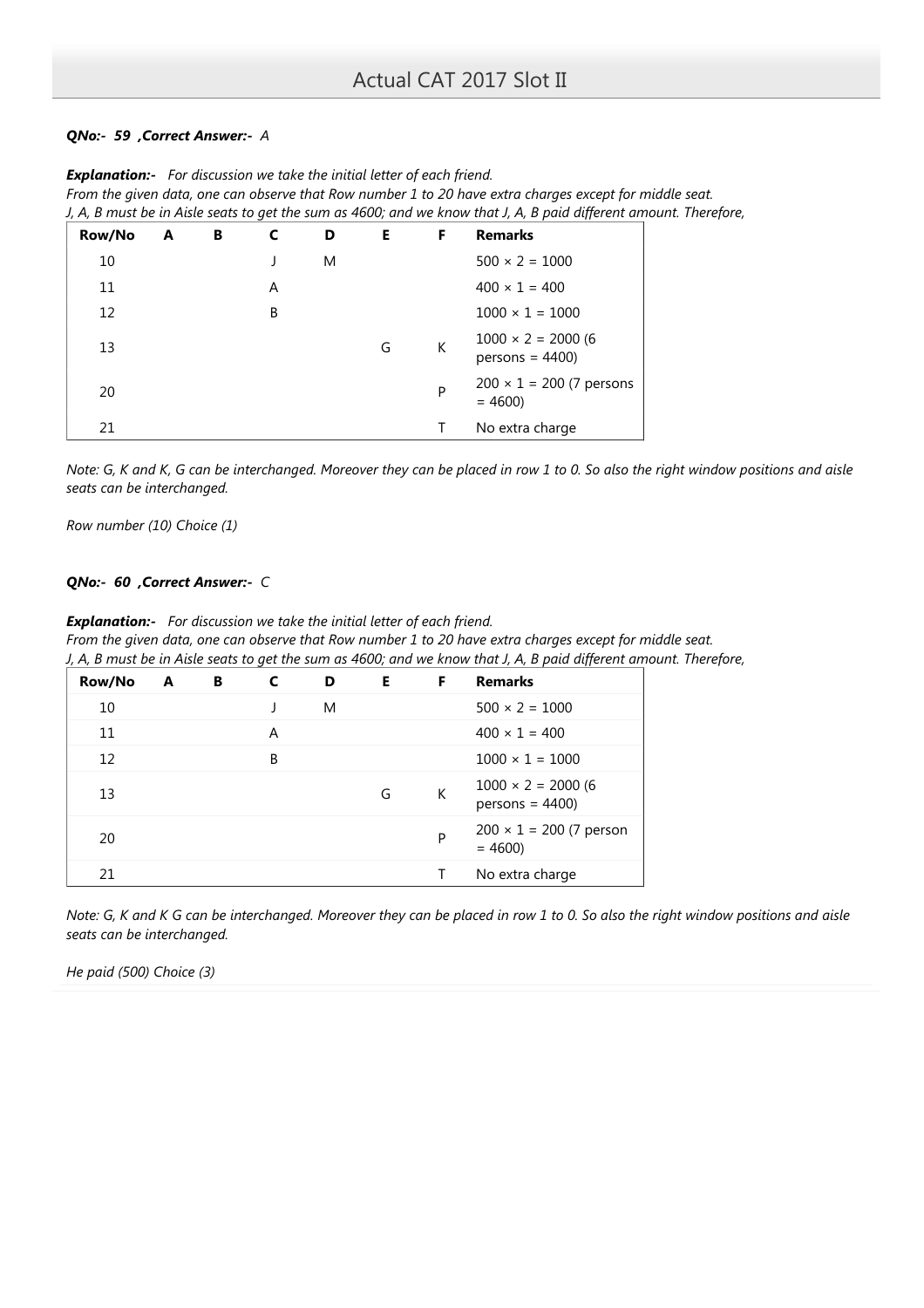# QNo:- 61 ,Correct Answer:- D

|        |   |   |   |   |    |   | J, A, B must be in Aisle seats to get the sum as 4600; and we know that J, A, B paid different amount. Therefo |  |
|--------|---|---|---|---|----|---|----------------------------------------------------------------------------------------------------------------|--|
| Row/No | A | В |   | D | E. | F | <b>Remarks</b>                                                                                                 |  |
| 10     |   |   |   | M |    |   | $500 \times 2 = 1000$                                                                                          |  |
| 11     |   |   | A |   |    |   | $400 \times 1 = 400$                                                                                           |  |
| 12     |   |   | В |   |    |   | $1000 \times 1 = 1000$                                                                                         |  |
| 13     |   |   |   |   | G  | K | $1000 \times 2 = 2000$ (6<br>$persons = 4400$                                                                  |  |
| 20     |   |   |   |   |    | P | $200 \times 1 = 200$ (7 person<br>$= 4600$                                                                     |  |
| 21     |   |   |   |   |    |   | No extra charge                                                                                                |  |

**Explanation:-** For discussion we take the initial letter of each friend. From the given data, one can observe that Row number 1 to 20 have extra charges except for middle seat. J, A, B must be in Aisle seats to get the sum as 4600; and we know that J, A, B paid different amount. Therefore,

Note: G, K and K G can be interchanged. Moreover they can be placed in row 1 to 0. So also the right window positions and aisle seats can be interchanged.

He paid Rs. (1000) Choice (4)

# QNo:- 62 , Correct Answer:- D

**Explanation:-** For discussion we take the initial letter of each friend. From the given data, one can observe that Row number 1 to 20 have extra charges except for middle seat. J, A, B must be in Aisle seats to get the sum as 4600; and we know that J, A, B paid different amount. Therefore,

| Row/No | A | В | C | D | E. | F | <b>Remarks</b>                                |
|--------|---|---|---|---|----|---|-----------------------------------------------|
| 10     |   |   |   | M |    |   | $500 \times 2 = 1000$                         |
| 11     |   |   | A |   |    |   | $400 \times 1 = 400$                          |
| 12     |   |   | B |   |    |   | $1000 \times 1 = 1000$                        |
| 13     |   |   |   |   | G  | К | $1000 \times 2 = 2000(6)$<br>$persons = 4400$ |
| 20     |   |   |   |   |    | P | $200 \times 1 = 200$ (7 person<br>$= 4600$    |
| 21     |   |   |   |   |    | Т | No extra charge                               |

Note: G, K and K G can be interchanged. Moreover they can be placed in row 1 to 0. So also the right window positions and aisle seats can be interchanged.

Tapesh (option 4)

# QNo:- 63 ,Correct Answer:- 11

Explanation:- Since the order of exactly one out of the five scans can't be changed, either all the scans are in the correct order or one pair of scans can be varied, i.e. their positions can be interchanged. Case (1): when all the scans are in the correct order = 1 way Case (2): when exactly two are interchanged: We can choose any two of the five scans that can be interchanged in 5C2 ways, viz. 10 Both case (1) and case (2) together =  $11$ . Ans: (11)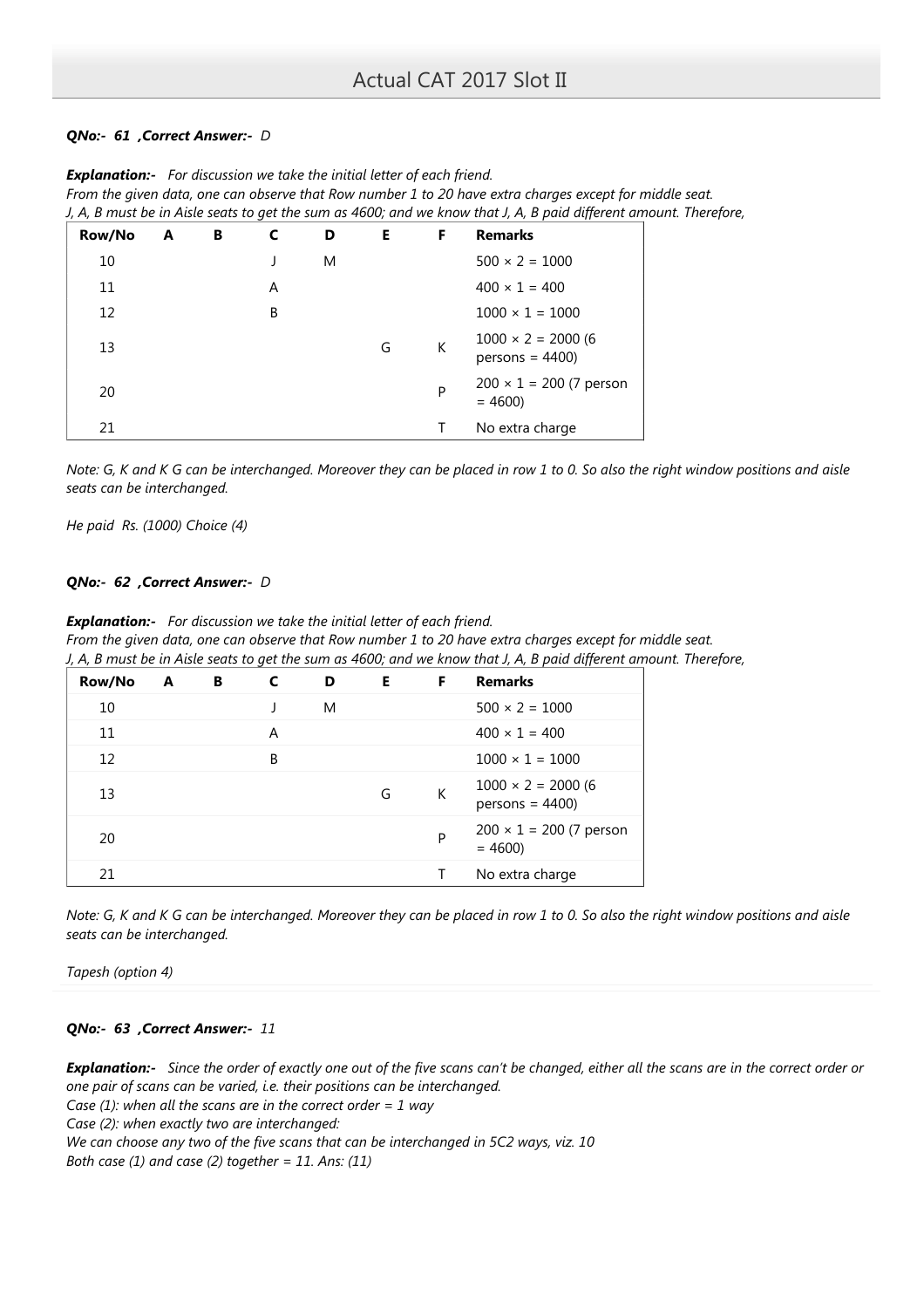# QNo:- 64 ,Correct Answer:- C

**Explanation:-** Let the original scan be: TIMRL (1) All sequence as original  $= 1$  way (2) Interchange of  $TI = 1$  way  $(TI) + (RL) = 1$  way  $\rightarrow$  2 way (3) Interchange of  $IM = 1$  way  $(IM) + (RL) = 1$  way  $\rightarrow$ 2 way (4) Interchange of  $MR = 1$  way  $(MR) + (TI) = 1$  way  $\rightarrow$ 2 way (5) Interchange of  $RL = 1$  way

Total =  $1 + 2 + 2 + 2 + 1 = 8$  ways. Choice (3)

## QNo:- 65 ,Correct Answer:- 15

**Explanation:-** Let us say original input: TIMTRL. Case (1): None of them misplaced : 1. Case (2): When exactly two are misplaced. T can be misplaced  $\rightarrow$  4 ways. I can be misplaced →4 ways. M can be misplaced  $\rightarrow$ 3 ways. T can be misplaced  $\rightarrow$  2 ways. R can be misplaced  $\rightarrow$  1 way. Total ways in case (2) =  $4 + 4 + 3 + 2 + 1$  $= 14$  ways. Both case (1) and case (2) =  $14 + 1 = 15$  ways

# QNo:- 66 ,Correct Answer:- C

```
Explanation:- Given LRLTIM
The distinct possibilities are:
1. No shift = 1 way
2. (a) LR = 1 way
  (b) LR + LT = 1 way
  (c) LR + LT + IM = 1 way
  (d) LR + IM = 1 way
  (e) LR + IT = 1 way (Total 5 ways)
3. (a) RL = 1 way
  (b) RL + TI = 1 way
  (c) RL + IM = 1 way (Total 3 ways)
4. (a) LT = 1 way
  (b) LT + IM = 1 way (Total 2 way)
5. TI = 1 way
6. IM = 1 way
Total ways = 1 + 5 + 3 + 2 + 1 + 1 = 13 ways.
Choice (3)
```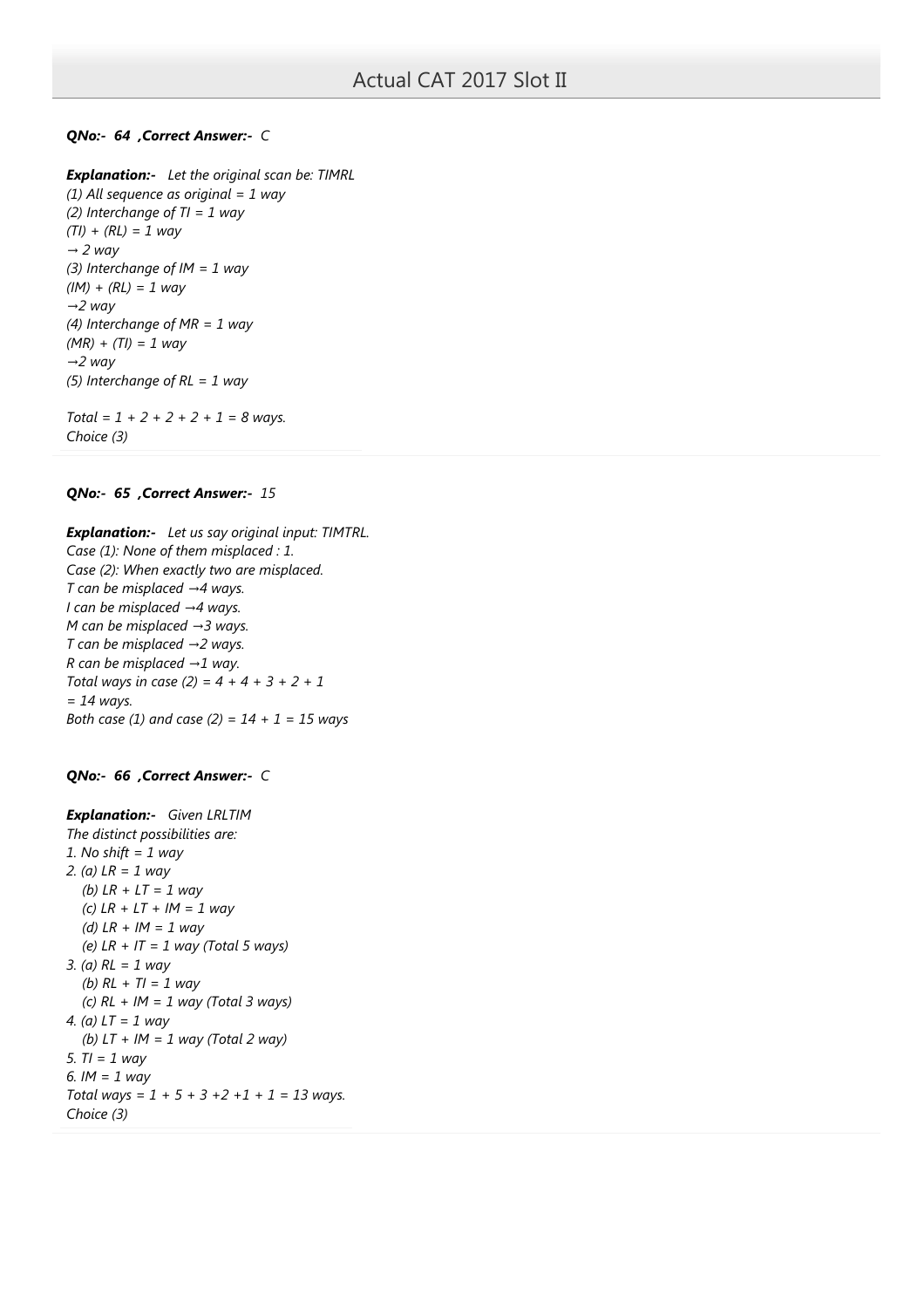# QNo:- 67 ,Correct Answer:- 3

**Explanation:-** The square grid is filled by 9 numbers from 1 to 9. Their sum  $(1 + 2 + 3 + ... 9)$  equals 45. Since the sum of numbers in each row and each column and each diagonal must be equal, the sum of terms in each row and in each column and in each diagonal, must be 15. For this to happen, the middle element in the 2nd row and the 2nd column must be the middle-most term of the 9 terms, i.e. 5. The corner elements in the first row are 6 and 2 (given), so the middle element in the first row must be 7. In the 2nd column, the top most element is 7 and the middle element is 5, so the bottom row middle element must be 3.

### QNo:- 68 ,Correct Answer:- 1900

Explanation:- A beats B by 1 km, means A travels 10 km in the same time that B travels 9 km. The ratio of speeds of A and B is 10 : 9. Similarly, the ratio of speeds of B and C is 10 : 9.

 $A : B = 10 : 9$ 

 $B: C = 10:9$ 

 $\Rightarrow$  The ratio of speeds of A : B : C = 100 : 90 : 81

In the same time that A travels 100 m, C travels 81 metres

⇒ In the same time that A travels 10000 m, C would travel 8100 m or A would beat C by 1900 m. Ans: (1900)

### QNo:- 69 ,Correct Answer:- B

**Explanation:-** Concentration of milk in the first bottle is 7/9 and that in the second bottle is 9/13. They need to be mixed in a certain ratio to get a solution which has 3/4th milk.

Applying alligation,

(Liquid taken from bottle 1)/(Liquid taken from bottle 2) =

bottle 2) = 
$$
\frac{\frac{9}{13} - \frac{3}{4}}{\frac{3}{4} - \frac{7}{9}} = \frac{27}{13}.
$$

### QNo:- 70 ,Correct Answer:- C

**Explanation:-** Let the distance from his home to his hostel be  $x$  miles. Time taken on his onward journey =  $x/60$  hours Time taken on his return journey =  $(x/2)/25 + (x/2 + 5)/50$ Given, his return journey took 0.5 hours more than his onward journey  $\Rightarrow$  x/60 + 0.5 = x/50 + (x/2 + 5)/50 Upon solving,  $x = 30$ Therefore, total distance travelled =  $30 + 15 + 20 = 65$  miles.

### QNo:- 71 ,Correct Answer:- B

Explanation:- A total of 15% shirts are defective. Of the remaining 85%, 20% are sold in the domestic market. So, 20% of 85%, i.e. 17% are sold in the domestic market and the remaining 68% are exported. But, it is given that 8840 shirts were exported.<br>If 68% is 8840, 100% =  $\frac{(100)(8840)}{2}$  = 13000. 68

## QNo:- 72 ,Correct Answer:- C

**Explanation:-** Let the average height of the 20 toddlers be x inches. When the 2 toddlers are included, the average of the group comes down by 2, i.e. it becomes  $x - 2$ . Also, given, that the average height of the 2 toddlers is one-third of the average height of the 22 toddlers, viz.  $x - 2$ .

$$
\frac{20(x) + \frac{2(x-2)}{3}}{22} = x-2
$$
  
Upon solving,  $x = 32$  inches.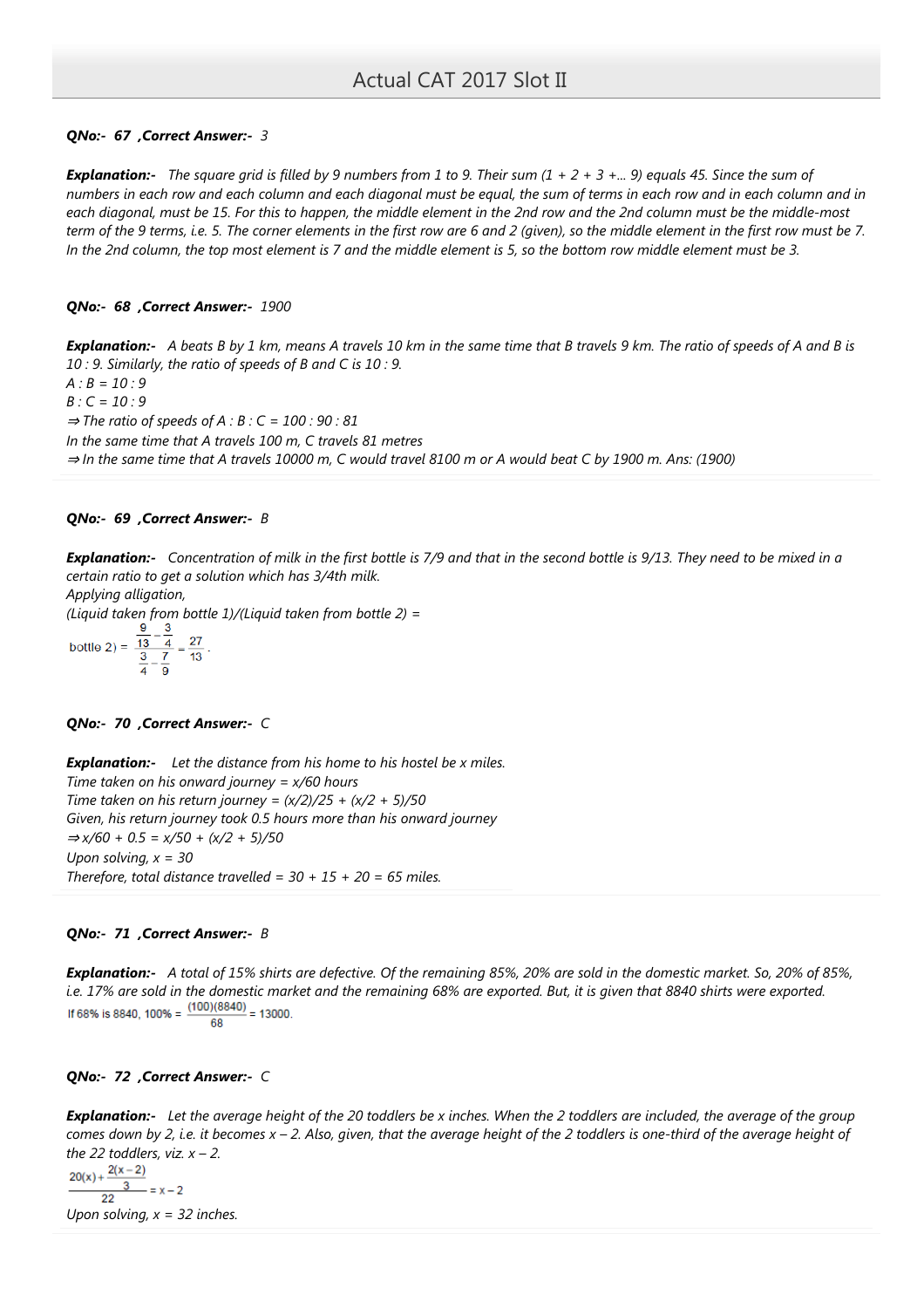# QNo:- 73 ,Correct Answer:- B

**Explanation:-** Let the manufacturing cost of the table be Rs. m. The wholesaler buys it for Rs.1.1m. The retailer buys it for  $Rs.(1.1)(1.3)m$ . The customer buys it for Rs.(1.1)(1.3)(1.5)m, viz. Rs. 2.145m. Given, 2.145m = 4,290  $\Rightarrow$  m = Rs.2,000

# QNo:- 74 , Correct Answer:- A

**Explanation:-** The inlet pipe can normally fill the tank in 8 hours, but it takes 10 hours when the outlet pipe is also open. In the two additional hours, the inlet pipe fills 2/8 or 25% more, and the outlet pipe took 10 hours to drain the additional 25%. So, the outlet pipe can drain 25% in 10 hours, and to drain 50%, it'll take 20 hours.

Alternately, we can assume total capacity of the tank as LCM [8, 10] or 40 litres. We'll know the filling rates and the emptying rates of both the pipes and we can answer the question based on the same.

## QNo:- 75 ,Correct Answer:- A

Explanation:- He buys x dozen candies at Rs.15 a dozen and x more dozen at Rs.12 a dozen, so the average cost per dozen is Rs.  $(15 + 12)/2 =$  Rs.13.5 a dozen.

By selling a dozen at Rs.16.5, he'll make a profit of Rs.3 per dozen. To make an overall profit of Rs.150, he needs to sell 50 dozen.

# QNo:- 76 ,Correct Answer:- C

**Explanation:-** Let the initial production be p, population be x and the initial per capita consumption be c.

As  $p = (c)(x)$ , we can say- $\frac{(x_1)(c_1)}{(c_1)} = \frac{(x_2)(c_2)}{(c_2)}$  $p_{1}$  $p_{2}$ Finally, production became 1.4p and per capita consumption became 1.27c.<br>  $\frac{(x)(c)}{p} = \frac{(x_2)(1.27c)}{1.4p} \Rightarrow x_2 = \frac{(1.4x)}{1.27} = 1.102x$  $1.4<sub>p</sub>$ p Therefore, population (x) increased by approximately 10%.

## QNo:- 77 ,Correct Answer:- C

**Explanation:-**  $a : b = 3 : 4$  and  $b : c = 2 : 1$ Multiplying the second ratio by 2, we have  $a : b = 3 : 4$  $b : c = 4 : 2$ Therefore,  $a:b:c=3:4:2$ .  $\Rightarrow a = 3k$ ,  $b = 4k$ ,  $c = 2k$ . Since a, b and c are positive integers, their sum should be 9k, a positive integer. From the options, only choice (3), which is 207, is a multiple of 9.

## QNo:- 78 ,Correct Answer:- B

Explanation:- The motorbike that left A travelled 168 km from 1:00 p.m. to 3:40 p.m., i.e. in 2 2/3 hours or 8/3 hours. The car that left B, started at 2:00 p.m. and travelled till 3:40 p.m., i.e. for 1 2/3 hours or 5/3 hours. The car would've travelled 5/8th of the distance as the bike, but since the car travelled at twice the speed, the car would've travelled 10/8th of the distance, i.e.  $(10/8) \times 168 = 210$  km. Therefore, total distance between A and  $B = 168 + 210 = 378$  km.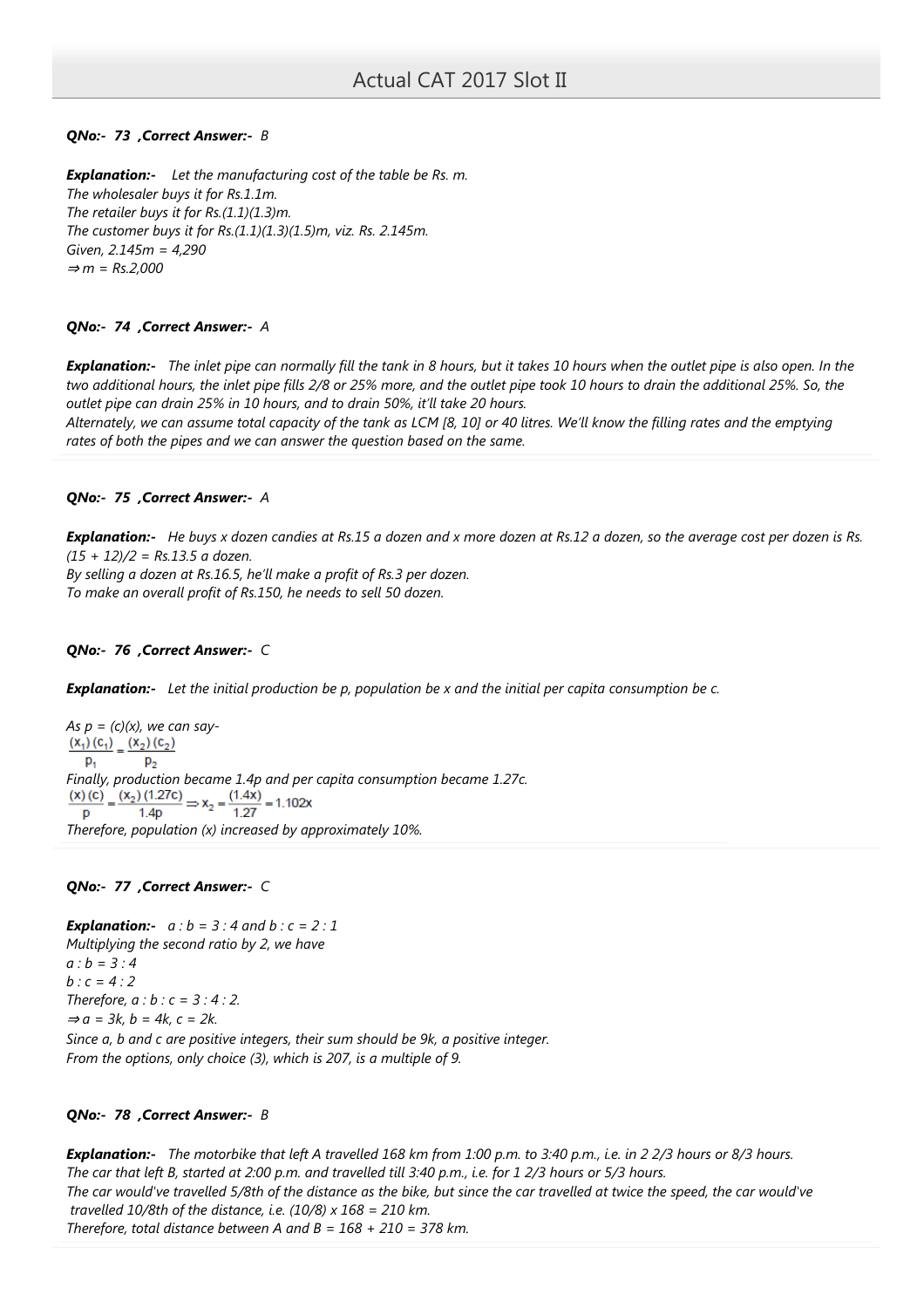# QNo:- 79 ,Correct Answer:- A

**Explanation:-** The team completes the job in 4 days.

Since Amol needs 10 days to complete the job, in 4 days, he does 4/10th or 40% of the work. Since Bimal needs 8 days to complete the job, in 4 days, he does 4/8th or 50% of the work. Therefore, Kamal did 10% of the work and for doing 10% of the work, he gets 10% of the payment, i.e. Rs. 100.

# QNo:- 80 ,Correct Answer:- C

Explanation:- First mixture has 2/3rds A and the rest water. Second mixture has 3/4ths B and the rest water. Third mixture has 4/5ths C and the rest water.

The 3 mixtures are mixed in the ratio  $4:3:2.$  Let's say we get a 1 litre mixture containing the three mixtures. There will be  $\frac{4}{9} \left(\frac{2}{3}\right)$ rd A,  $\frac{3}{9} \left(\frac{3}{4}\right)$ thB and  $\frac{2}{3} \left(\frac{4}{5}\right)$ th

C. (the remaining part would be water) 8/27 litres A, 9/36 litres B, 8/45 litres C<br>Water =  $1 - \left[\frac{8}{27} + \frac{9}{36} + \frac{8}{45}\right] = \frac{149}{540}$ litres

We can see that  $\frac{149}{540} < \frac{8}{27}$  and  $\frac{149}{540} > \frac{9}{36}$ 

∴ There is more water than B in the resultant solution. Choice (3)

QNo:- 81 , Correct Answer:- B



Explanation:-

In  $\triangle ABC$ , AB = 1 cm, BC = 1 cm As  $\angle B = 120$ ,  $AC<sup>2</sup> = 1<sup>2</sup> + 1<sup>2</sup> - 2(1)$  (1) cos (120°) (Cosine rule)  $= 1^2 + 1^2 + 1 = 3$  $\Rightarrow$  AC =  $\sqrt{3}$  cm The square of side  $\sqrt{3}$  cm will have an area of  $(\sqrt{3})^2 = 3$  cm<sup>2</sup>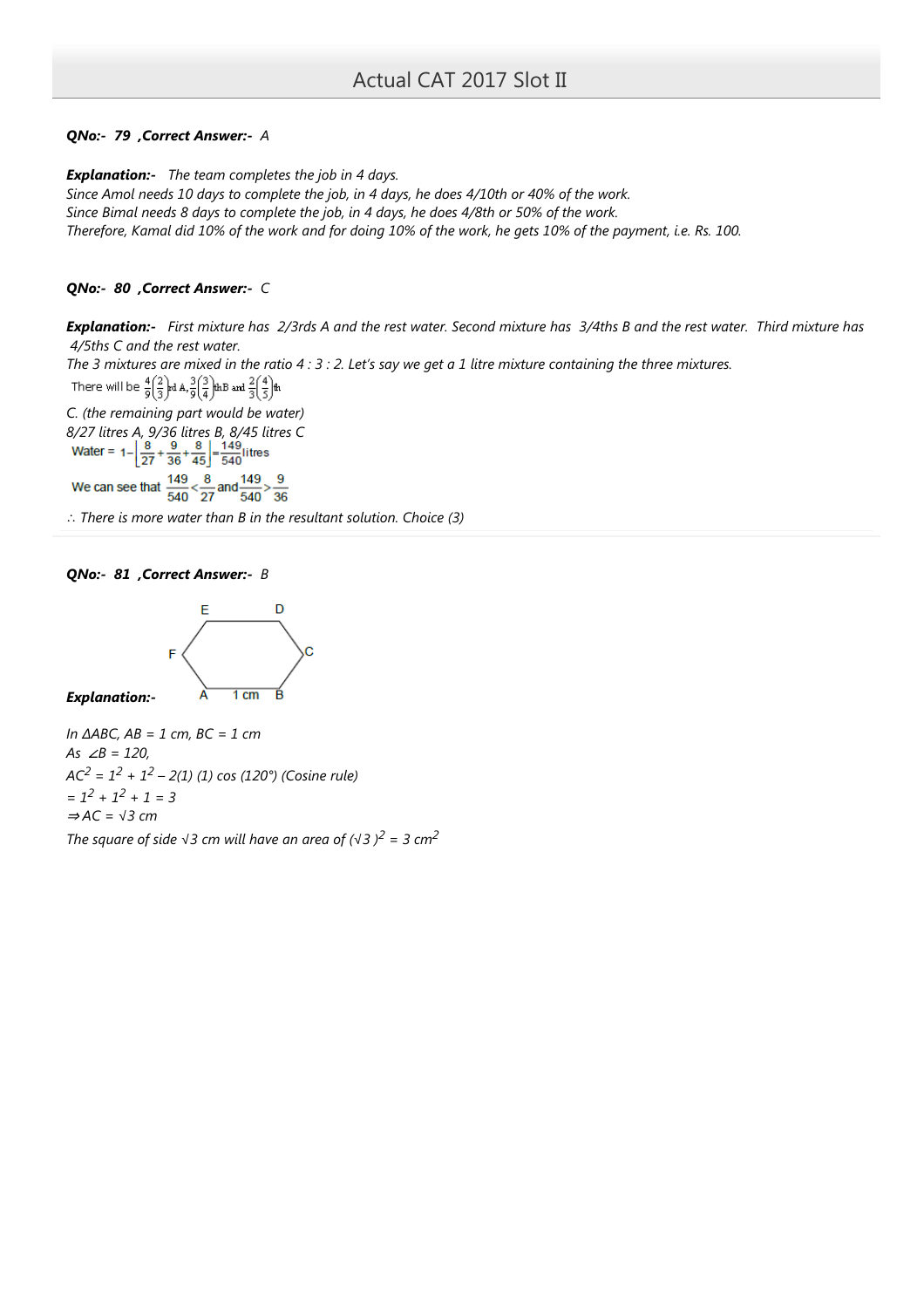### QNo:- 82 , Correct Answer:- C



Given, the non-parallel sides are equal. Let the non-parallel sides be x cm each  $x = \sqrt{12^2 + 5^2} = 13$ So, we have 6 faces, two are trapezoid faces and 4 are rectangular faces. Area of 2 trapeziums  $=2\left[\frac{1}{2}(12)(10+20)\right]=360$  cm<sup>2</sup> Area of 4 rectangles  $= 2[13 \times 20] + 20(20) + 10(20) = 1120$  cm<sup>2</sup> Total area =  $1120 + 360 = 1480$  cm<sup>2</sup> Choice (3)

# QNo:- 83 ,Correct Answer:- D

Explanation:- In a rectangle, diagonals bisect each other, so one diagonal should pass through the midpoint of the other. Midpoint of the diagonal connecting (2, 5) and (6, 3)

$$
=\left(\frac{2+6}{2},\frac{5+3}{2}\right)=(4,4)
$$

The other diagonal,  $y = 3x + c$  should also pass through (4, 4). On substitution,  $4 = 3(4) + c \Rightarrow -8$ .

### QNo:- 84 ,Correct Answer:- 90



### Explanation:-

Given,  $∠COD = 120°$  and  $∠BAC = 30°$ . As ∠COD = 120°, ∠DAC = 60° (Central angle) ∠DAC + ∠BAC = 60° + 30° = 90° ∠A = 90° ⇒ ∠BCD = 90° (Opposite angles are supplementary in a cyclic quadrilateral)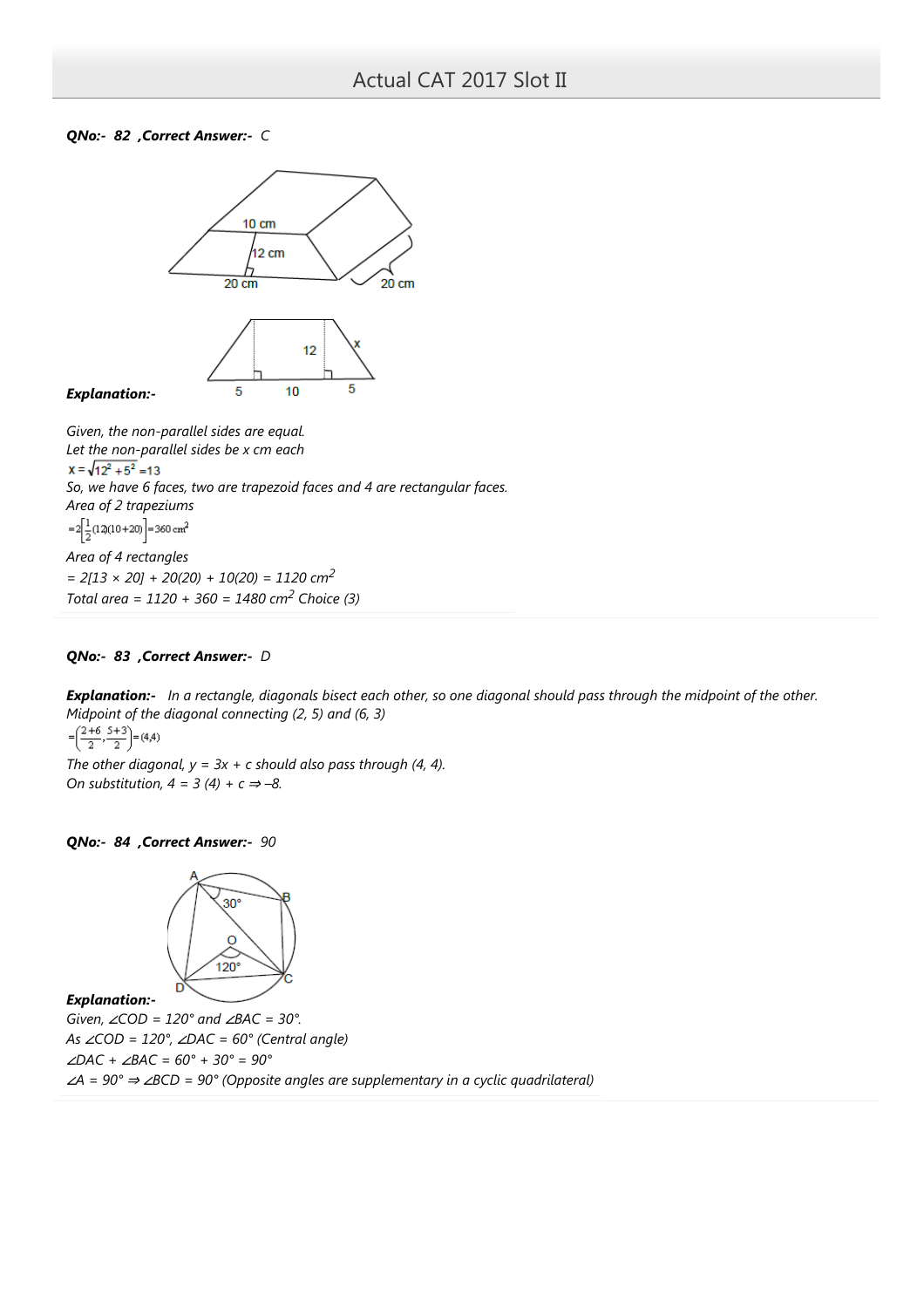## QNo:- 85 ,Correct Answer:- 200

**Explanation:-** Let one side be l and the other be b. (I is not necessarily greater than b) Given,  $2l + b = 400$ For area to be maximum, lb should be maximum. ∴ l (400 – 2l) should be maximum  $l (400 - 2l) = l (2) (200 - l) = 2 (l) (200 - l)$  $l$  (200 – l) will be maximum when  $l = 200 - l$  or  $2l = 200$  $\Rightarrow$  l = 100 If  $l = 100$ ,  $b = 200$ . ∴ The longer side must be 200 feet long.

# QNo:- 86 ,Correct Answer:- 16

**Explanation:-** As P is equidistant from the sides, P is the in center of the triangle. r is the in radius of the triangle, viz. 4(√2 - 1) cm Let the sides of the triangle be a,  $a$ ,  $a \sqrt{2}$ As  $\Delta = \frac{1}{2}(a)(a) = r(s)$ ,  $\frac{a^2}{2} = 4(\sqrt{2}-1)\frac{(a+a+a\sqrt{2})}{2}$  $\Rightarrow$  a = 4 $\sqrt{2}$ 

Area =  $\frac{1}{2}$ (a<sup>2</sup>) = 16 sq.units

## QNo:- 87 , Correct Answer:- D

**Explanation:-** Given,  $(n - 1)$   $(n)$   $(n + 1) = 15600$ As 15600 has 2 zeroes in it, one of  $n-1$ , n or  $n+1$  should be a multiple of 25. Dividing 15600 by 25, we get 624, but 624 = 24\*26 so, the numbers are 24, 25 and 26  $24^2 + 25^2 + 26^2 = 1877$ 

## QNo:- 88 , Correct Answer:- D

**Explanation:-**  $log_3 5 = log_5 (x + 2)$ log<sub>3</sub>3 < log<sub>3</sub> 5 < log<sub>3</sub>9  $1 < log_3 5 < 2$ So,  $1 < log_5(x + 2) < 2$  $5^1 < x + 2 < 5^2$  $3 < x < 23$ 

## QNo:- 89 ,Correct Answer:- C

**Explanation:-**  $f[f(2^x) + g(x^2)]$ as  $x = 1$ ,  $f$  [f (2) + g (1)]  $= f[2^2 + 2^1]$  $= f[6] = 6^2 = 36$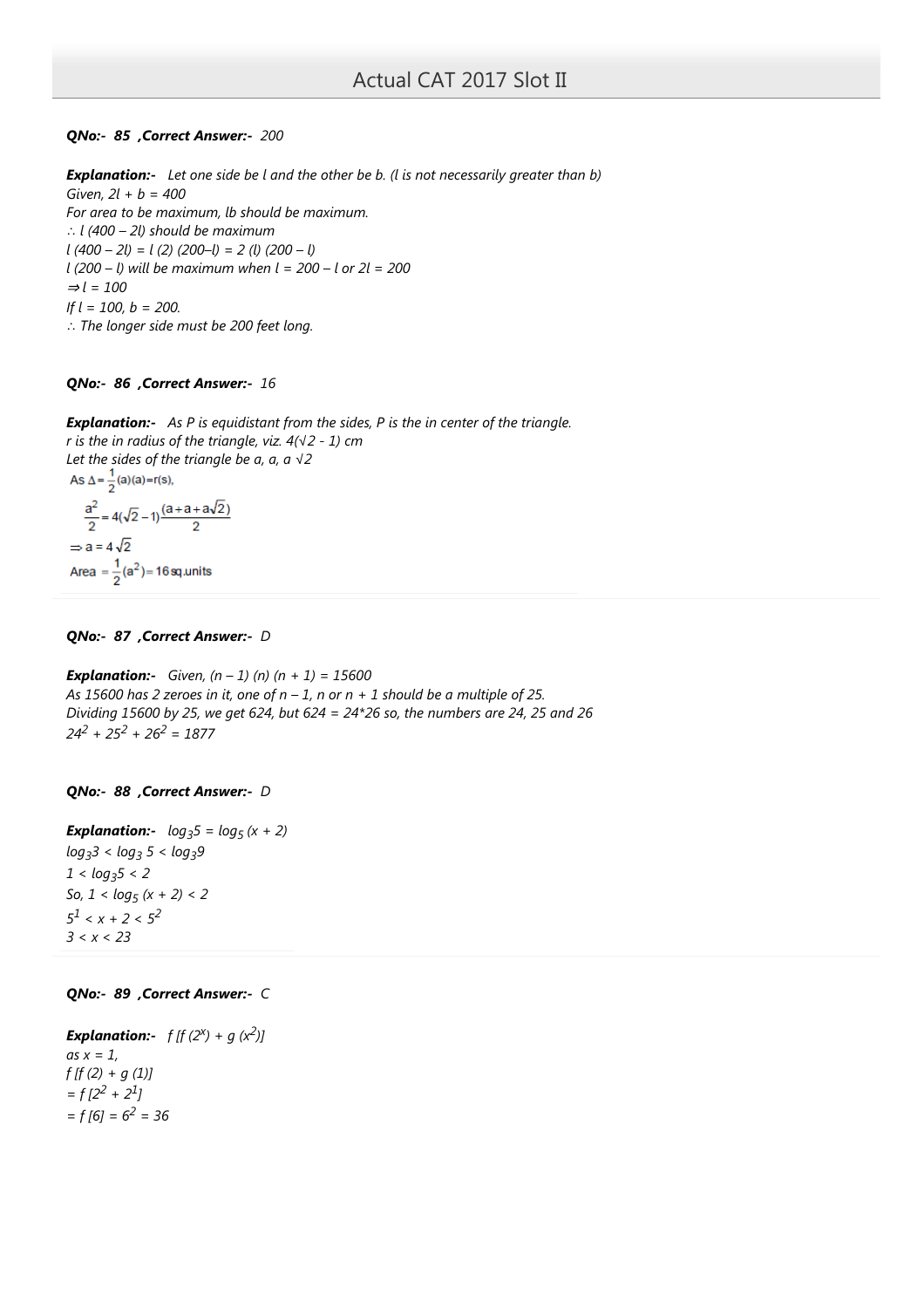# QNo:- 90 ,Correct Answer:- C

**Explanation:-**  $x^2 + (a + 3) x - (a + 5) = 0$  $\alpha^2 + \beta^2 = (\alpha + \beta)^2 - 2 \alpha \beta = (-(\alpha + 3))^2 - 2(-(\alpha + 5))$  $= a<sup>2</sup> + 9 + 6a + 2(a + 5)$  $= a^2 + 8a + 19$  $=(a + 4)^2 + 3$ The minimum value is 3, at  $a = -4$ . Choice (3)

## QNo:- 91 ,Correct Answer:- A

$$
9^{x-\frac{1}{2}} - 2^{2x-2} = 4^{x} - 3^{2x-3}
$$
  

$$
\frac{9^{x}}{9^{1/2}} - \frac{2^{2x}}{4} = 4^{x} - \frac{3^{2x}}{27}
$$
  

$$
\frac{9^{x}}{3} - \frac{2^{2x}}{4} = 4^{x} - \frac{9^{x}}{27}
$$
  

$$
\frac{9^{x}}{3} - \frac{4^{x}}{4} = 4^{x} - \frac{9^{x}}{27}
$$
  

$$
\frac{9^{x}}{3} + \frac{9^{x}}{27} = 4^{x} + \frac{4^{x}}{4}
$$
  

$$
9^{x} \frac{(10)}{27} = 4^{x} \frac{(5)}{4}
$$

Explanation:-

 $\frac{9^x}{4^x} = \frac{27}{8}$  $\left(\frac{3}{2}\right)^{2x} = \frac{27}{8} = \frac{3^3}{2^3} = \left(\frac{3}{2}\right)^3$  $2x = 3 \Rightarrow x = \frac{3}{2}$ 

Alternately, we could've substituted the value of x from the options and it would've taken much less time.

## QNo:- 92 ,Correct Answer:- 3

log  $(2^a \times 3^b \times 5^c) = \frac{1}{3}$  [log  $(2^2 \times 3^3 \times 5)$  +  $log(2^{6} \times 3 \times 5^{7}) + log(2 \times 3^{2} \times 5^{4})$ log (2<sup>a</sup> 3<sup>b</sup> 5<sup>c</sup>) =  $\frac{1}{3}$  [ log (2<sup>2</sup> × 3<sup>3</sup> × 5 × 2<sup>6</sup> × 3 × 5<sup>7</sup>  $\times$  2  $\times$  3^2  $\times$  5^4] log (2ª 3<sup>b</sup> 5°) =  $\frac{1}{3}$  [ log (2<sup>0</sup> × 3<sup>6</sup> × 5<sup>12</sup>)]  $log(2^a 3^b 5^c) = log(2^3 \times 3^2 \times 5^4)$ 

Explanation:-

While it is not explicitly stated that a, b and c are integers, going by the spirit of the question, we are forced to assume that they are integers. In that case, we can equate the powers of 2, 3 and 5 on the LHS and the RHS and say that  $a=3$ ,  $b=2$ , and  $c=4$ .

## QNo:- 93 ,Correct Answer:- 51

**Explanation:-** The 5 consecutive odd numbers are

a<sub>1</sub>, a<sub>2</sub>, a<sub>3</sub>, a<sub>4</sub>, a<sub>5</sub> The 5 consecutive even numbers are 2a<sub>3</sub> – 8, 2a<sub>3</sub> – 6, 2a<sub>3</sub> – 4, 2a<sub>3</sub> – 2, 2a<sub>3</sub> The sum of these 5 numbers =  $10a_3 - 20 = 450$  (given) ∴  $a_3 = 47$  and  $a_5 = 51$ . Ans: (51)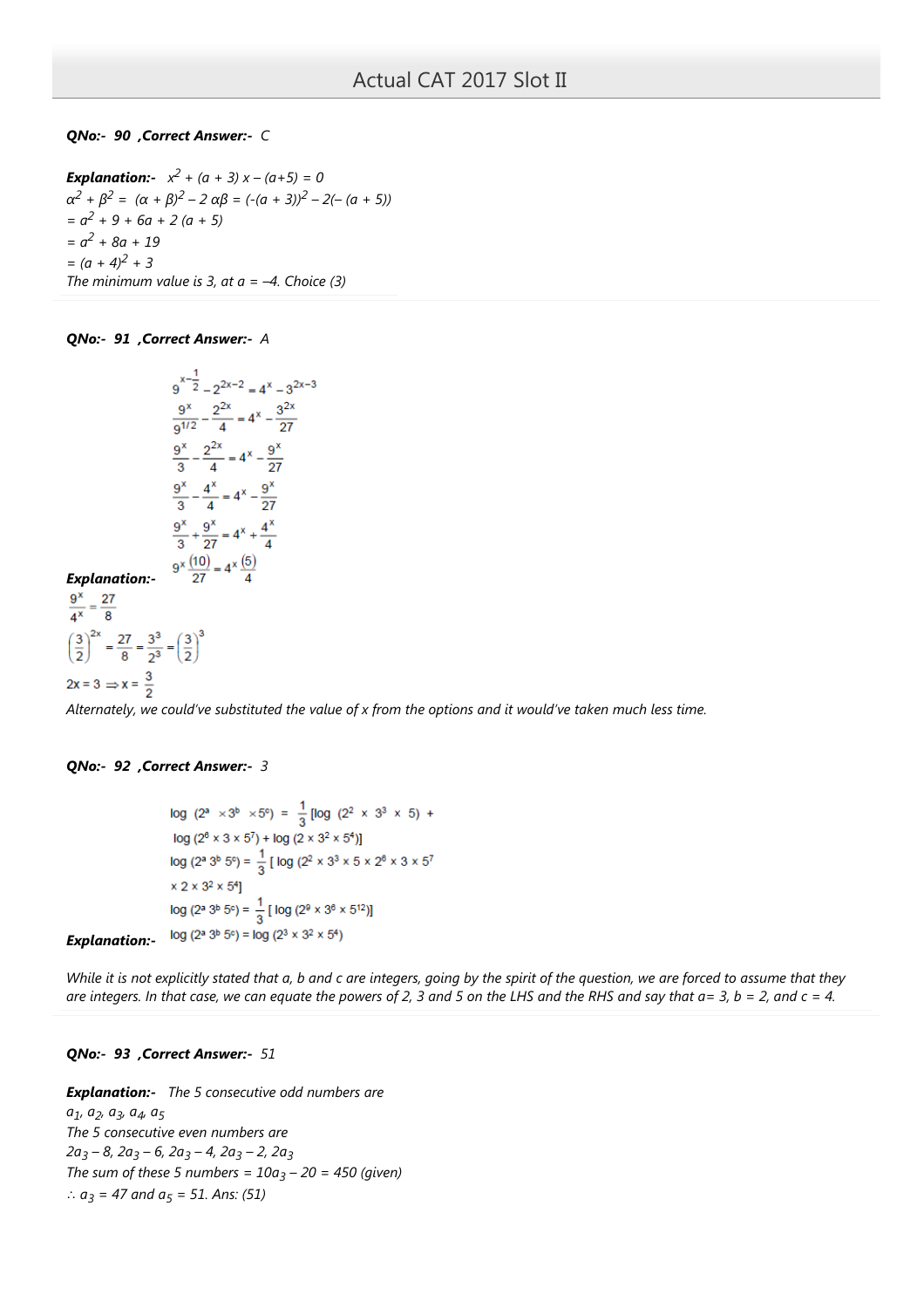QNo:- 94 ,Correct Answer:- 3

Explanation:-  $\Rightarrow$  9(a + b) = ab  $\Rightarrow$  ab – 9a – 9b + 81 = 81  $\Rightarrow$  (a - 9) (b - 9) = 81 = 3<sup>4</sup> As  $a, b > 0$  and  $a \le b$ , there are only 3 ordered pairs, given by  $a - 9 = 1$ , 3 or 9 and correspondingly  $b - 9 = 81$ , 27, 9.

# QNo:- 95 ,Correct Answer:- 6

**Explanation:-** The data is shown below.  $A$   $B$   $K$ 1 2 3 The remaining 2 pens can go to different people  $(3 ways - 1,1,0; 0,1,1; 1,0,1)$  or the same person (3 ways – 2,0,0; 0,2,0; 0,0,2). Alternately, we can distribute the last 2 identical pens among the three of them using  $x_1 + x_2 + x_3 = 2$ , which has  ${}^4C_2$  non-negative integral solutions, i.e. 6.

# QNo:- 96 ,Correct Answer:- 50

Explanation:- The sum of the digits must be a multiple of 3. We can use (A) 2,4,0,3 or (B) 2,4,0,6 or (C) 2,4,3,6

 $(A)$  \_ \_ \_ 0 (6 numbers)  $_{---}$  2 (4 numbers)  $_{---}$  4 (4 numbers)  $(B)$  \_ \_ \_ 0 (6 numbers)  $_{---}$  2 (4 numbers)  $_{---}$  4 (4 numbers)  $-$  6 (4 numbers) (C) 2, 4, 3, 6 (18 numbers, with even digit in the units place)

There are a total of 50 numbers.

## QNo:- 97 ,Correct Answer:- 1

**Explanation:**-  $f(1 \times 1) = f(1) f(1)$  Let  $f(1) = x$  $\therefore$   $x = x^2$  i.e.,  $x = 0$  or 1. The 'largest' value is1. Ans: (1)

Alternately, the function which satisfies the condition is an exponential function of the form f(a) =  $a^{\chi}$ . When  $x = 1$ , the largest value of  $f(1)$  is 1x, which is 1.

# QNo:- 98 ,Correct Answer:- D

**Explanation:-**  $f(x) = 2x - 5$ ,  $g(x) = 7 - 2x$ . Given,  $|f(x) + g(x)| = |f(x)| + |g(x)|$ 2 =  $|f(x)| + |g(x)|$ <br>In the 3 ranges  $\left(-\infty, \frac{5}{2}\right) \left[\frac{5}{2}, \frac{7}{2}\right]$  and  $\left[\frac{7}{2}, \infty\right)$ ,  $|f(x)| + |g(x)| = 2$  only when  $x \in \left[\frac{5}{2}, \frac{7}{2}\right]$